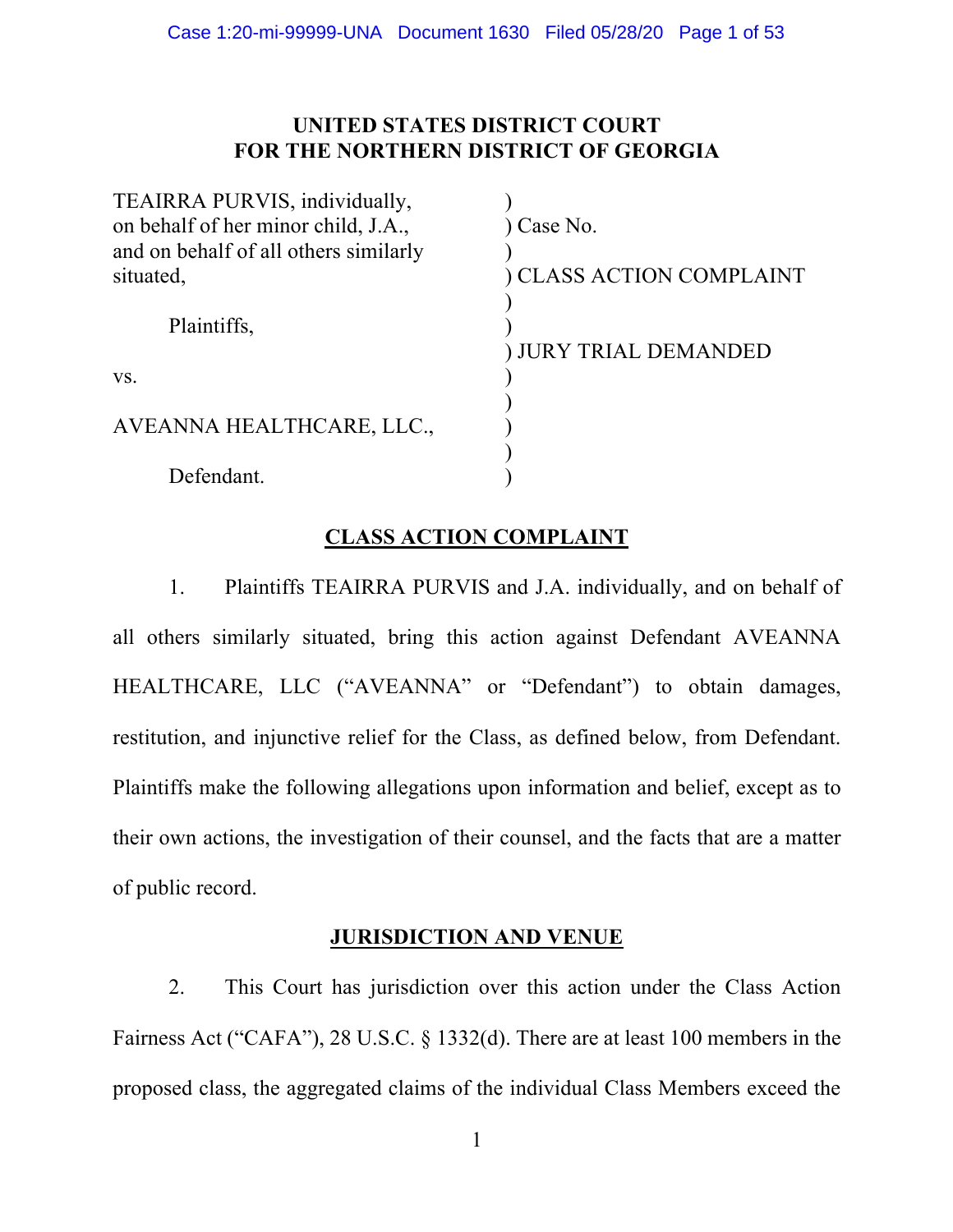sum or value of \$5,000,000.00 exclusive of interest and costs, and members of the Proposed Class (such as named Plaintiffs) are citizens of states different from Defendant.

3. Also, this Court has federal question subject matter jurisdiction over this action pursuant to 28 U.S.C. § 1331 because the Plaintiffs assert claims that necessarily raise substantial disputed federal issues under the Health Insurance Portability and Accountability Act of 1996 ("HIPAA"), the Federal Trade Commission Act (15 U.S.C. § 45) and the Gramm-Leach-Bliley Act (15 U.S.C. § 6801).

4. Defendant has sufficient minimum contacts in Georgia, as it conducts the majority (if not all) of its business in the State of Georgia, thus rendering the exercise of jurisdiction by this Court proper and necessary.

5. Venue is proper in this District under 28 U.S.C. § 1391 because a substantial part of the events and omissions giving rise to these claims occurred in this District.

## **NATURE OF THE ACTION**

6. This class action arises out of a July 2019 cyberattack and data breach ("Data Breach") at AVEANNA's medical facilities. As a result of the Data Breach, Plaintiffs and approximately 166,077 Class Members suffered ascertainable losses in the form of the loss of the benefit of their bargain, out-of-pocket expenses, and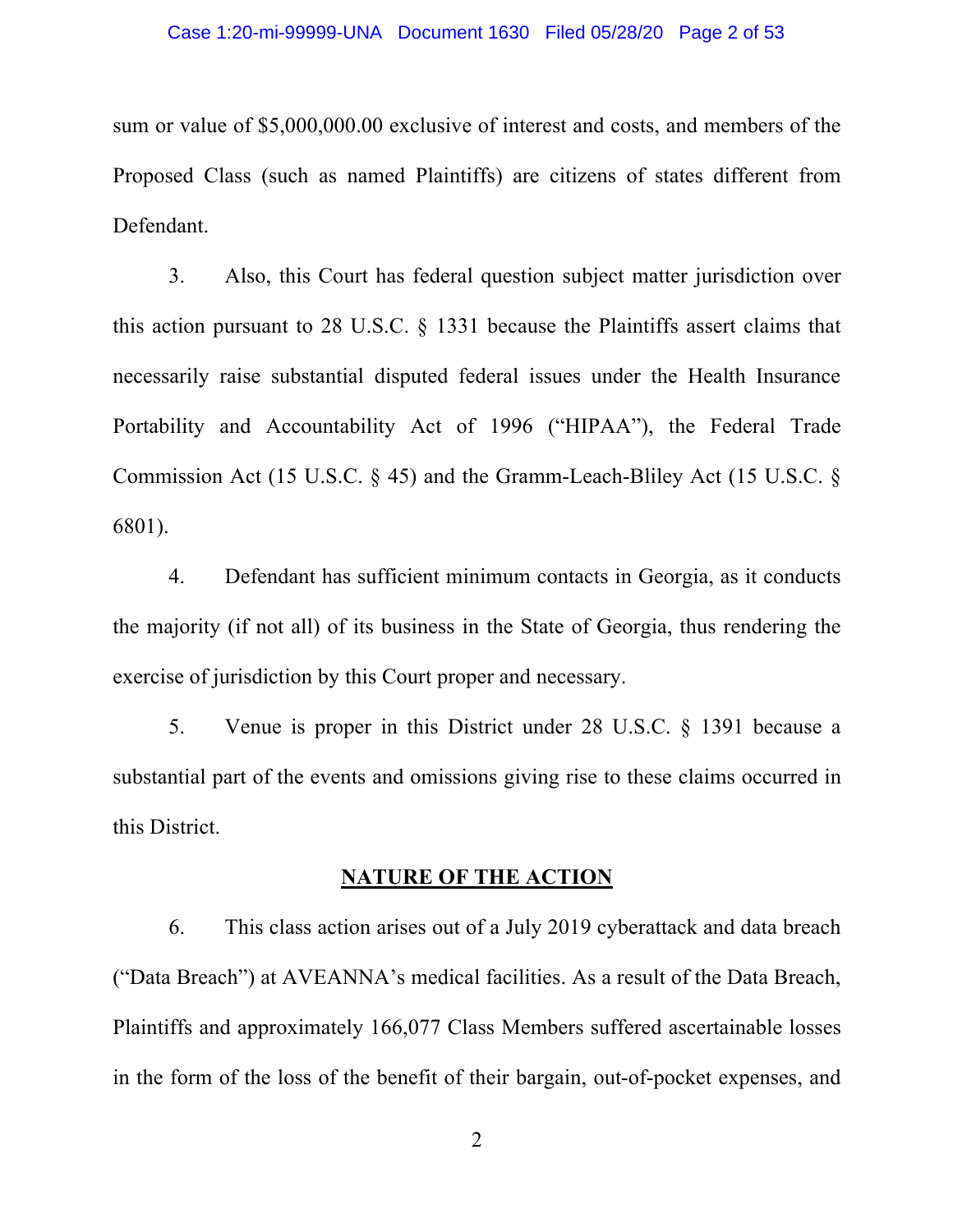the value of their time reasonably incurred to remedy or mitigate the effects of the attack. In addition, Plaintiffs and Class Members' sensitive personal information which was entrusted to AVEANNA, its officials, and agents—was compromised and unlawfully accessed due to the Data Breach. Information compromised in the Data Breach includes social security numbers, dates of birth, bank account and credit card details, passport numbers, driver's licenses, medical record numbers, patient account numbers, diagnosis information, treatment type, and other protected health information as defined by the Health Insurance Portability and Accountability Act of 1996 ("HIPAA"), and additional personally identifiable information ("PII") and protected health information ("PHI") that AVEANNA collected and maintained (collectively the "Private Information").

7. Plaintiffs bring this class action lawsuit on behalf of those similarly situated to address Defendant's inadequate safeguarding of Class Members' Private Information that Defendant collected and maintained, and for failing to provide timely and adequate notice to Plaintiffs and other Class Members that their Private Information had been subject to the unauthorized access of an unknown third party and precisely what specific Private Information was accessed.

8. Defendant maintained the Private Information in a reckless manner. In particular, the Private Information was maintained on AVEANNA's computer network in a condition vulnerable to cyberattacks, including the infiltration of certain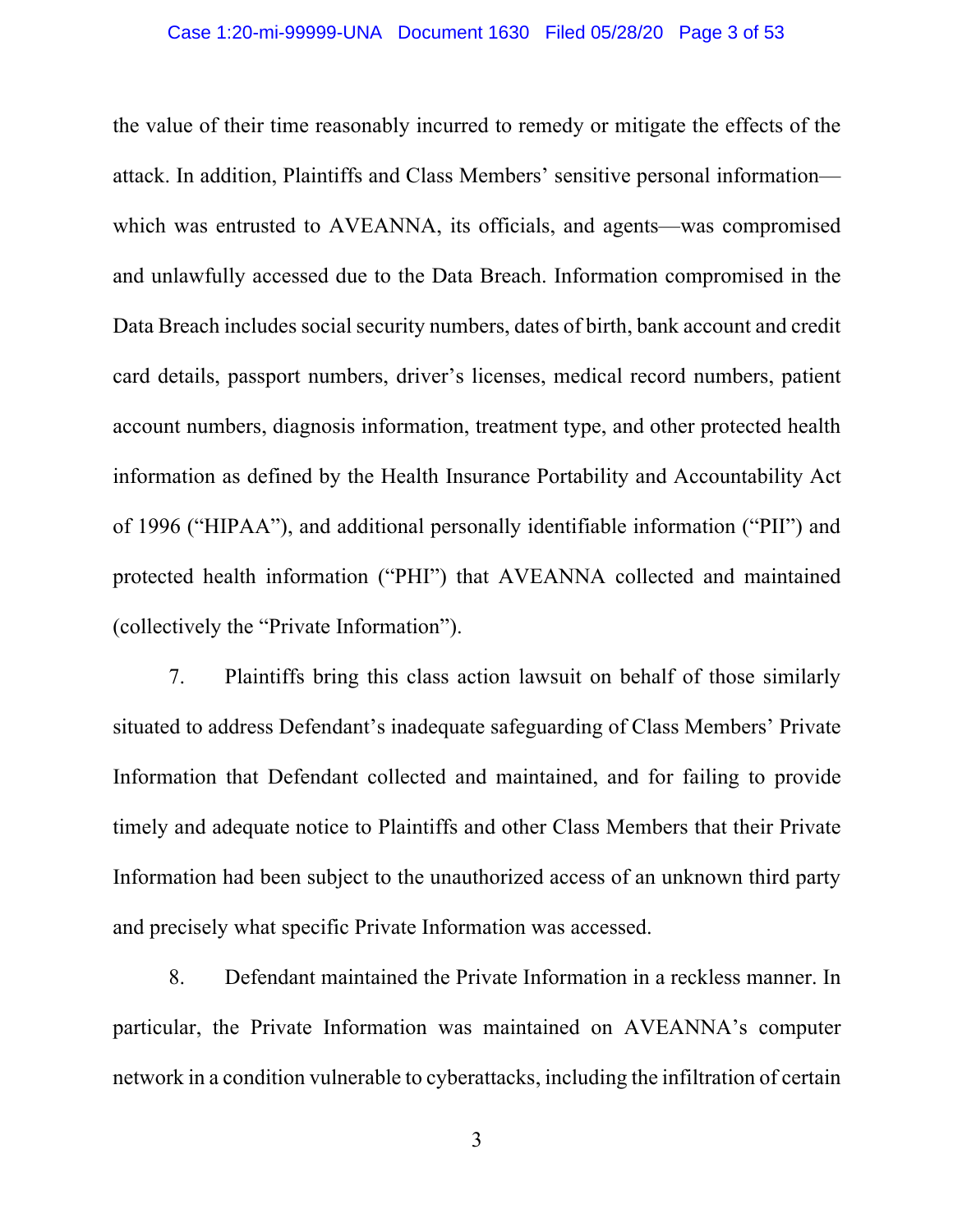## Case 1:20-mi-99999-UNA Document 1630 Filed 05/28/20 Page 4 of 53

AVEANNA email accounts containing Plaintiffs' and Class Members' Private Information. Upon information and belief, the mechanism of the cyberattack and potential for improper disclosure of Plaintiffs and Class Members' Private Information was a known risk to Defendant, and thus Defendant was on notice that failing to take steps necessary to secure the Private Information from those risks left that property in a dangerous condition.

9. In addition, AVEANNA and its employees failed to properly monitor the computer network and systems that housed the Private Information. Had AVEANNA properly monitored the aforementioned network and systems, it would have discovered the intrusion sooner.

10. Plaintiffs and Class Members' identities are now at risk of compromise because of Defendant's negligent conduct since the Private Information that AVEANNA collected and negligently maintained is now in the hands of data thieves.

11. Armed with the Private Information accessed in the Data Breach, data thieves can commit a variety of crimes including, by way of non-exhaustive examples: opening new financial accounts in Class Members' names; taking out loans in Class Members' names; using Class Members' names to obtain medical services; using Class Members' health information to target other phishing and hacking intrusions based on their individual health needs; using Class Members'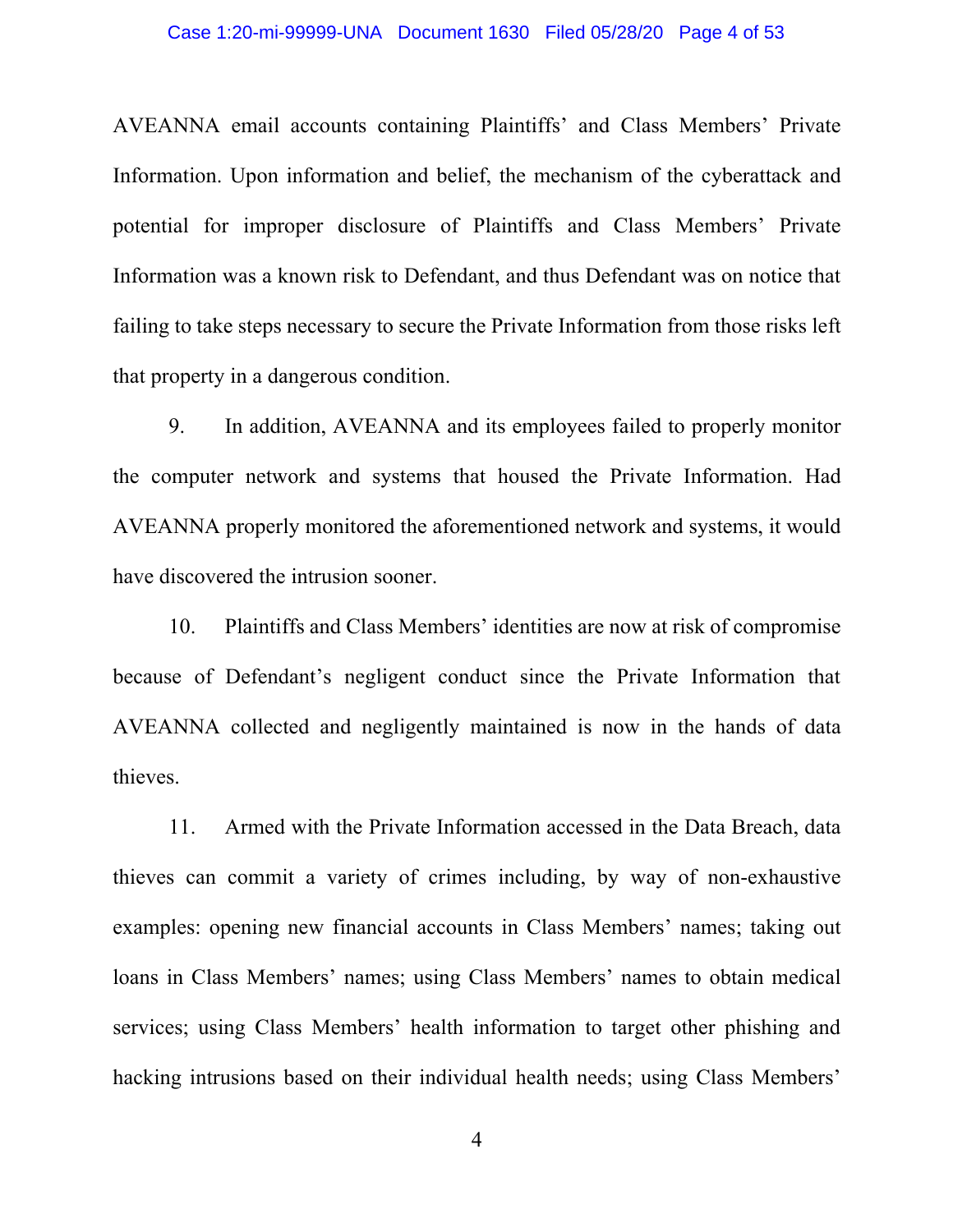## Case 1:20-mi-99999-UNA Document 1630 Filed 05/28/20 Page 5 of 53

information to obtain government benefits; filing fraudulent tax returns using Class Members' information; obtaining driver's licenses in Class Members' names but with another person's photograph; and giving false information to police during an arrest.

12. As a result of the Data Breach, Plaintiffs and Class Members have been exposed to a heightened and imminent risk of fraud and identity theft. Plaintiffs and Class Members must now and in the future closely monitor their financial accounts, credit reports, tax returns, and similar, otherwise secure accounts to guard against identity theft.

13. Plaintiffs and Class Members may also incur out of pocket costs for, by way of non-exhaustive examples: purchasing credit monitoring services; credit freezes; credit reports; or other protective measures to deter and detect identity theft.

14. By their Complaint, Plaintiffs seek to remedy these harms on behalf of themselves and all similarly situated individuals whose Private Information was accessed during the Data Breach.

15. Plaintiffs seek remedies including, but not limited to, nominal damages, compensatory damages, reimbursement of out-of-pocket costs, the cost of identity theft protection, and injunctive relief including improvements to Defendant's data security systems, future annual audits, and funded by Defendant.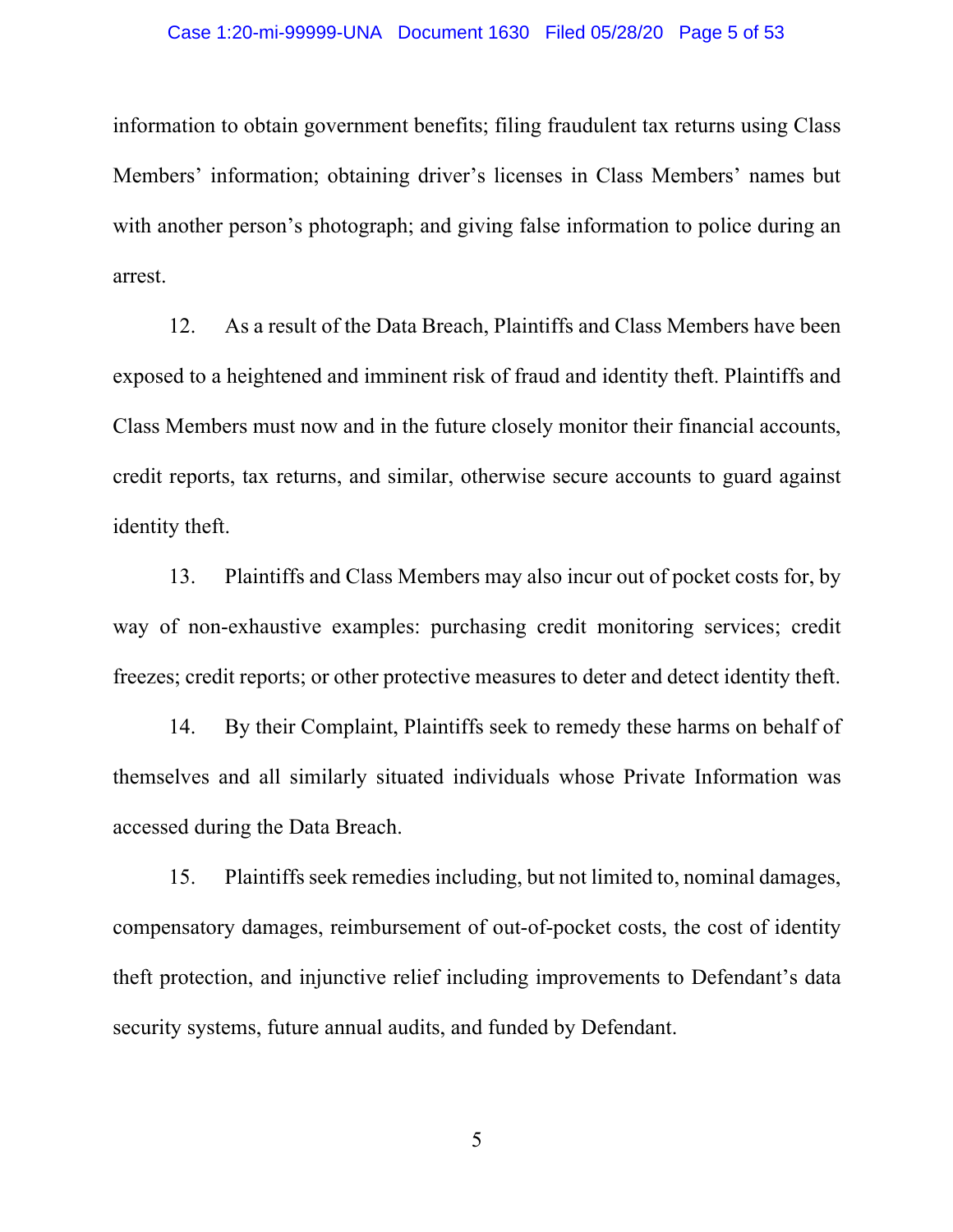16. Accordingly, Plaintiffs bring this action against Defendant seeking redress for its unlawful conduct, and asserting claims for: (i) negligence; (ii) intrusion into private affairs; (iii) negligence *per se*; (iv) breach of express contract; (v) breach of implied contract; (vi) breach of fiduciary duty; and (vii) breach of confidence.

## **PARTIES**

17. Plaintiff TEAIRRA PURVIS is, and at all times mentioned herein was, an individual citizen of the state of Georgia residing in the City of Decatur.

18. Plaintiff J.A. is, and at all times mentioned herein was, an individual citizen of the state of Georgia residing in the City of Decatur.

19. Defendant AVEANNA is a corporation organized under the laws of the state of Delaware with its principal place of business in Atlanta, Georgia.

## **DEFENDANT'S BUSINESS**

20. AVEANNA is the nation's largest provider of pediatric home care. It offers pediatric nursing, pediatric therapy, autism services, enteral nutrition, therapy, and adult services.

21. AVEANNA was formed after two of the largest providers of pediatric care in the nation—Epic Health Services and PSA Healthcare—were merged.

22. Today, AVEANNA cares for patients in twenty-three (23) states through its network of more than 200 branch offices.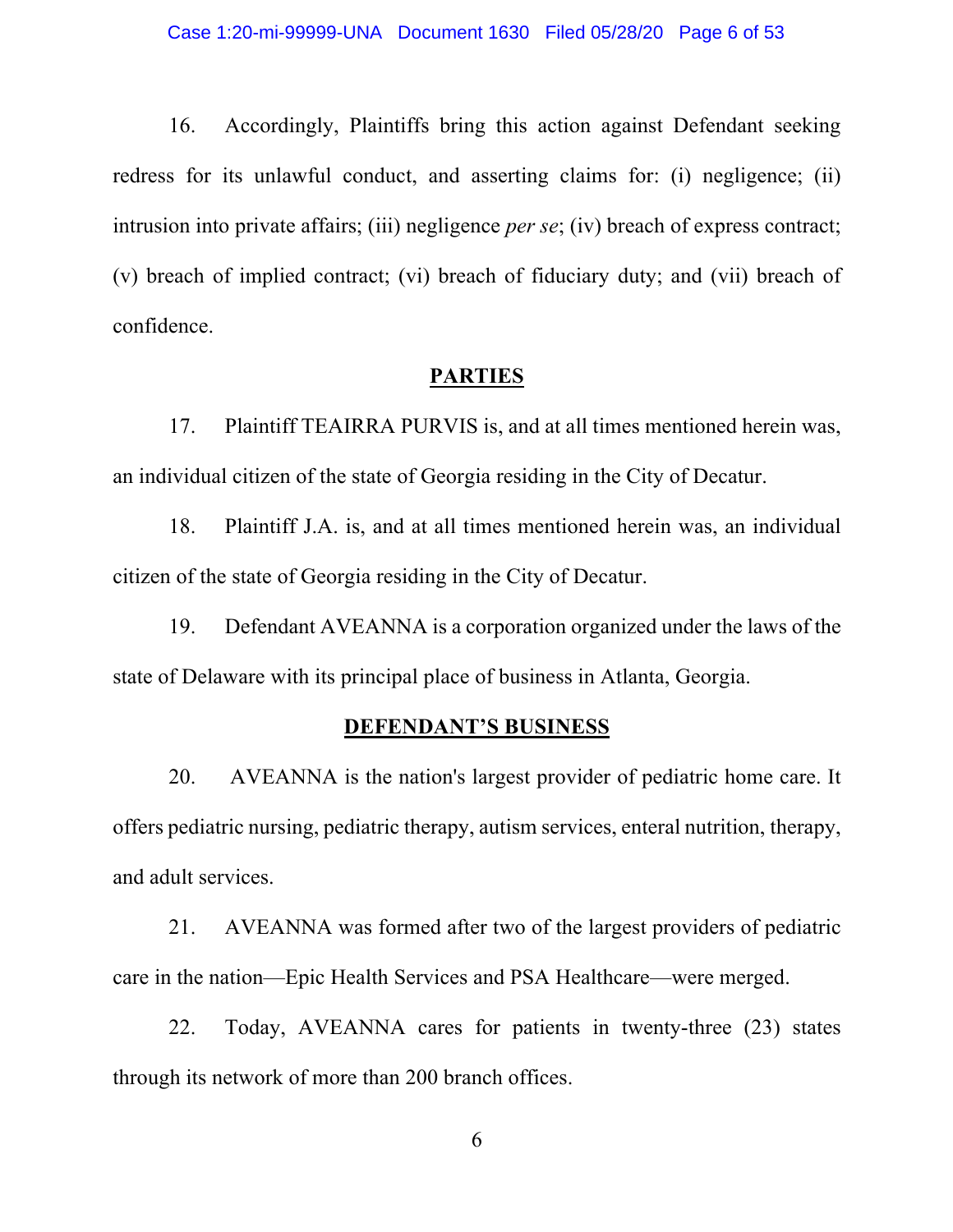23. According to AVEANNA, its broad range of services expands beyond in-home private duty nursing care to include in-home aide services, respite care, school nurse services, therapies, and rehabilitation.

24. In the ordinary course of receiving treatment and health care services from AVEANNA, patients are required to provide Defendant with sensitive, personal, and private information such as:

- Name, address, phone number and email address;
- Date of birth;
- Demographic information;
- Social Security number;
- Information relating to individual medical history;
- Insurance information and coverage;
- Information concerning an individual's doctor, nurse, or other medical providers;
- Photo identification;
- Employer information, and;
- Other information that may be deemed necessary to provide care.

25. AVEANNA also gathers certain medical information about patients and creates records of the care it provides to them.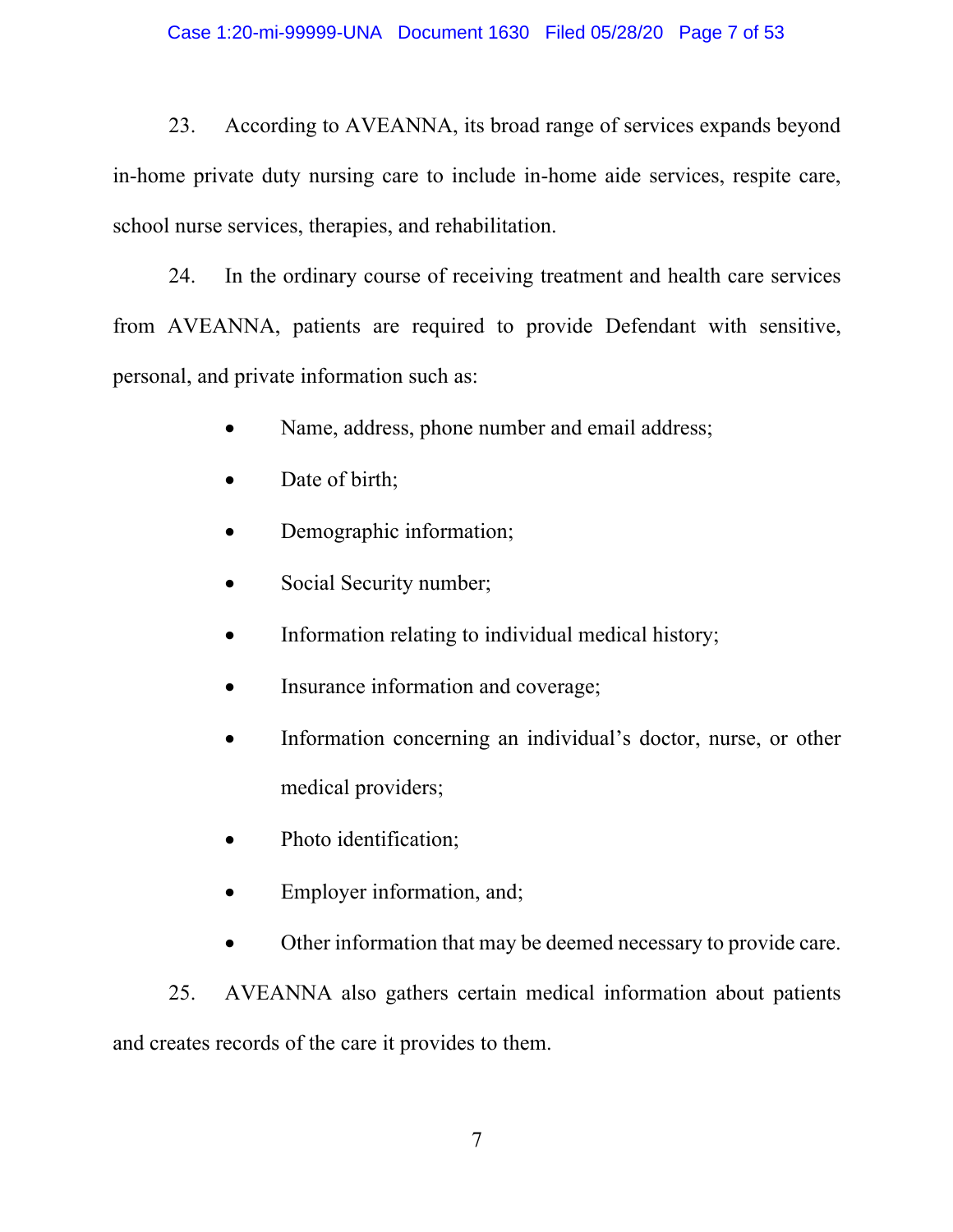26. Additionally, AVEANNA may receive private and personal information from other individuals and/or organizations that are part of a patient's "circle of care," such as referring physicians, patients' other doctors, patients' health plan(s), close friends, and/or family members.

27. All of Defendant's employees, staff, entities, clinics, sites, and locations may share patient information with each other for various purposes without a written authorization, as disclosed in AVEANNA's Joint Notice of Privacy Practices (the "Privacy Notice").<sup>1</sup> The current Privacy Notice has an effective date of January 2003 and most recently revised date of January 2014.

28. The Privacy Notice is provided to every patient upon request and is posted on Defendant's website.

29. Because of the highly sensitive and personal nature of the information Defendant acquires and stores with respect to its patients, AVEANNA promises to, among other things: (i) "[m]aintain the privacy of protected health information;" (ii) "[p]rovide you with this notice of its legal duties and privacy practices with respect to your protected health information;" (iii) "[n]otify you following a breach of unsecured protected health information;" (iv) [a]bide by the terms of this notice; and;

<sup>1</sup> https://www.aveanna.com/privacyhipaa/.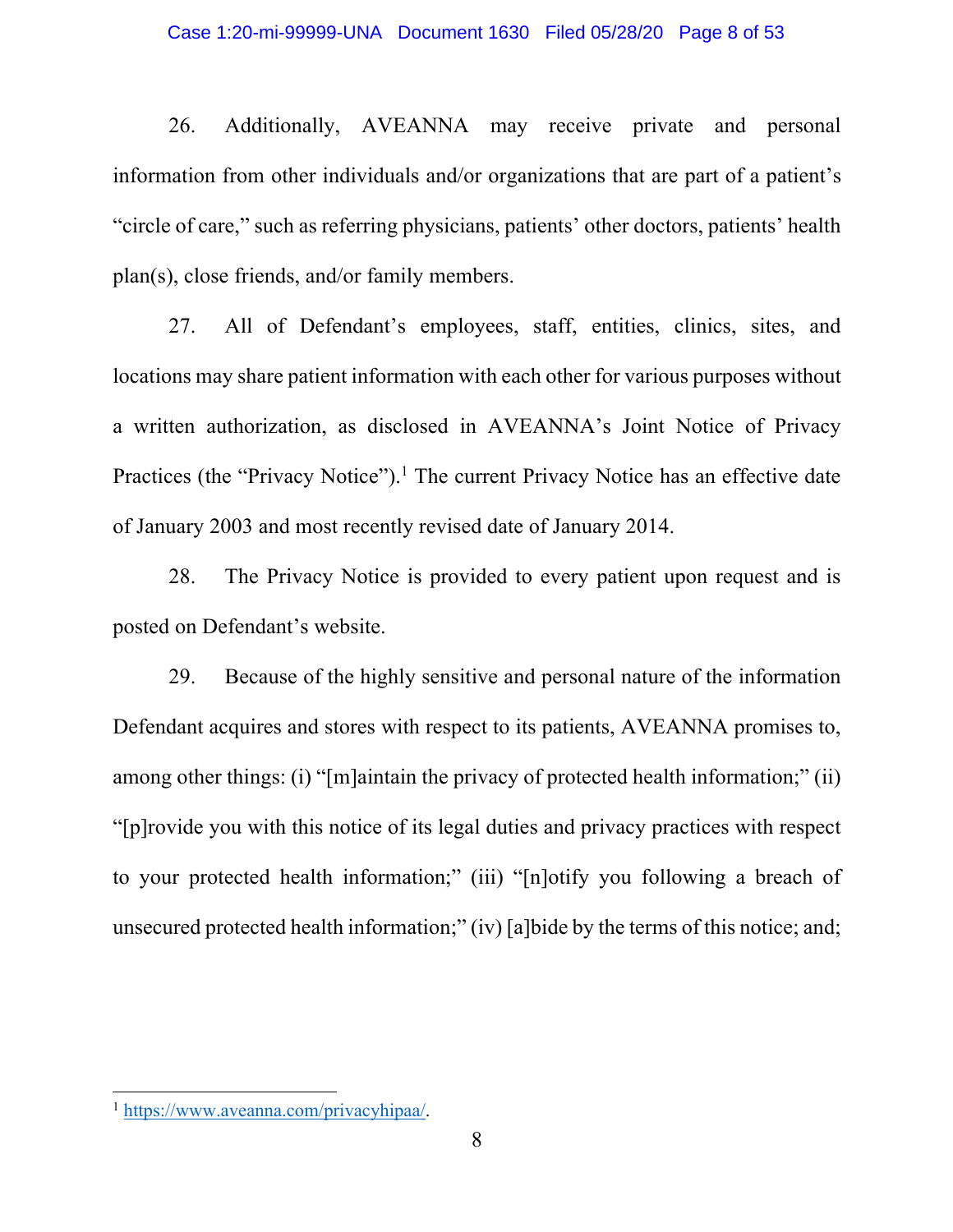(v) "[o]btain your written authorization to use or disclose your health information for reasons other than those listed above and permitted under law."2

# **THE CYBERATTACK AND DATA BREACH**

30. In July 2019, a cyberattack against AVEANNA occurred that involved some of its patients' Private Information that was contained in email accounts of AVEANNA employees.3

31. Those employee email accounts were compromised by data thieves, utilizing "phishing" techniques.

32. AVEANNA became aware of the incident on or about August 24, 2019.

33. Upon learning of the incident, AVEANNA initiated a security incident investigation to determine the nature and scope of the cyberattack.

34. The investigation determined that an unknown intruder accessed certain employee email accounts between July 9, 2019 and August 24, 2019.

35. AVEANNA determined that the compromised employee email accounts contained Private Information belonging to patients like Plaintiffs and Class Members, including Social Security Numbers, Dates of Birth, Employee Identification Numbers, Bank/Financial Account Numbers, Credit/Debit Card Numbers with CVV and Expiration Date, Passport Numbers, Driver's License

<sup>2</sup> *Id*. <sup>3</sup> https://www.aveanna.com/data-privacy-event/.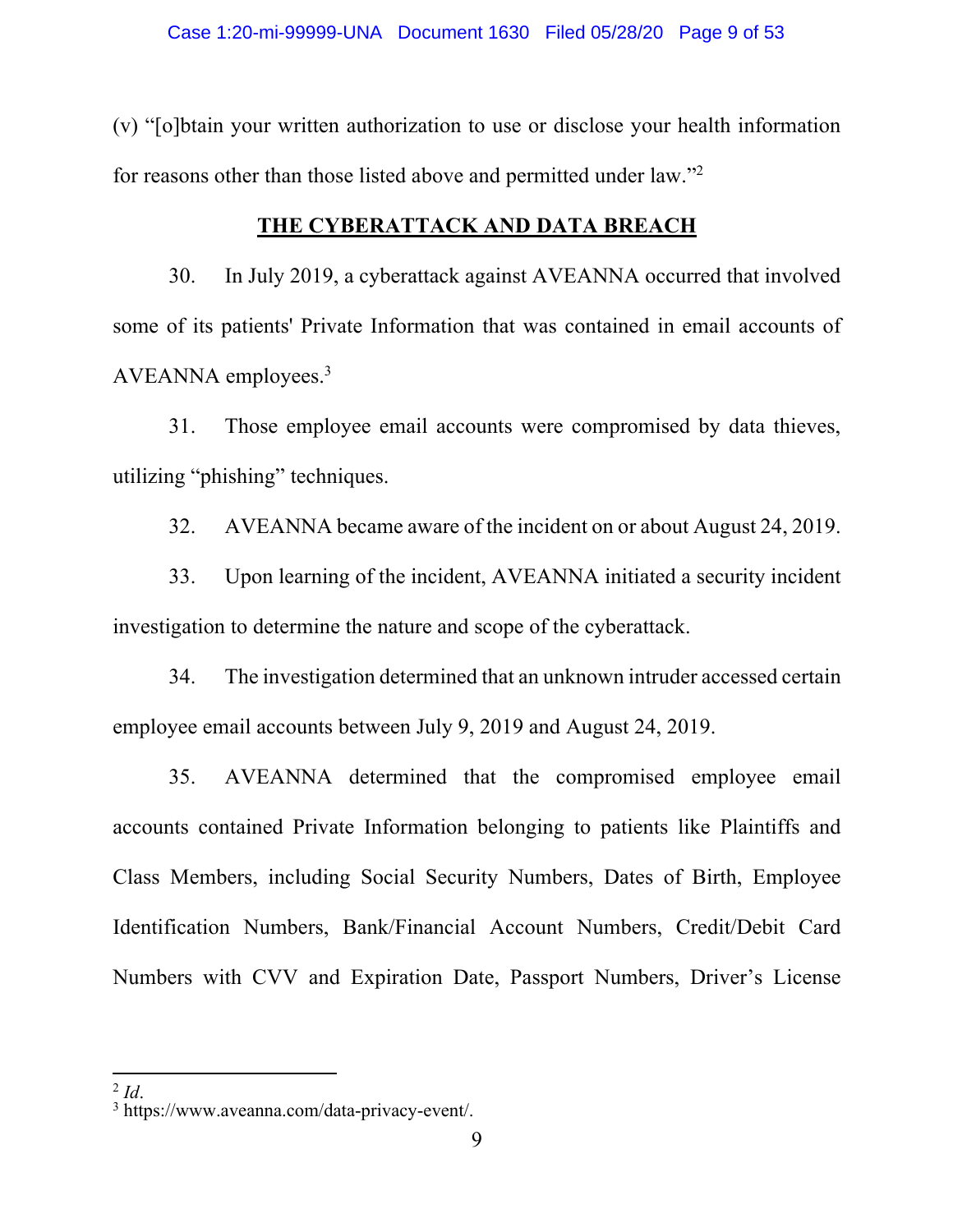Numbers, Usernames and Passwords, Medical Record Numbers, Patient Account Numbers, Diagnosis Information, Treatment Type and Location, Doctor Names, Health Insurance Information, Billing/Claims Information, Medicare/Medicaid ID Numbers, and Prescription/Medication Information.

36. Plaintiffs believe their Private Information was stolen (and subsequently sold) in the Data Breach.

37. AVEANNA similarly has been unable to rule out if Private Information was stolen in the Data Breach.

38. Despite being unable to rule out that the Private Information of Plaintiffs and the Class Members was not compromised, AVEANNA did not begin to notify potentially affected patients until February 18, 2020, nearly six (6) months after the Data Breach was first discovered in August 2019.

39. Defendant had obligations created by HIPAA, contract, industry standards, common law, and representations made to Plaintiffs and Class Members, to keep their Private Information confidential and to protect it from unauthorized access and disclosure.

40. Plaintiffs and Class Members provided their Private Information to Defendant with the reasonable expectation and mutual understanding that Defendant would comply with its obligations to keep such information confidential and secure from unauthorized access.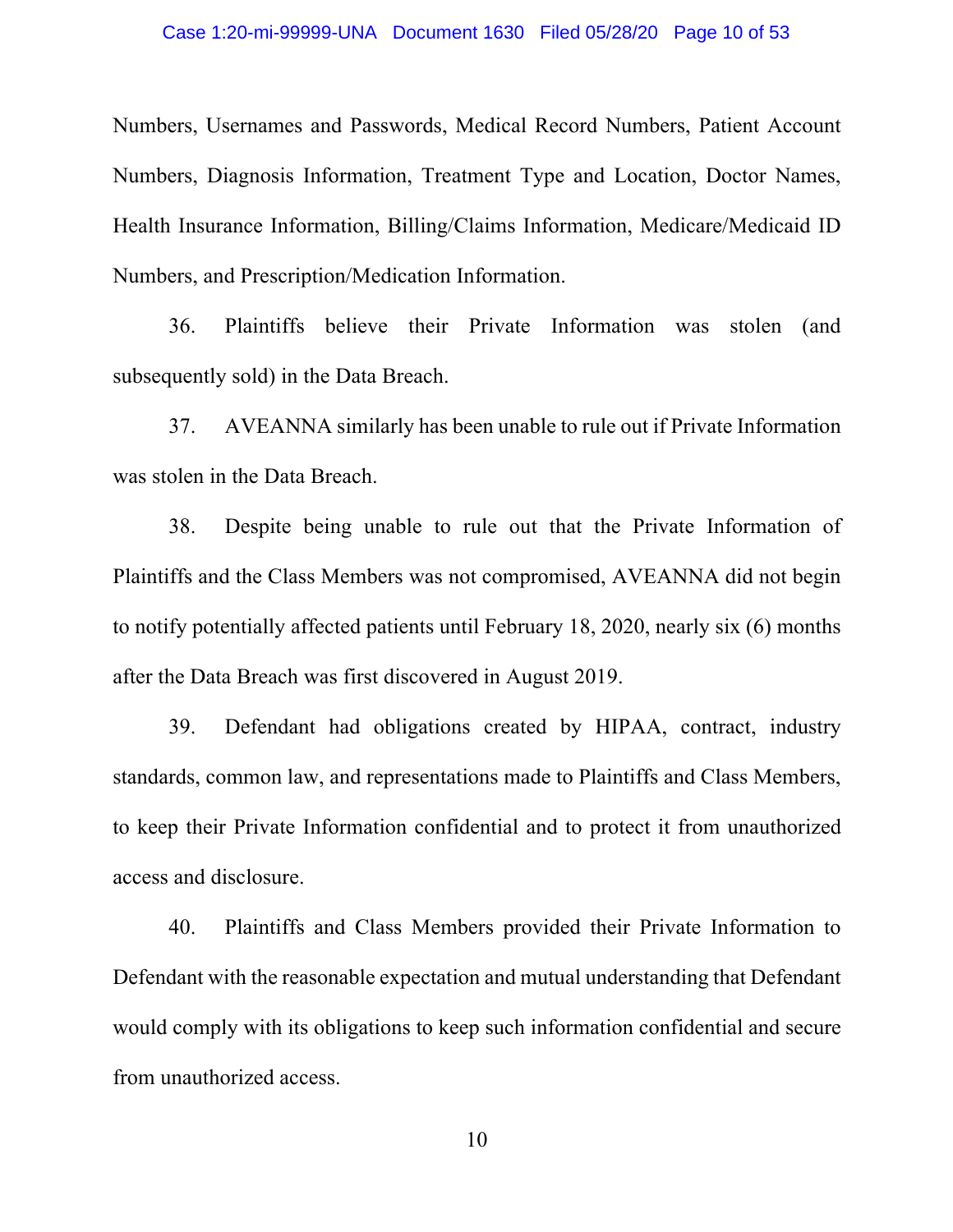## Case 1:20-mi-99999-UNA Document 1630 Filed 05/28/20 Page 11 of 53

41. Defendant's data security obligations were particularly important given the substantial increase in cyberattacks and data breaches in the healthcare industry preceding the date of the Data Breach.

42. Indeed, cyberattacks have become so notorious that the Federal Bureau of Investigation ("FBI") and United States Secret Service have issued a warning to potential targets, so they are aware of, and prepared for, a potential attack. As one report explained, "[e]ntities like smaller municipalities and *hospitals* are attractive to ransomware criminals . . . because they often have lesser IT defenses and a high incentive to regain access to their data quickly."4

43. Therefore, the increase in such attacks, and attendant risk of future attacks, was widely known to the public and to anyone in Defendant's industry, including AVEANNA.

44. Defendant breached its obligations to Plaintiffs and Class Members and/or was otherwise negligent and reckless because it failed to properly maintain and safeguard its computer systems and data—including Plaintiffs and Class Members' Private Information. Defendant's unlawful conduct includes, but is not limited to, the following acts and/or omissions:

<sup>4</sup> https://www.law360.com/consumerprotection/articles/1220974/fbi-secret-service-warn-oftargeted-ransomware?nl\_pk=3ed44a08-fcc2-4b6c-89f0aa0155a8bb51&utm\_source=newsletter&utm\_medium=email&utm\_campaign=consumerprotect ion (emphasis added).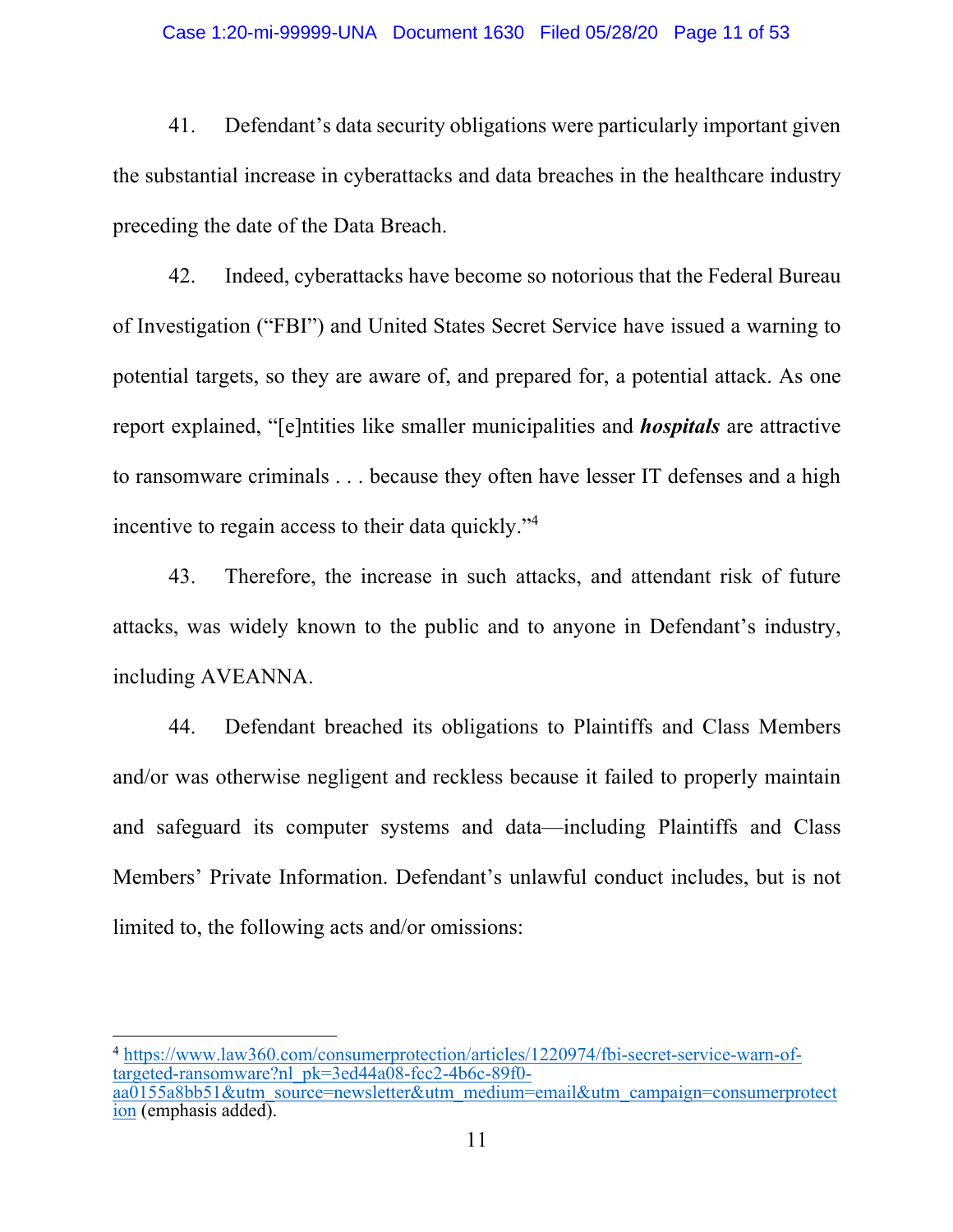- a. Failing to maintain an adequate data security system to reduce the risk of data breaches and cyberattacks;
- b. Failing to adequately protect patients' Private Information;
- c. Failing to properly monitor its own data security systems for existing intrusions;
- d. Failing to ensure that its vendors with access to its computer systems and data employed reasonable security procedures;
- e. Failing to ensure the confidentiality and integrity of electronic PHI it created, received, maintained, and/or transmitted, in violation of 45 C.F.R. § 164.306(a)(1);
- f. Failing to implement technical policies and procedures for electronic information systems that maintain electronic PHI to allow access only to those persons or software programs that have been granted access rights in violation of 45 C.F.R.  $§ 164.312(a)(1);$
- g. Failing to implement policies and procedures to prevent, detect, contain, and correct security violations in violation of 45 C.F.R. § 164.308(a)(1)(i);
- h. Failing to implement procedures to review records of information system activity regularly, such as audit logs,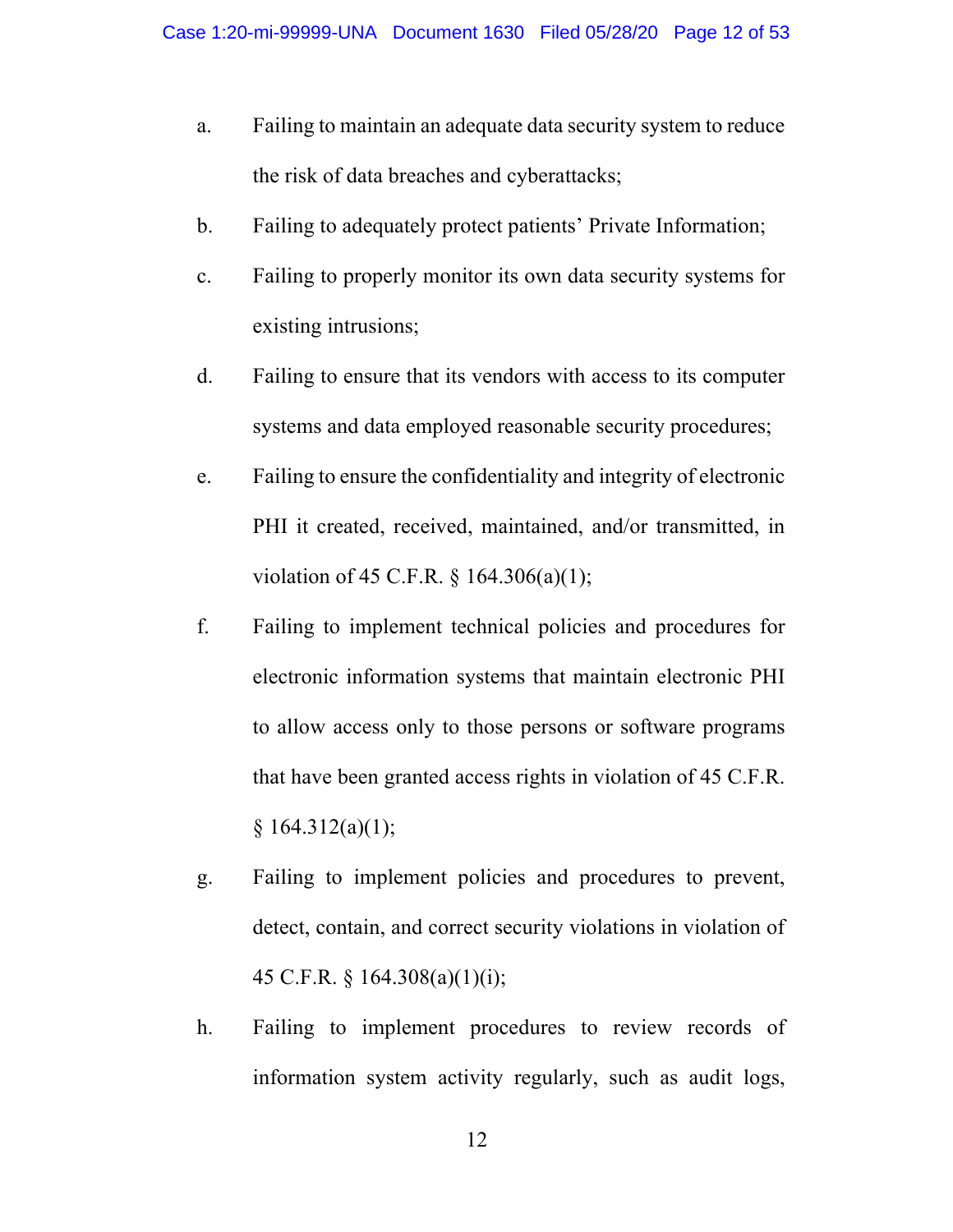access reports, and security incident tracking reports in violation of 45 C.F.R. § 164.308(a)(1)(ii)(D);

- i. Failing to protect against reasonably anticipated threats or hazards to the security or integrity of electronic PHI in violation of 45 C.F.R. § 164.306(a)(2);
- j. Failing to protect against reasonably anticipated uses or disclosures of electronic PHI that are not permitted under the privacy rules regarding individually identifiable health information in violation of 45 C.F.R.  $\S$  164.306(a)(3);
- k. Failing to ensure compliance with HIPAA security standard rules by its workforces in violation of 45 C.F.R. §  $164.306(a)(4);$
- l. Failing to train all members of its workforces effectively on the policies and procedures regarding PHI as necessary and appropriate for the members of its workforces to carry out their functions and to maintain security of PHI, in violation of 45 C.F.R. § 164.530(b); and/or
- m. Failing to render the electronic PHI it maintained unusable, unreadable, or indecipherable to unauthorized individuals, as it had not encrypted the electronic PHI as specified in the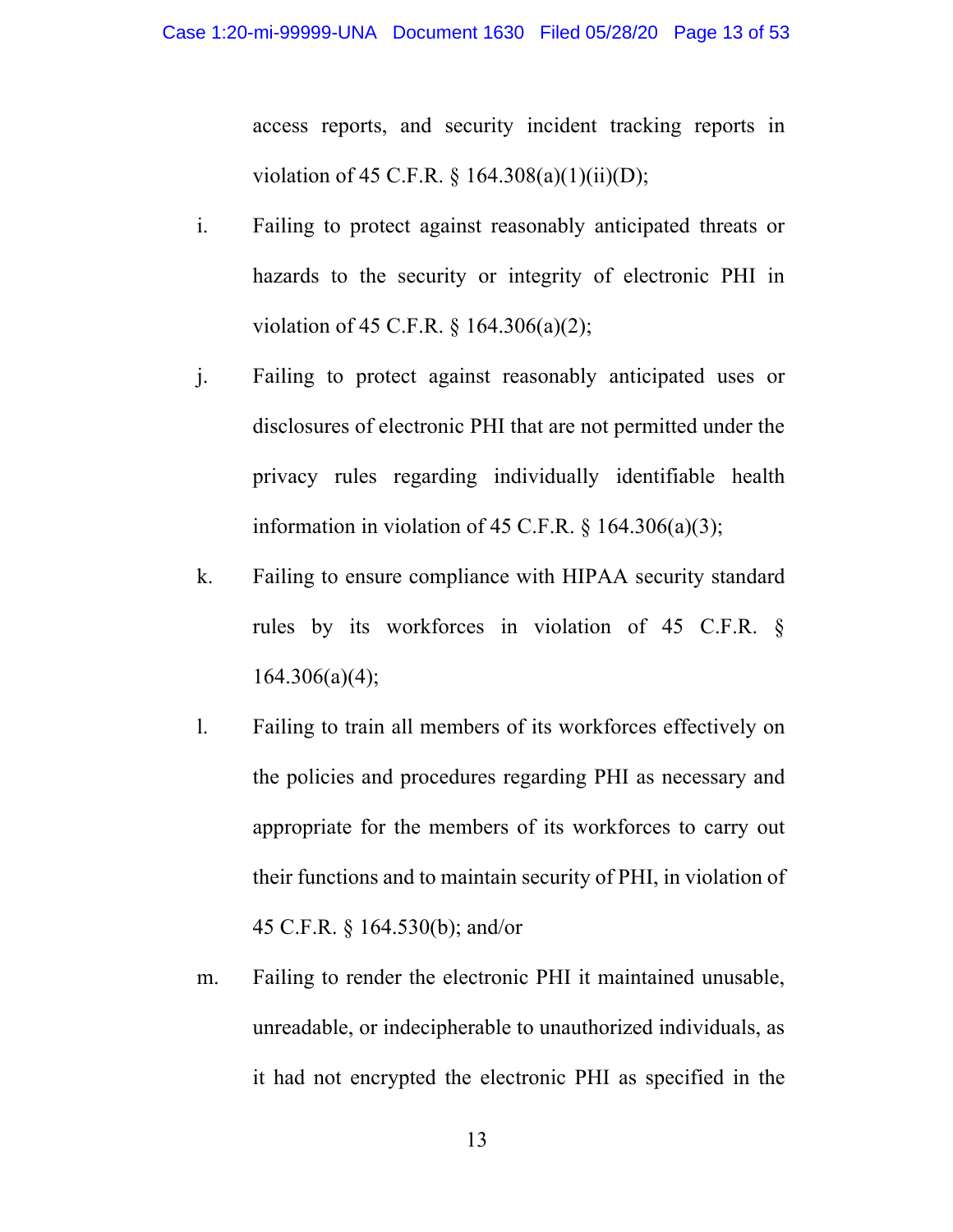HIPAA Security Rule by "the use of an algorithmic process to transform data into a form in which there is a low probability of assigning meaning without use of a confidential process or key" (45 C.F.R. § 164.304 definition of encryption).

45. As the result of computer systems in dire need of security upgrading, inadequate procedures for handling emails containing viruses or other malignant computer code, and employees who opened files containing the virus or malignant code that perpetrated the cyberattack, Defendant AVEANNA negligently and unlawfully failed to safeguard Plaintiffs and Class Members' Private Information.

46. Accordingly, as outlined below, Plaintiffs and Class Members' daily lives were severely disrupted. What's more, they now face an increased risk of fraud and identity theft. Plaintiffs and the Class Members also lost the benefit of the bargain they made with Defendant.

# **CYBERATTACKS AND DATA BREACHES CAUSE DISRUPTION AND PUT CONSUMERS AT AN INCREASED RISK OF FRAUD AND IDENTIFY THEFT**

47. Cyberattacks and data breaches at medical facilities like AVEANNA are especially problematic because of the disruption they cause to the medical treatment and overall daily lives of patients affected by the attack.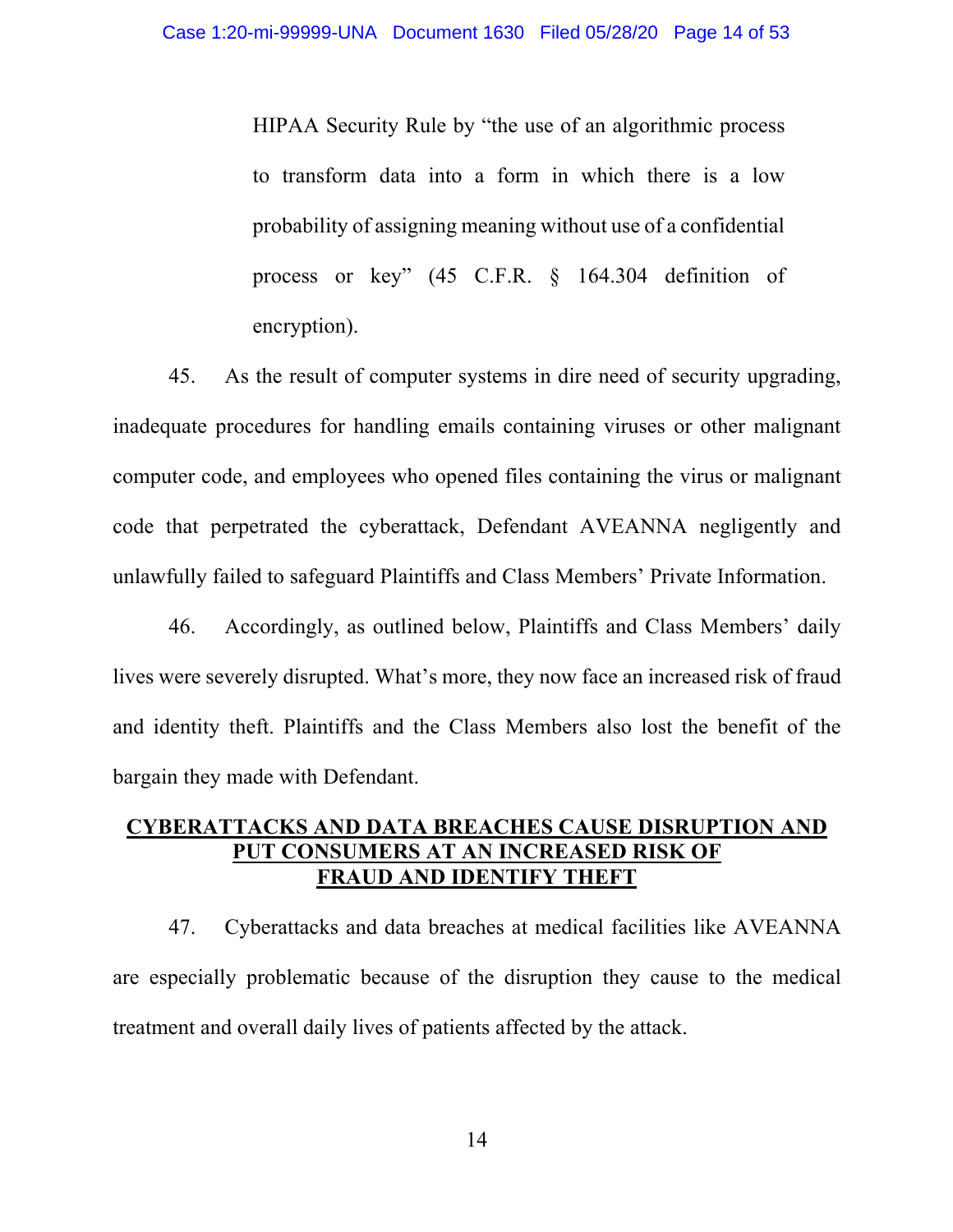48. Researchers have found that at medical facilities that experienced a data security incident, the death rate among patients increased in the months and years after the attack.<sup>5</sup>

49. Researchers have found that at medical facilities that experienced a data security incident, the death rate among patients increased in the months and years after the attack.<sup>6</sup>

50. Researchers have further found that at medical facilities that experienced a data security incident, the incident was associated with deterioration in timeliness and patient outcomes, generally.7

51. Cyberattacks such as one at issue here are considered a breach under the HIPAA Rules because there is an access of PHI not permitted under the HIPAA

Privacy Rule:

A breach under the HIPAA Rules is defined as, " . . . the acquisition, access, use, or disclosure of PHI in a manner not permitted under the [HIPAA Privacy Rule] which compromises the security or privacy of the PHI." *See* 45 C.F.R. 164.40. 8

52. The United States Government Accountability Office released a report

in 2007 regarding data breaches ("GOA Report") in which it noted that victims of

<sup>5</sup> *See* https://www.pbs.org/newshour/science/ransomware-and-other-data-breaches-linked-touptick-in-fatal-heart-attacks

<sup>6</sup> *See* https://www.pbs.org/newshour/science/ransomware-and-other-data-breaches-linked-touptick-in-fatal-heart-attacks

<sup>7</sup> *See* https://onlinelibrary.wiley.com/doi/full/10.1111/1475-6773.13203. <sup>8</sup> *Id.*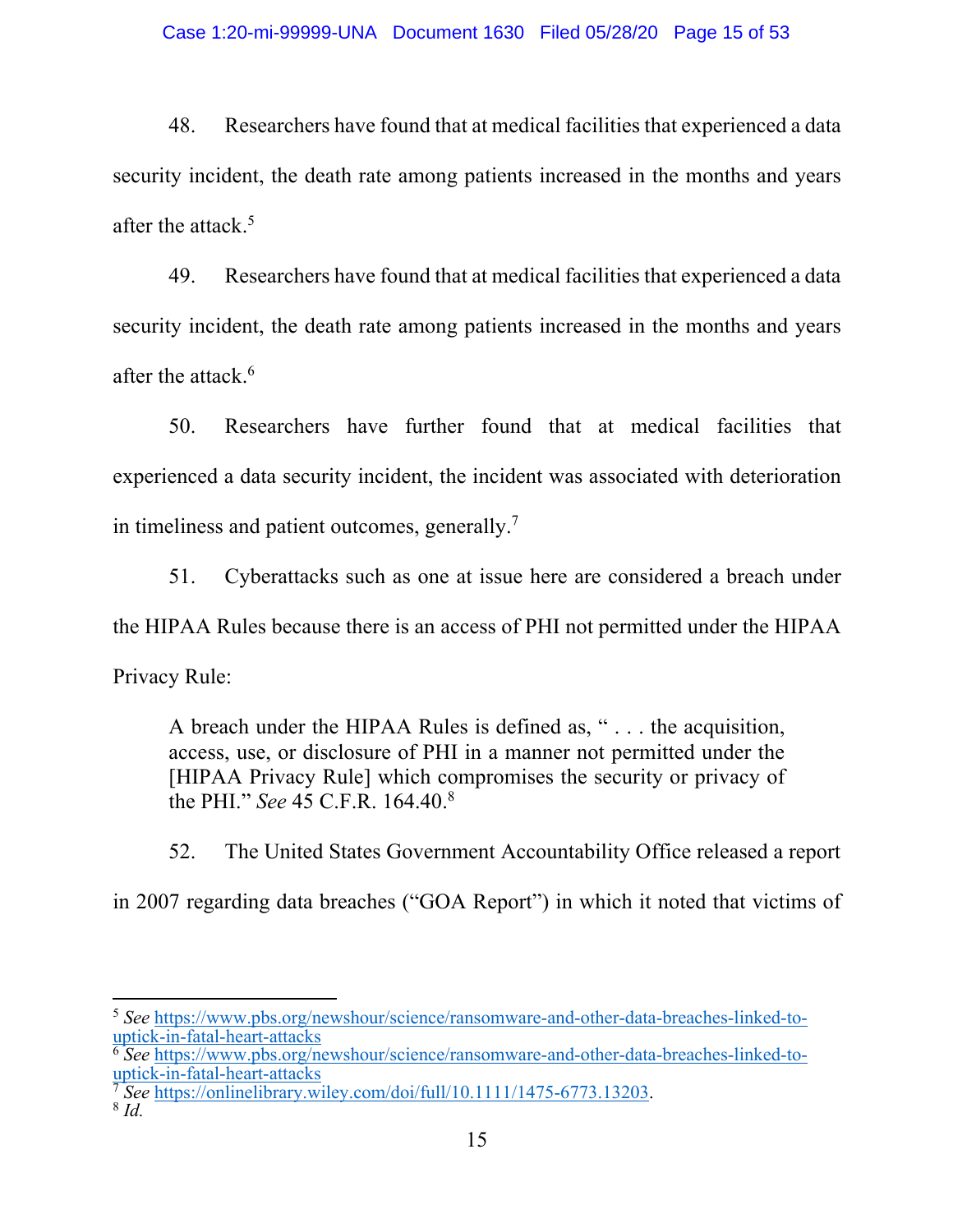#### Case 1:20-mi-99999-UNA Document 1630 Filed 05/28/20 Page 16 of 53

identity theft will face "substantial costs and time to repair the damage to their good name and credit record."<sup>9</sup>

53. The FTC recommends that identity theft victims take several steps to protect their personal and financial information after a data breach, including contacting one of the credit bureaus to place a fraud alert (consider an extended fraud alert that lasts for seven (7) years if someone steals their identity), reviewing their credit reports, contacting companies to remove fraudulent charges from their accounts, placing a credit freeze on their credit, and correcting their credit reports.<sup>10</sup>

54. Identity thieves use stolen personal information such as Social Security numbers for a variety of crimes, including credit card fraud, phone or utilities fraud, and bank/finance fraud.

55. Identity thieves can also use Social Security numbers to obtain a driver's license or official identification card in the victim's name but with the thief's picture; use the victim's name and Social Security number to obtain government benefits; or file a fraudulent tax return using the victim's information. In addition, identity thieves may obtain a job using the victim's Social Security number, rent a house or receive medical services in the victim's name, and may even give the victim's personal information to police during an arrest resulting in an arrest warrant

<sup>&</sup>lt;sup>9</sup> See "Data Breaches Are Frequent, but Evidence of Resulting Identity Theft Is Limited: However, the Full Extent Is Unknown," p. 2, U.S. Government Accountability Office, June 2007, https://www.gao.gov/new.items/d07737.pdf (last visited Apr. 12, 2019) ("GAO Report"). <sup>10</sup> *See* https://www.identitytheft.gov/Steps (last visited Apr. 12, 2019).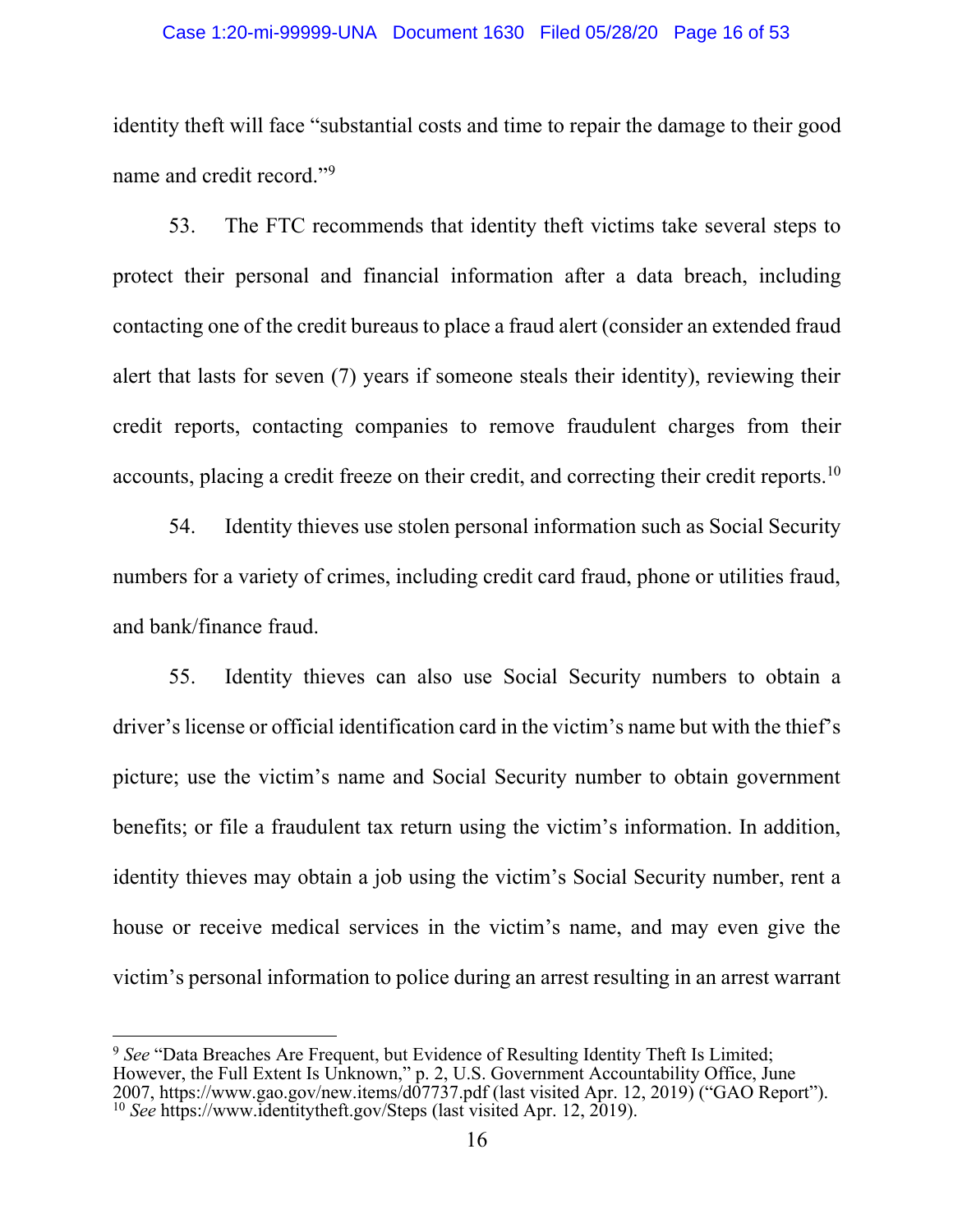## Case 1:20-mi-99999-UNA Document 1630 Filed 05/28/20 Page 17 of 53

being issued in the victim's name. A study by Identity Theft Resource Center shows the multitude of harms caused by fraudulent use of personal and financial information:<sup>11</sup>



56. What's more, theft of Private Information is also gravely serious. PII/PHI is a valuable property right.<sup>12</sup> Its value is axiomatic, considering the value of Big Data in corporate America and the consequences of cyber thefts include heavy

<sup>11</sup> "Credit Card and ID Theft Statistics" by Jason Steele, 10/24/2017, at: https://www.creditcards.com/credit-card-news/credit-card-security-id-theft-fraud-statistics-1276.php (last visited June 20, 2019).

<sup>12</sup> *See, e.g*., John T. Soma, et al, Corporate Privacy Trend: The "Value" of Personally Identifiable Information ("PII") Equals the "Value" of Financial Assets, 15 Rich. J.L. & Tech. 11, at \*3-4 (2009) ("PII, which companies obtain at little cost, has quantifiable value that is rapidly reaching a level comparable to the value of traditional financial assets.") (citations omitted).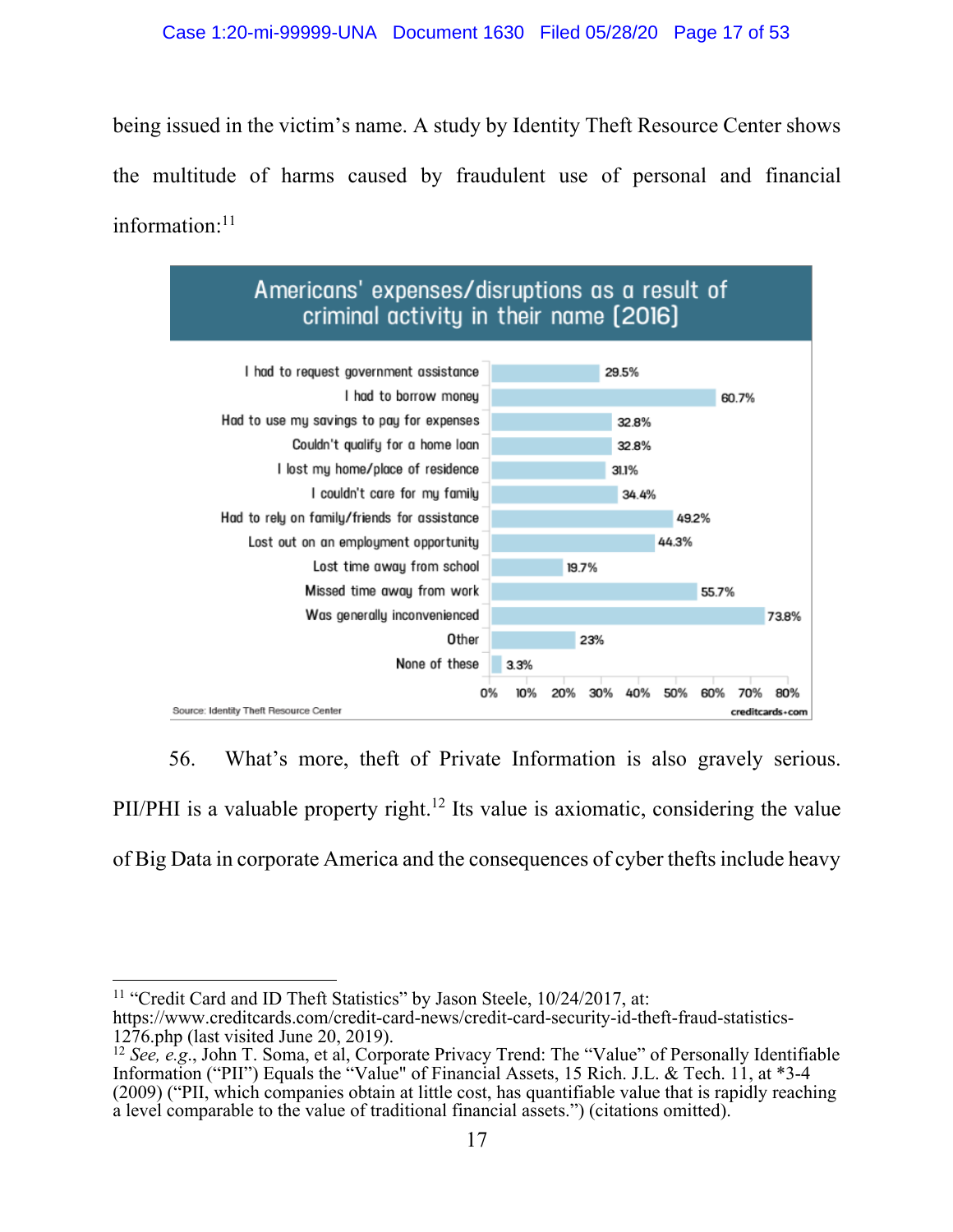## Case 1:20-mi-99999-UNA Document 1630 Filed 05/28/20 Page 18 of 53

prison sentences. Even this obvious risk to reward analysis illustrates beyond doubt that Private Information has considerable market value.

57. Theft of PHI, in particular, is gravely serious: "A thief may use your name or health insurance numbers to see a doctor, get prescription drugs, file claims with your insurance provider, or get other care. If the thief's health information is mixed with yours, your treatment, insurance and payment records, and credit report may be affected."13 Drug manufacturers, medical device manufacturers, pharmacies, hospitals and other healthcare service providers often purchase PII/PHI on the black market for the purpose of target marketing their products and services to the physical maladies of the data breach victims themselves. Insurance companies purchase and use wrongfully disclosed PHI to adjust their insureds' medical insurance premiums.

58. It must also be noted there may be a substantial time lag—measured in years—between when harm occurs versus when it is discovered, and also between when Private Information, financial information, and other sensitive data is stolen and when it is used. According to the U.S. Government Accountability Office, which conducted a study regarding data breaches:

[L]aw enforcement officials told us that in some cases, stolen data may be held for up to a year or more before being used to commit identity theft. Further, once stolen data have been sold or posted on the Web, fraudulent use of that information may continue for years. As a result,

<sup>13</sup> *See* Federal Trade Commission, Medical Identity Theft,

http://www.consumer.ftc.gov/articles/0171-medical-identity-theft (last visited Mar. 27, 2020).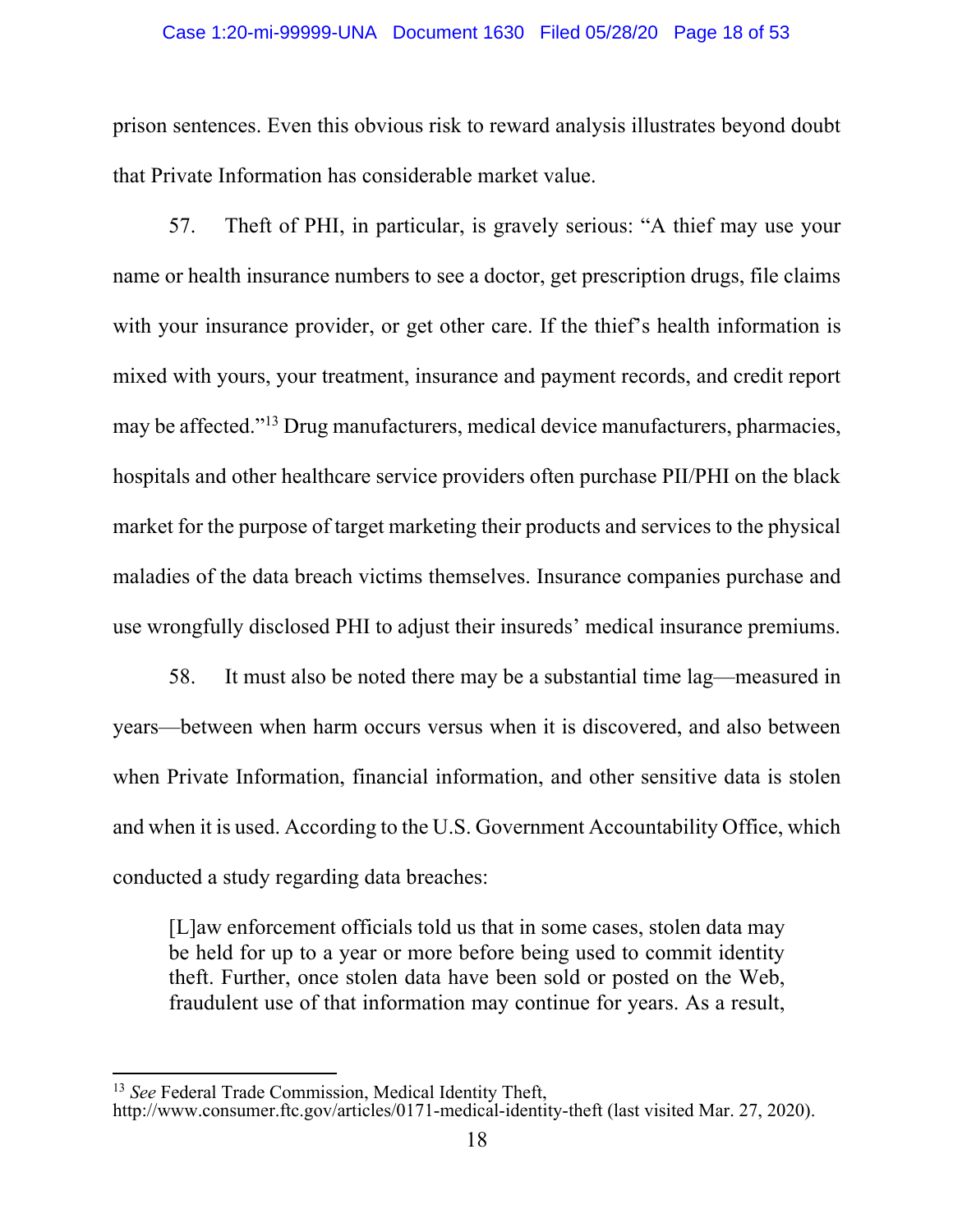studies that attempt to measure the harm resulting from data breaches cannot necessarily rule out all future harm.

*See* GAO Report at 29.

59. Private Information and financial information are such valuable commodities to identity thieves that once the information has been compromised, criminals often trade the information on the "cyber black-market" for years.

60. There is a strong probability that entire batches of stolen information have been dumped on the black market and are yet to be dumped on the black market, meaning Plaintiffs and Class Members are at an increased risk of fraud and identity theft for many years into the future. Thus, Plaintiffs and Class Members must vigilantly monitor their financial and medical accounts for many years to come.

61. Medical information is especially valuable to identity thieves. According to account monitoring company LogDog, coveted Social Security numbers were selling on the dark web for just \$1 in 2016—the same as a Facebook account. That pales in comparison with the asking price for medical data, which was selling for \$50 and up.<sup>14</sup>

62. Because of its value, the medical industry has experienced disproportionally higher numbers of data theft events than other industries. Defendant therefore knew or should have known this and strengthened its network

<sup>14</sup> https://nakedsecurity.sophos.com/2019/10/03/ransomware-attacks-paralyze-and-sometimescrush-hospitals/#content; https://getlogdog.com/blogdog/email-security-you-are-doing-it-wrong/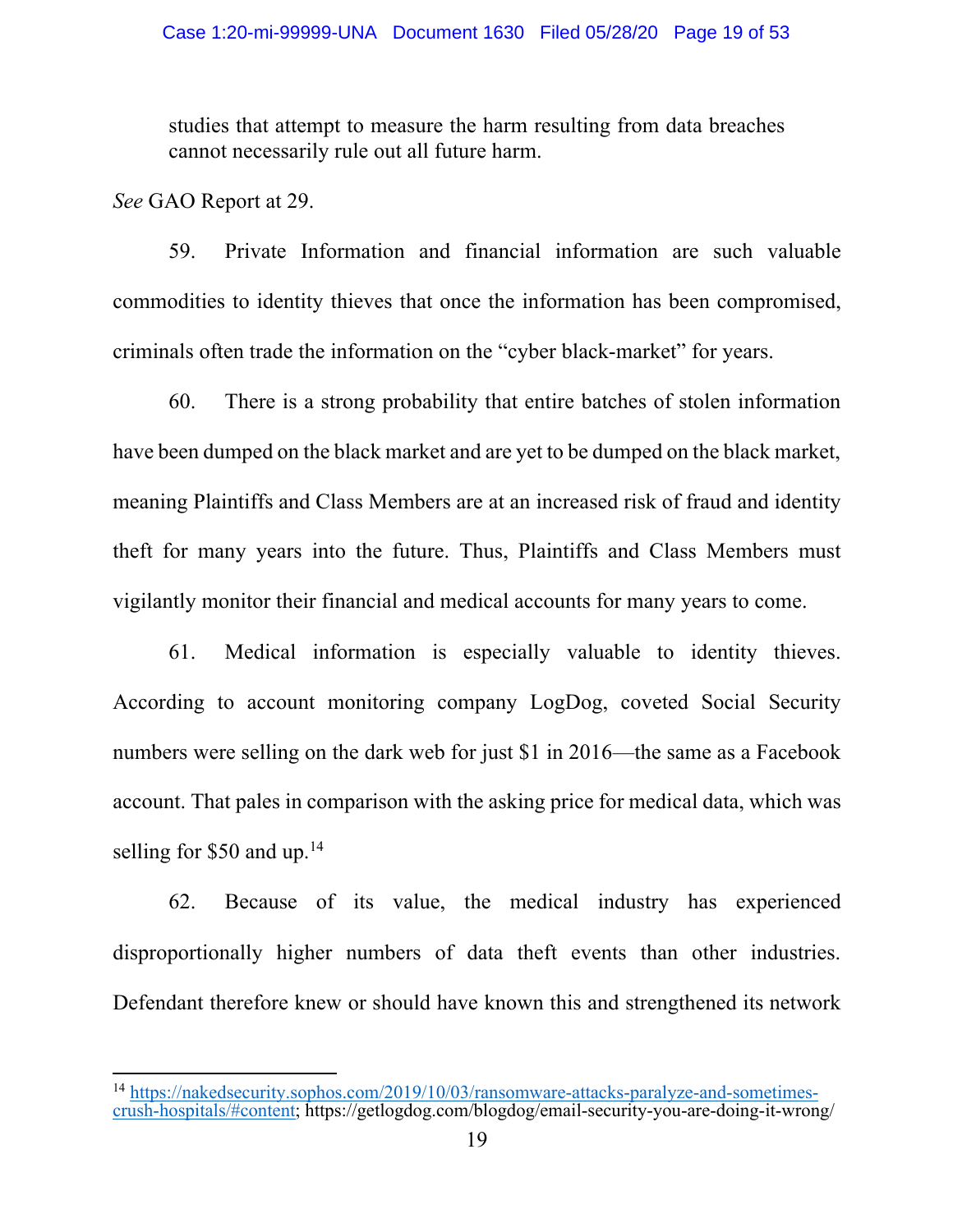and data systems accordingly. Defendant was put on notice of the substantial and foreseeable risk of harm from a data breach, yet it failed to properly prepare for that risk, resulting in the Data Breach.

## **PLAINTIFFS AND CLASS MEMBERS' DAMAGES**

63. To date, Defendant has done absolutely nothing to provide Plaintiffs and the Class Members with relief for the damages they have suffered as a result of the Data Breach.

64. To date, Defendant has not even offered Plaintiffs and the Class Members any free credit monitoring, identity theft protection, or identity restoration services.

65. Free credit monitoring was only offered to those whose Social Security numbers were deemed compromised, and even then, the credit monitoring was inadequate, covering only one year, when the type of fraud and other risks can lag and persist for years.

66. Instead of offering any real assistance or compensation, Defendant actively encouraged Plaintiffs and the Class Members to spend their personal time dealing with the aftereffects of the Data Breach, recommending that Plaintiffs and Class Members take the time to "regularly monitor credit reports, account statements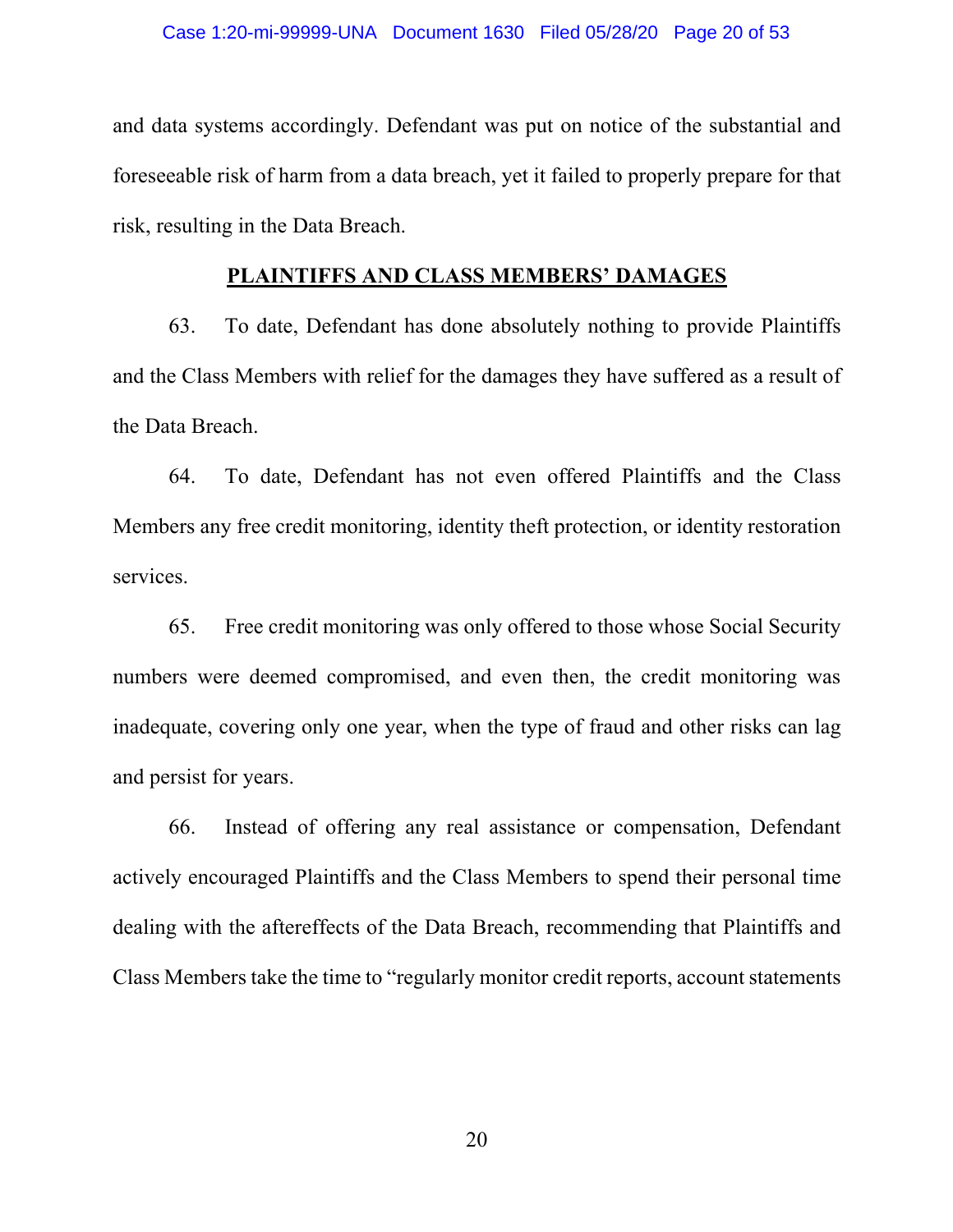and benefit statements," rather than offering a service to monitor on behalf of Plaintiffs and Class Members.<sup>15</sup>

67. Plaintiffs and Class Members have been damaged by the compromise of their Private Information in the Data Breach.

68. Plaintiffs' PII and PHI was compromised as a direct and proximate result of the Data Breach.

69. As a direct and proximate result of Defendant's conduct, Plaintiffs and Class Members have been placed at an imminent, immediate, and continuing increased risk of harm from fraud and identity theft. Defendant inherently recognizes this imminent, immediate, and continuing increased risk because of its acknowledgement that Plaintiffs and Class Members should "regularly monitor credit reports, account statements and benefit statements."

70. As a direct and proximate result of Defendant's conduct, Plaintiffs and Class Members have been forced to expend time dealing with the effects of the Data Breach.

71. Plaintiffs and Class Members face substantial risk of out-of-pocket fraud losses such as loans opened in their names, medical services billed in their names, tax return fraud, utility bills opened in their names, credit card fraud, and similar identity theft.

<sup>15</sup> https://www.AVEANNAhealth.org/notice-of-data-security-incident.html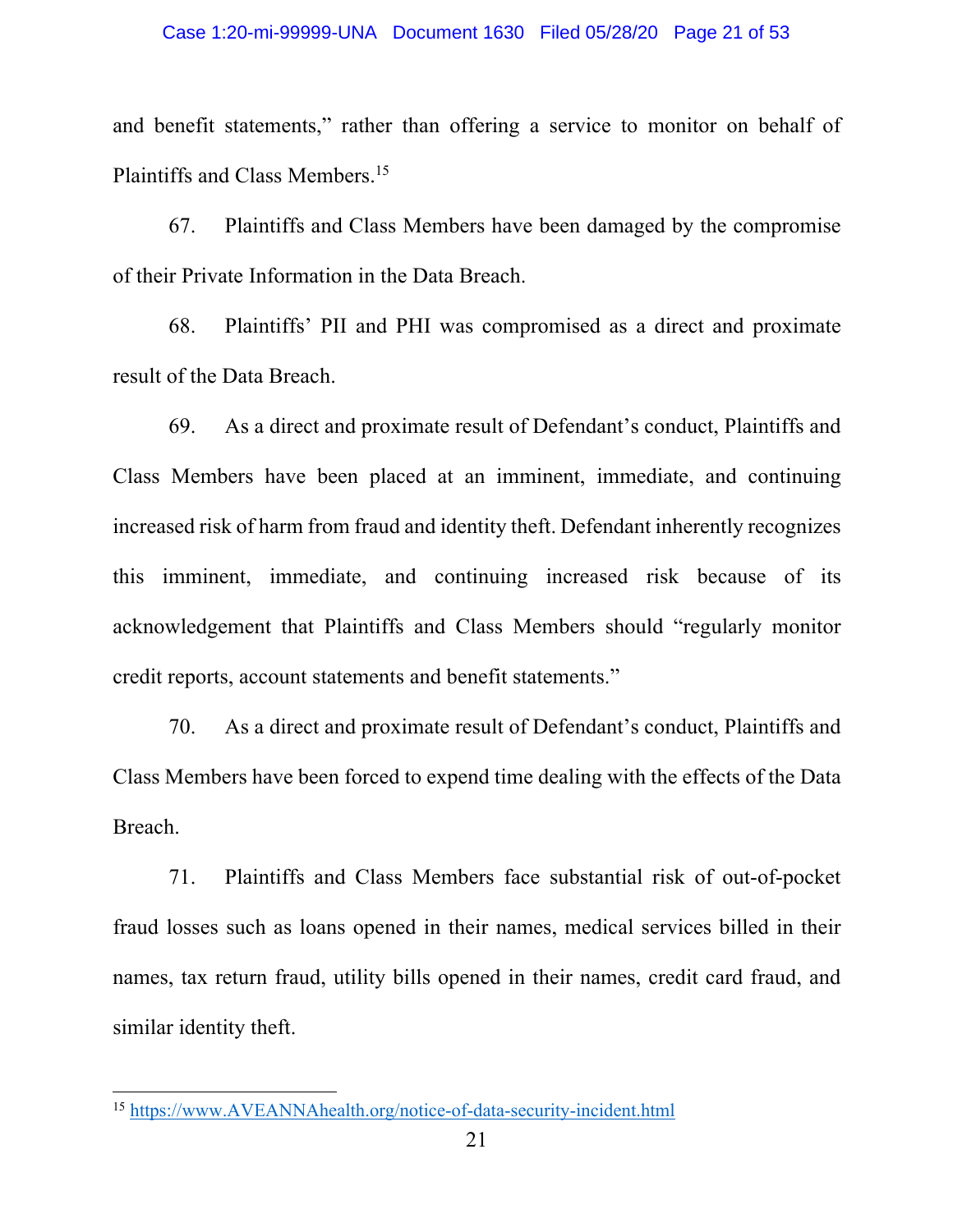## Case 1:20-mi-99999-UNA Document 1630 Filed 05/28/20 Page 22 of 53

72. Plaintiffs and Class Members face substantial risk of being targeted for future phishing, data intrusion, and other illegal schemes based on their Private Information as potential fraudsters could use that information to target such schemes more effectively to Plaintiffs and Class Members.

73. Plaintiffs and Class Members may also incur out-of-pocket costs for protective measures such as credit monitoring fees, credit report fees, credit freeze fees, and similar costs directly or indirectly related to the Data Breach.

74. Plaintiffs and Class Members also suffered a loss of value of their Private Information when it was acquired by cyber thieves in the Data Breach. Numerous courts have recognized the propriety of loss of value damages in related cases.

75. Plaintiffs and Class Members were also damaged via benefit-of-thebargain damages. Plaintiffs and Class Members overpaid for a service that was intended to be accompanied by adequate data security but was not. Part of the price Plaintiffs and Class Members paid to Defendant was intended to be used by Defendant to fund adequate security of AVEANNA's computer property and Plaintiffs and Class Members' Private Information. Thus, Plaintiffs and the Class Members did not get what they paid for.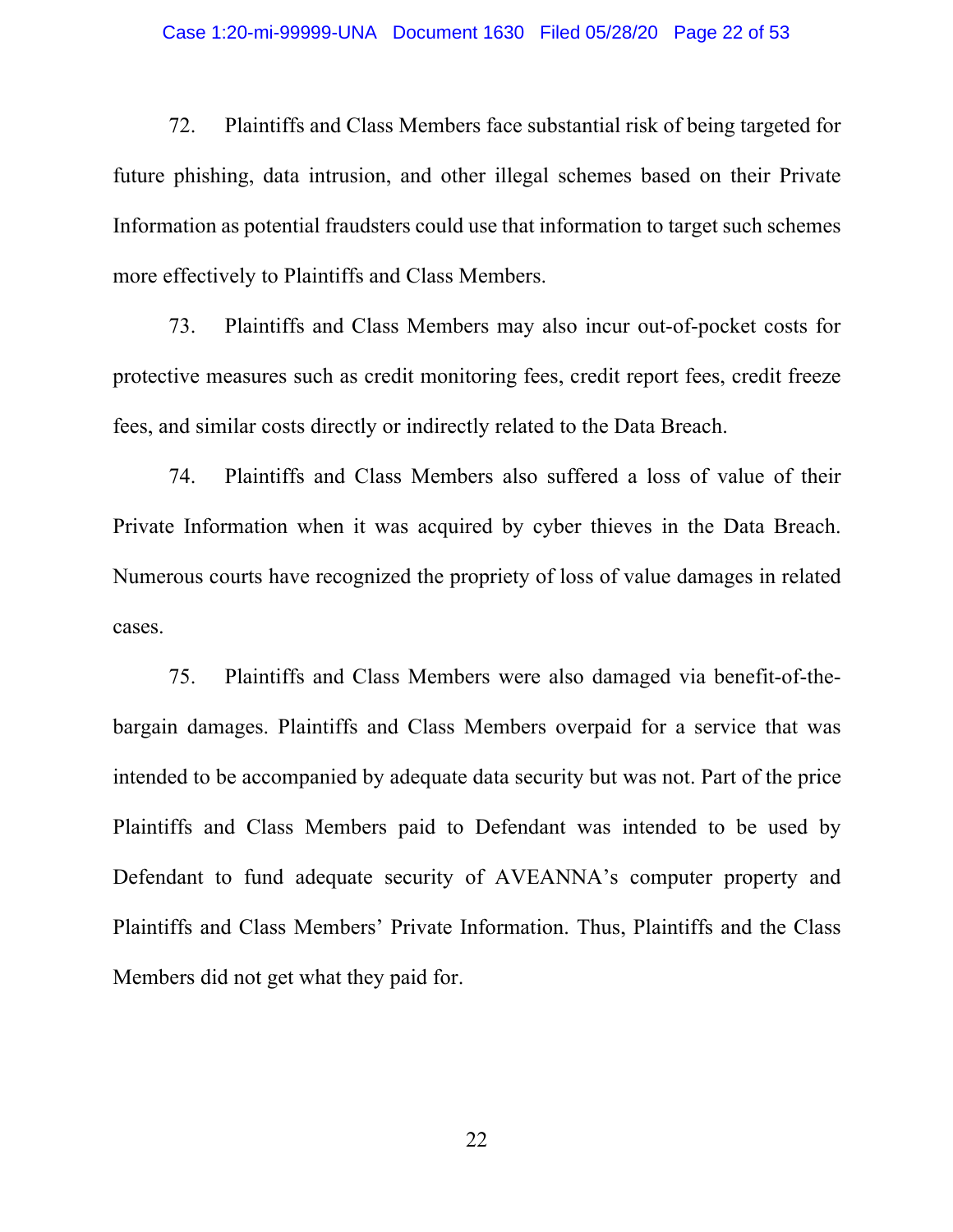## Case 1:20-mi-99999-UNA Document 1630 Filed 05/28/20 Page 23 of 53

76. Plaintiffs and Class Members have spent and will continue to spend significant amounts of time to monitor their financial and medical accounts and records for misuse.

77. Plaintiffs and Class Members have suffered or will suffer actual injury as a direct result of the Data Breach. Many victims suffered ascertainable losses in the form of out-of-pocket expenses and the value of their time reasonably incurred to remedy or mitigate the effects of the Data Breach relating to:

- a. Finding fraudulent charges;
- b. Canceling and reissuing credit and debit cards;
- c. Purchasing credit monitoring and identity theft prevention;
- d. Addressing their inability to withdraw funds linked to compromised accounts;
- e. Taking trips to banks and waiting in line to obtain funds held in limited accounts;
- f. Placing "freezes" and "alerts" with credit reporting agencies;
- g. Spending time on the phone with or at a financial institution to dispute fraudulent charges;
- h. Contacting financial institutions and closing or modifying financial accounts;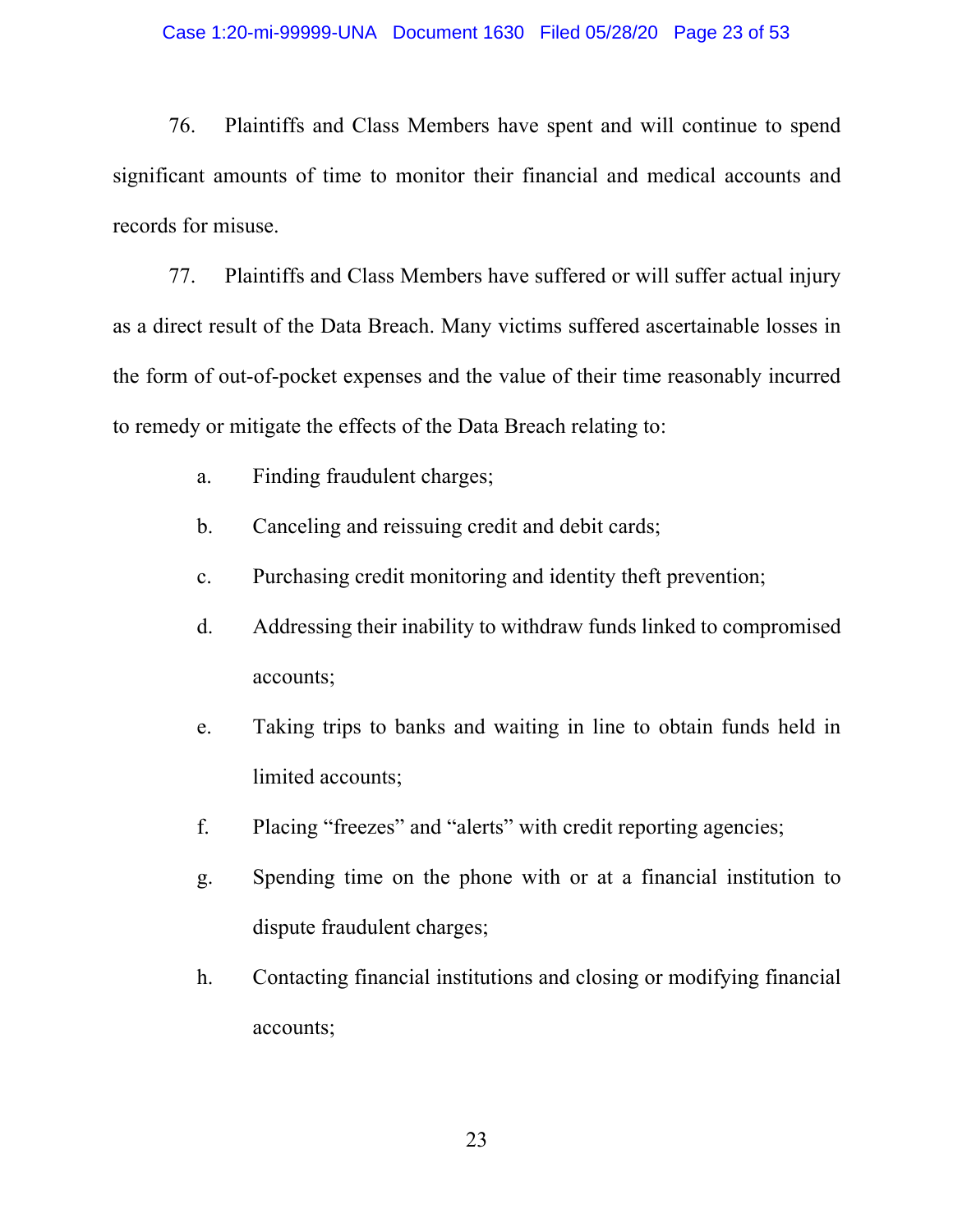- i. Resetting automatic billing and payment instructions from compromised credit and debit cards to new ones;
- j. Paying late fees and declined payment fees imposed as a result of failed automatic payments that were tied to compromised cards that had to be cancelled; and
- k. Closely reviewing and monitoring bank accounts and credit reports for unauthorized activity for years to come.

78. Moreover, Plaintiffs and Class Members have an interest in ensuring that their Private Information, which is believed to remain in the possession of Defendant, is protected from further breaches by the implementation of sufficient security measures and safeguards, including but not limited to, making sure that the storage of data or documents containing personal and financial information is not accessible online and that access to such data is password-protected.

79. Further, as a result of Defendant's conduct, Plaintiffs and Class Members are forced to live with the anxiety that their Private Information—which contains the most intimate details about a person's life, including what ailments they suffer, whether physical or mental—may be disclosed to the entire world, thereby subjecting them to embarrassment and depriving them of any right to privacy whatsoever.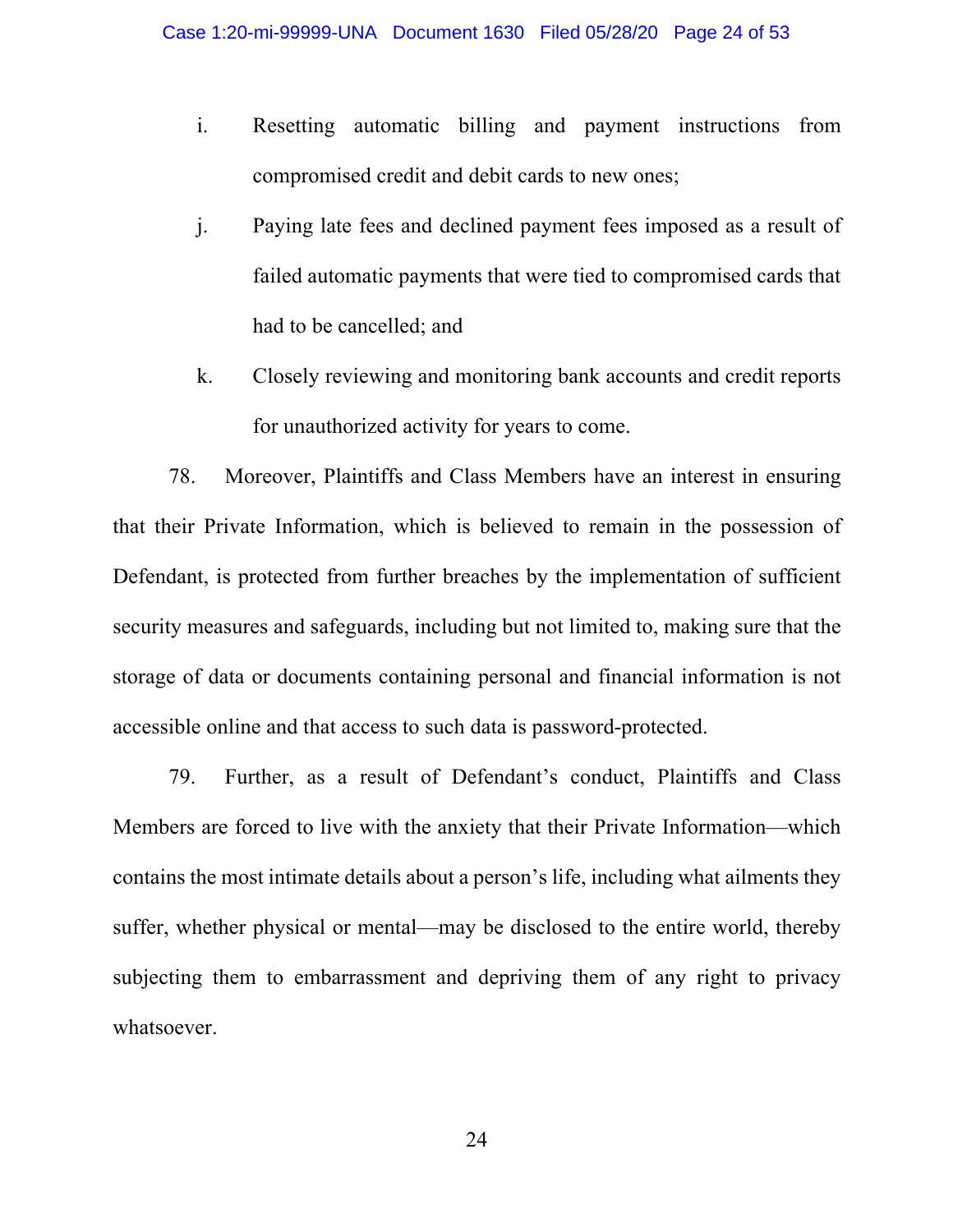80. As a direct and proximate result of Defendant's actions and inactions, Plaintiffs and Class Members have suffered anxiety, emotional distress, and loss of privacy, and are at an increased risk of future harm.

# **CLASS ACTION ALLEGATIONS**

81. Plaintiffs bring this action on behalf of themselves and on behalf of all other persons similarly situated ("the Class").

82. Plaintiffs propose the following Class definition, subject to amendment as appropriate:

All persons who utilized Defendant AVEANNA's services whose Private Information was maintained on Defendant AVEANNA's email and computer system that was compromised in the Data Breach, and who received notice of the Data Breach.

83. Excluded from the Class are Defendant's officers, directors, and employees; any entity in which Defendant has a controlling interest; and the affiliates, legal representatives, attorneys, successors, heirs, and assigns of Defendant. Excluded also from the Class are members of the judiciary to whom this case is assigned, their families and members of their staff.

84. Numerosity. The Members of the Class are so numerous that joinder of all of them is impracticable. While the exact number of Class Members is unknown to Plaintiffs at this time, based on information and belief, the Class consists of approximately 166,077 patients of Defendant AVEANNA whose data was compromised in Data Breach.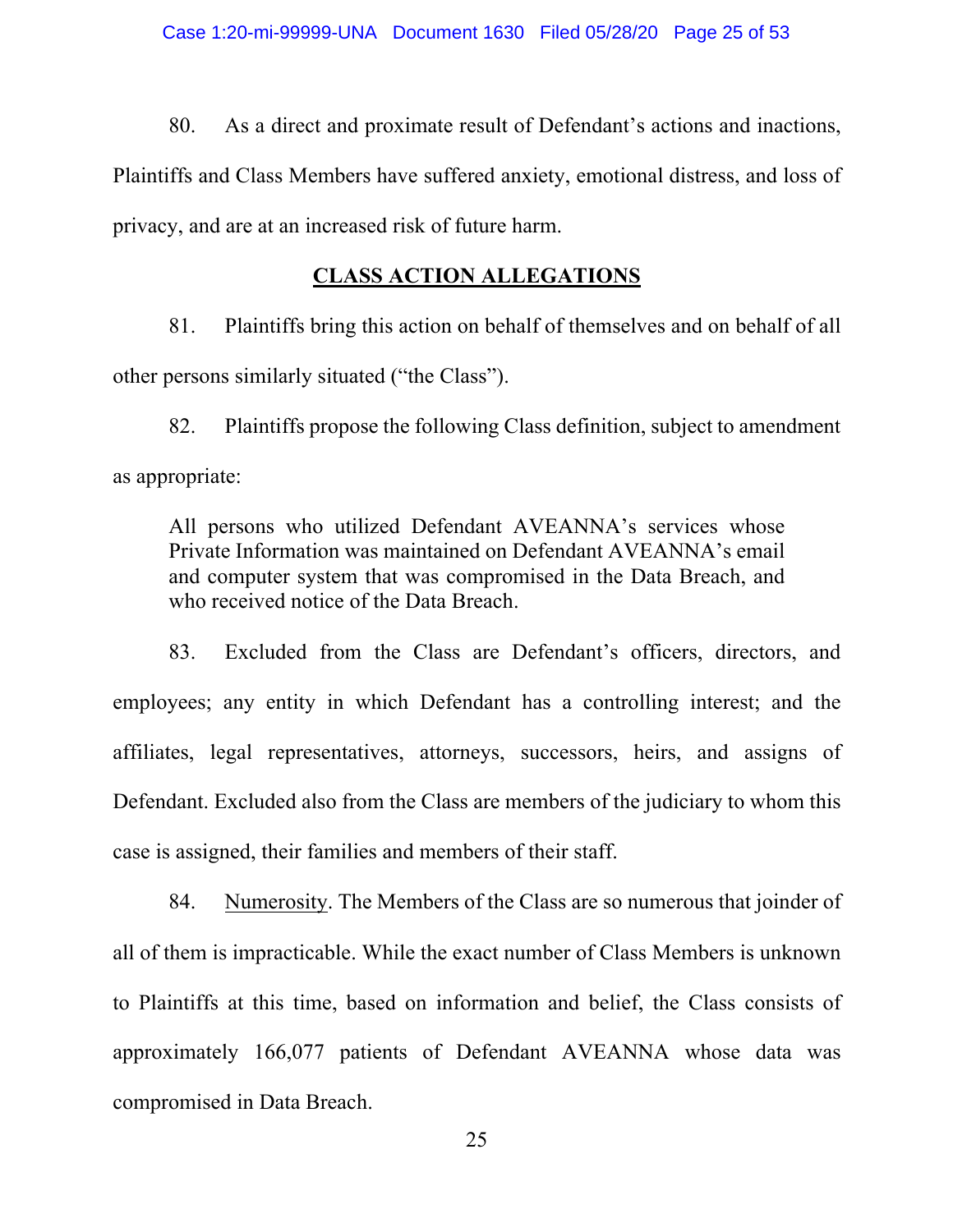85. Commonality. There are questions of law and fact common to the Class, which predominate over any questions affecting only individual Class Members. These common questions of law and fact include, without limitation:

- a. Whether Defendant unlawfully used, maintained, lost, or disclosed Plaintiffs and Class Members' Private Information;
- b. Whether Defendant failed to implement and maintain reasonable security procedures and practices appropriate to the nature and scope of the information compromised in the Data Breach;
- c. Whether Defendant's data security systems prior to and during the Data Breach complied with applicable data security laws and regulations including, *e.g*., HIPAA;
- d. Whether Defendant's data security systems prior to and during the Data Breach were consistent with industry standards;
- e. Whether Defendant owed a duty to Class Members to safeguard their Private Information;
- f. Whether Defendant breached its duty to Class Members to safeguard their Private Information;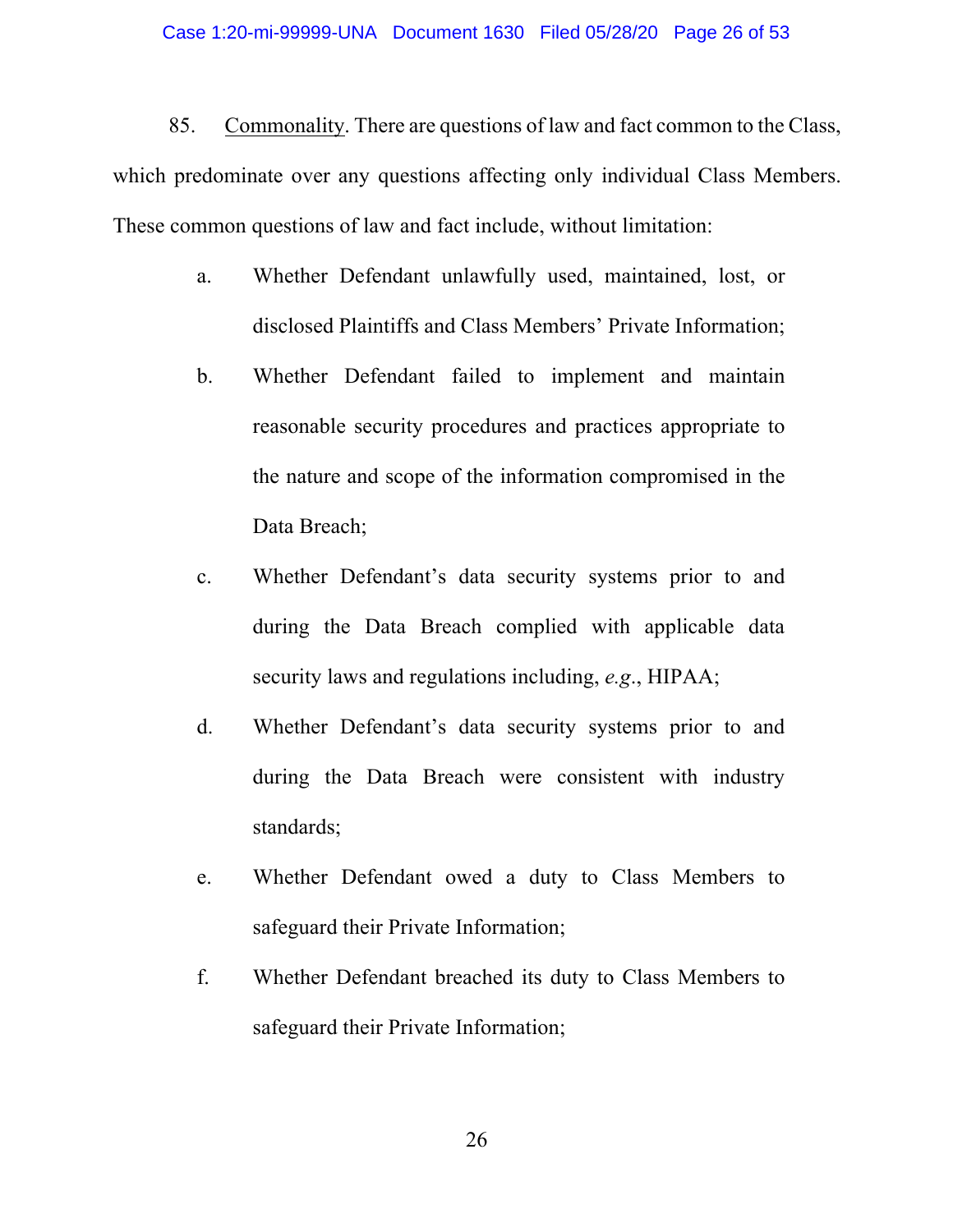- g. Whether computer hackers obtained Class Members' Private Information in the Data Breach;
- h. Whether Defendant knew or should have known that its data security systems and monitoring processes were deficient;
- i. Whether Plaintiffs and Class Members suffered legally cognizable damages as a result of Defendant's misconduct;
- j. Whether Defendant's conduct was negligent;
- k. Whether Defendant's conduct was *per se* negligent;
- l. Whether Defendant's acts, inactions, and practices complained of herein amount to acts of intrusion upon seclusion under the law;
- m. Whether Defendant failed to provide notice of the Data Breach in a timely manner, and;
- n. Whether Plaintiffs and Class Members are entitled to damages, civil penalties, punitive damages, and/or injunctive relief.

86. Typicality. Plaintiffs' claims are typical of those of other Class Members because Plaintiffs' Private Information, like that of every other Class Member, was compromised in the Data Breach.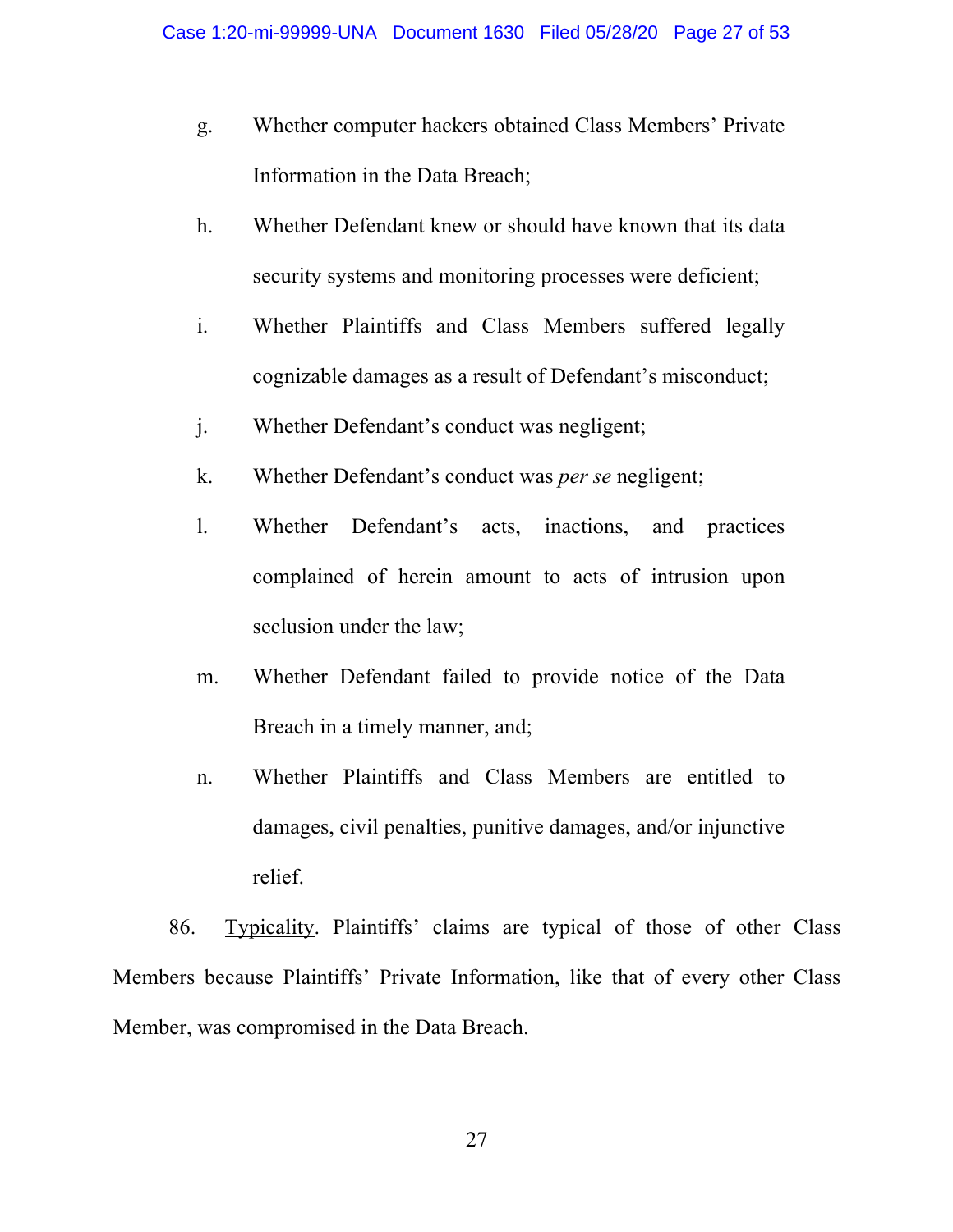## Case 1:20-mi-99999-UNA Document 1630 Filed 05/28/20 Page 28 of 53

87. Adequacy of Representation. Plaintiffs will fairly and adequately represent and protect the interests of the Members of the Class. Plaintiffs' Counsel are competent and experienced in litigating class actions.

88. Predominance. Defendant has engaged in a common course of conduct toward Plaintiffs and Class Members, in that all the Plaintiffs and Class Members' Private Information was stored on the same computer systems and unlawfully accessed in the same way. The common issues arising from Defendant's conduct affecting Class Members set out above predominate over any individualized issues. Adjudication of these common issues in a single action has important and desirable advantages of judicial economy.

89. Superiority. A class action is superior to other available methods for the fair and efficient adjudication of the controversy. Class treatment of common questions of law and fact is superior to multiple individual actions or piecemeal litigation. Absent a class action, most Class Members would likely find that the cost of litigating their individual claims is prohibitively high and would therefore have no effective remedy. The prosecution of separate actions by individual Class Members would create a risk of inconsistent or varying adjudications with respect to individual Class Members, which would establish incompatible standards of conduct for Defendant. In contrast, the conduct of this action as a class action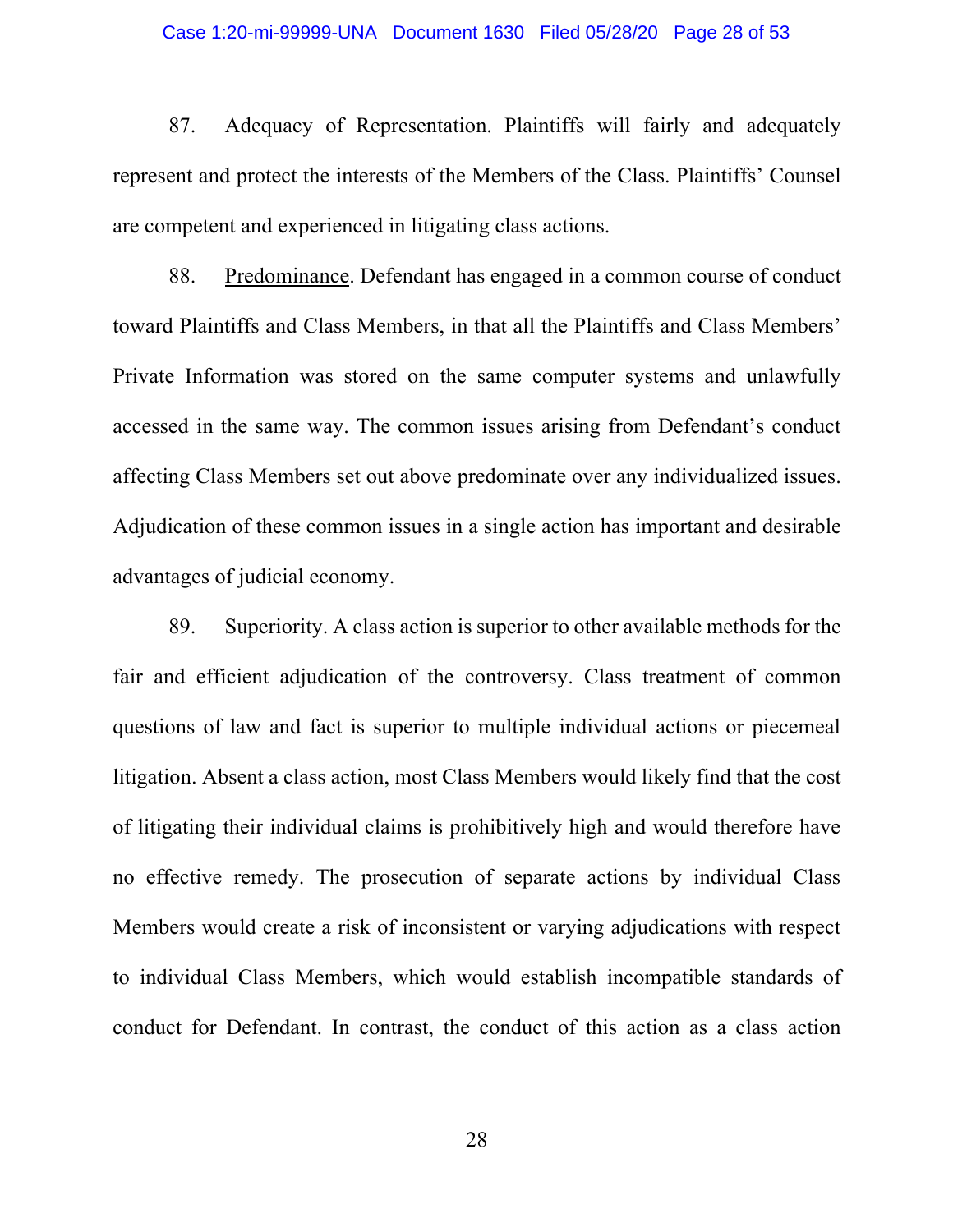presents far fewer management difficulties, conserves judicial resources and the parties' resources, and protects the rights of each Class Member.

90. Defendant has acted on grounds that apply generally to the Class as a whole, so that class certification, injunctive relief, and corresponding declaratory relief are appropriate on a class-wide basis.

## **CAUSES OF ACTION**

## **FIRST COUNT**

## **Negligence (On Behalf of Plaintiffs and All Class Members)**

91. Plaintiffs re-allege and incorporate by reference Paragraphs 1 through 90 above as if fully set forth herein.

92. Defendant required Plaintiffs and Class Members to submit non-public Private Information in order to obtain medical services.

93. By collecting and storing this data in its computer property, and sharing it and using it for commercial gain, Defendant had a duty of care to use reasonable means to secure and safeguard its computer property—and Plaintiffs and Class Members' Private Information held within it—to prevent disclosure of the Private Information, and to safeguard the Private Information from theft. Defendant's duty included a responsibility to implement processes by which it could detect a breach of its security systems in a reasonably expeditious period of time and to give prompt notice to those affected in the case of a data breach.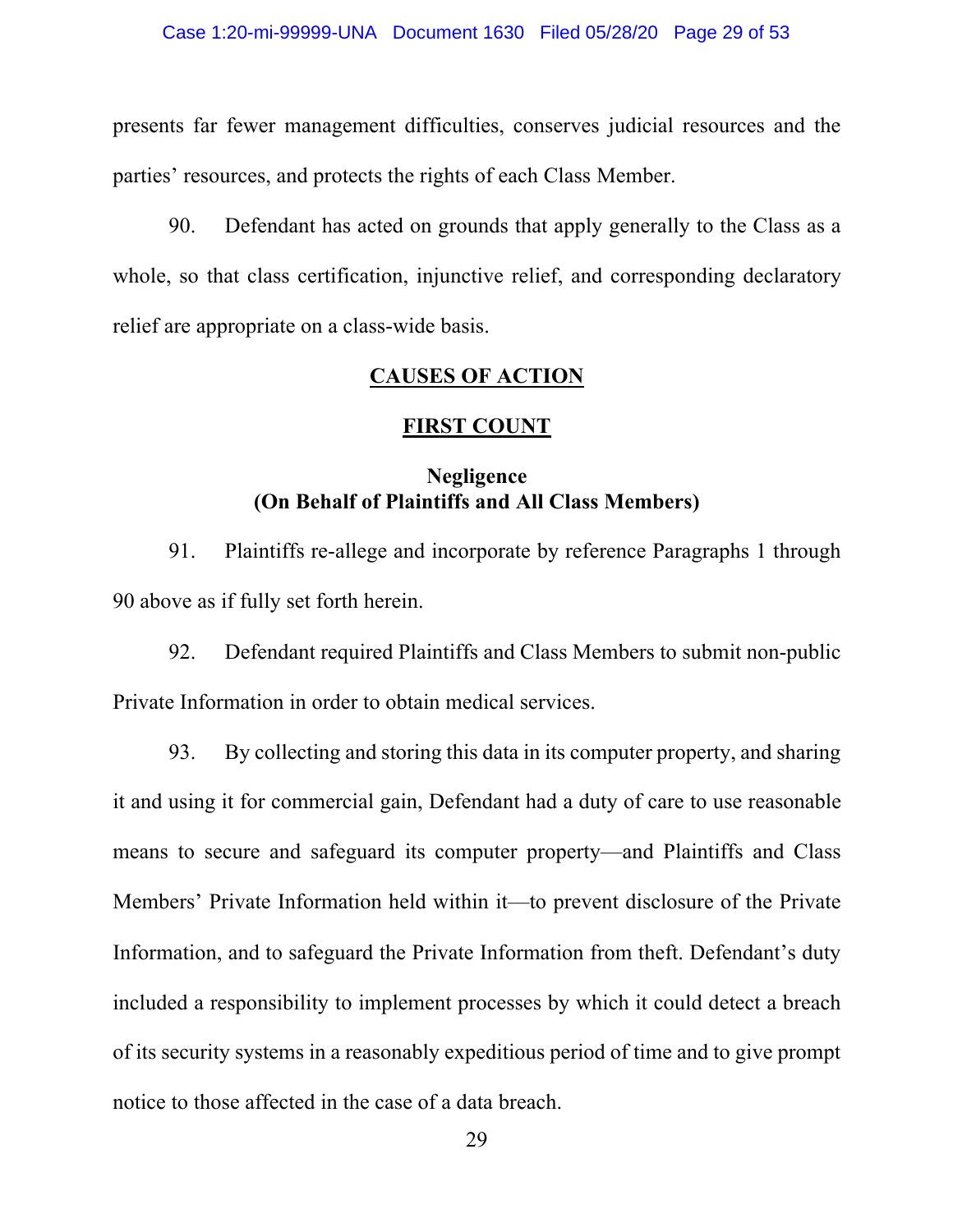## Case 1:20-mi-99999-UNA Document 1630 Filed 05/28/20 Page 30 of 53

94. Defendant owed a duty of care to Plaintiffs and Class Members to provide data security consistent with industry standards and other requirements discussed herein, and to ensure that its systems and networks, and the personnel responsible for them, adequately protected the Private Information.

95. Defendant's duty of care to use reasonable security measures arose as a result of the special relationship that existed between Defendant and its client patients, which is recognized by laws and regulations including but not limited to HIPAA, as well as common law. Defendant was in a position to ensure that its systems were sufficient to protect against the foreseeable risk of harm to Class Members from a data breach.

96. Defendant's duty to use reasonable security measures under HIPAA required Defendant to "reasonably protect" confidential data from "any intentional or unintentional use or disclosure" and to "have in place appropriate administrative, technical, and physical safeguards to protect the privacy of protected health information." 45 C.F.R.  $\frac{1}{9}$  164.530(c)(1). Some or all of the medical information at issue in this case constitutes "protected health information" within the meaning of HIPAA.

97. In addition, Defendant had a duty to employ reasonable security measures under Section 5 of the Federal Trade Commission Act, 15 U.S.C. § 45, which prohibits "unfair . . . practices in or affecting commerce," including, as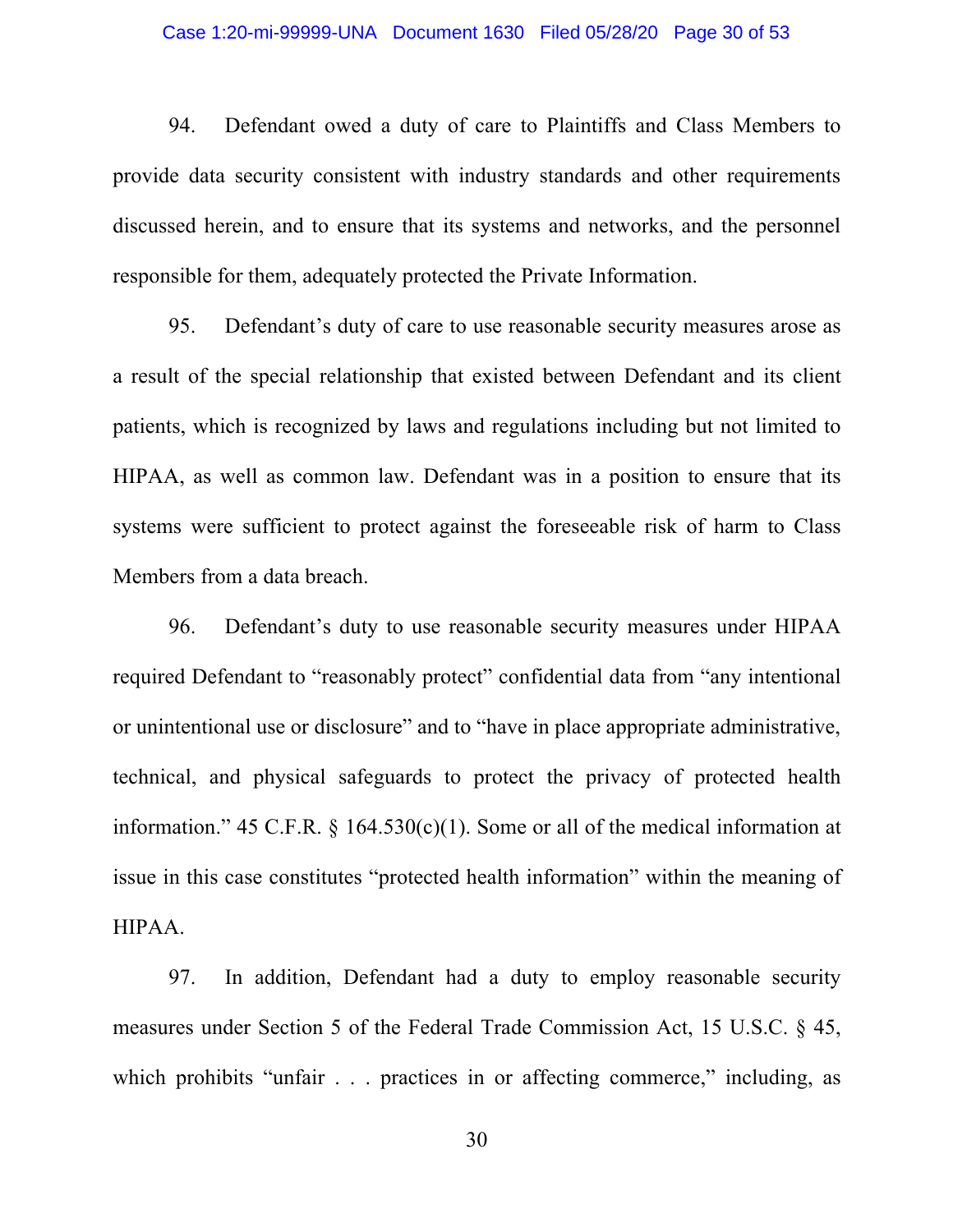## Case 1:20-mi-99999-UNA Document 1630 Filed 05/28/20 Page 31 of 53

interpreted and enforced by the FTC, the unfair practice of failing to use reasonable measures to protect confidential data.

98. Defendant's duty to use reasonable care in protecting confidential data arose not only as a result of the statutes and regulations described above, but also because Defendant is bound by industry standards to protect confidential Private Information.

99. Defendant breached its duties, and thus was negligent, by failing to use reasonable measures to protect Plaintiffs and Class Members' Private Information. The specific negligent acts and omissions committed by Defendant include, but are not limited to, the following:

- a. Failing to adopt, implement, and maintain adequate security measures to safeguard Plaintiffs and Class Members' Private Information;
- b. Failing to adequately monitor the security of its networks and systems;
- c. Failure to periodically ensure that its email system had plans in place to maintain reasonable data security safeguards;
- d. Allowing unauthorized access to Plaintiffs and Class Members' Private Information;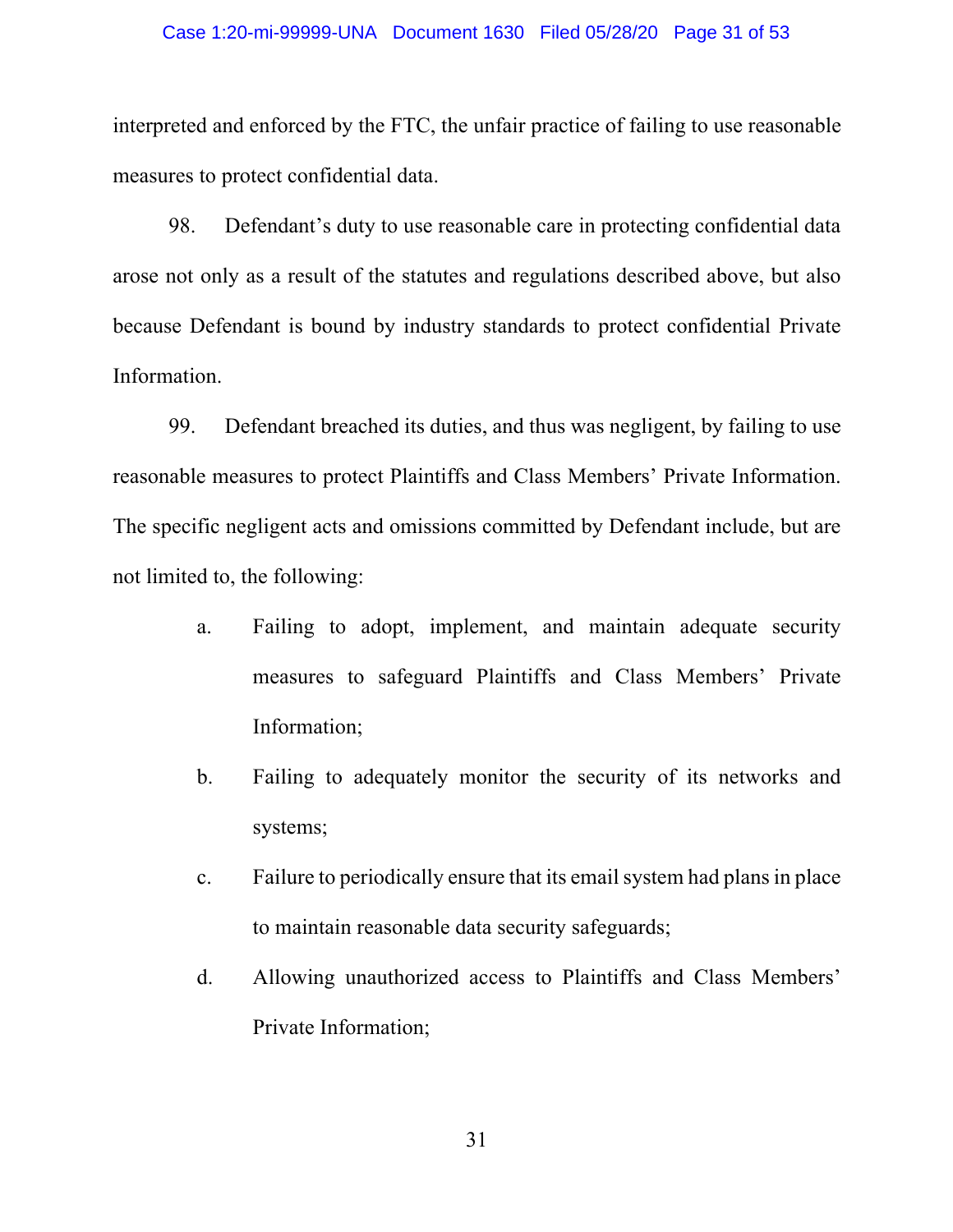- e. Failing to detect in a timely manner that Plaintiffs and Class Members' Private Information had been compromised; and
- f. Failing to timely notify Plaintiffs and Class Members about the Data Breach so that they could take appropriate steps to mitigate the potential for identity theft and other damages.

100. It was foreseeable that Defendant's failure to use reasonable measures to protect Plaintiffs and Class Members' Private Information would result in injury to Plaintiffs and Class Members. Further, the breach of security was reasonably foreseeable given the known high frequency of cyberattacks and data breaches in the medical industry.

101. It was therefore foreseeable that the failure to adequately safeguard Plaintiffs and Class Members' Private Information would result in one or more types of injuries to Plaintiffs and Class Members.

102. Plaintiffs and Class Members are entitled to compensatory and consequential damages suffered as a result of the Data Breach

103. Plaintiffs and Class Members are also entitled to injunctive relief requiring Defendant to, *inter alia*: (i) strengthen its data security systems and monitoring procedures; (ii) submit to future annual audits of those systems and monitoring procedures; and (iii) continue to provide adequate credit monitoring to all Class Members.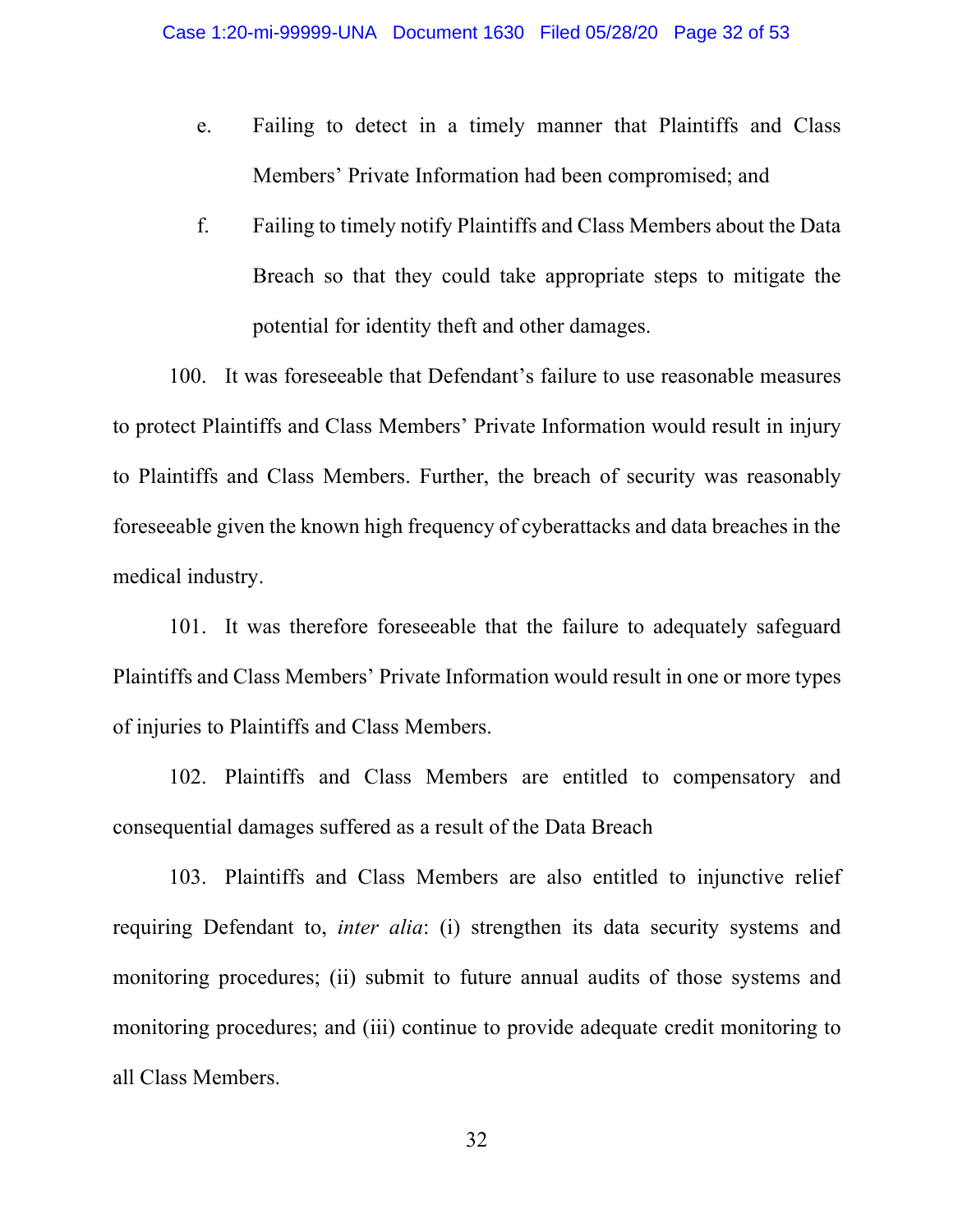# **SECOND COUNT**

# **Intrusion Into Private Affairs / Invasion Of Privacy (On Behalf of Plaintiffs and All Class Members)**

104. Plaintiffs repeat and re-allege each and every allegation contained in Paragraphs 1 through 90 as if fully set forth herein.

105. The state of Georgia recognizes the tort of Intrusion into Private Affairs, and adopts the formulation of that tort found in the Restatement (Second) of

Torts, which states:

One who intentionally intrudes, physically or otherwise, upon the solitude or seclusion of another or his private affairs or concerns, is subject to liability to the other for invasion of his privacy, if the intrusion would be highly offensive to a reasonable person.

Restatement (Second) of Torts § 652B (1977).

106. Plaintiffs and Class Members had a reasonable expectation of privacy in the Private Information Defendant mishandled.

107. Defendant's conduct as alleged above intruded upon Plaintiffs and Class Members' seclusion under common law.

108. By intentionally failing to keep Plaintiffs and Class Members' Private Information safe, and by intentionally misusing and/or disclosing said information to unauthorized parties for unauthorized use, Defendant intentionally invaded Plaintiffs and Class Members' privacy by: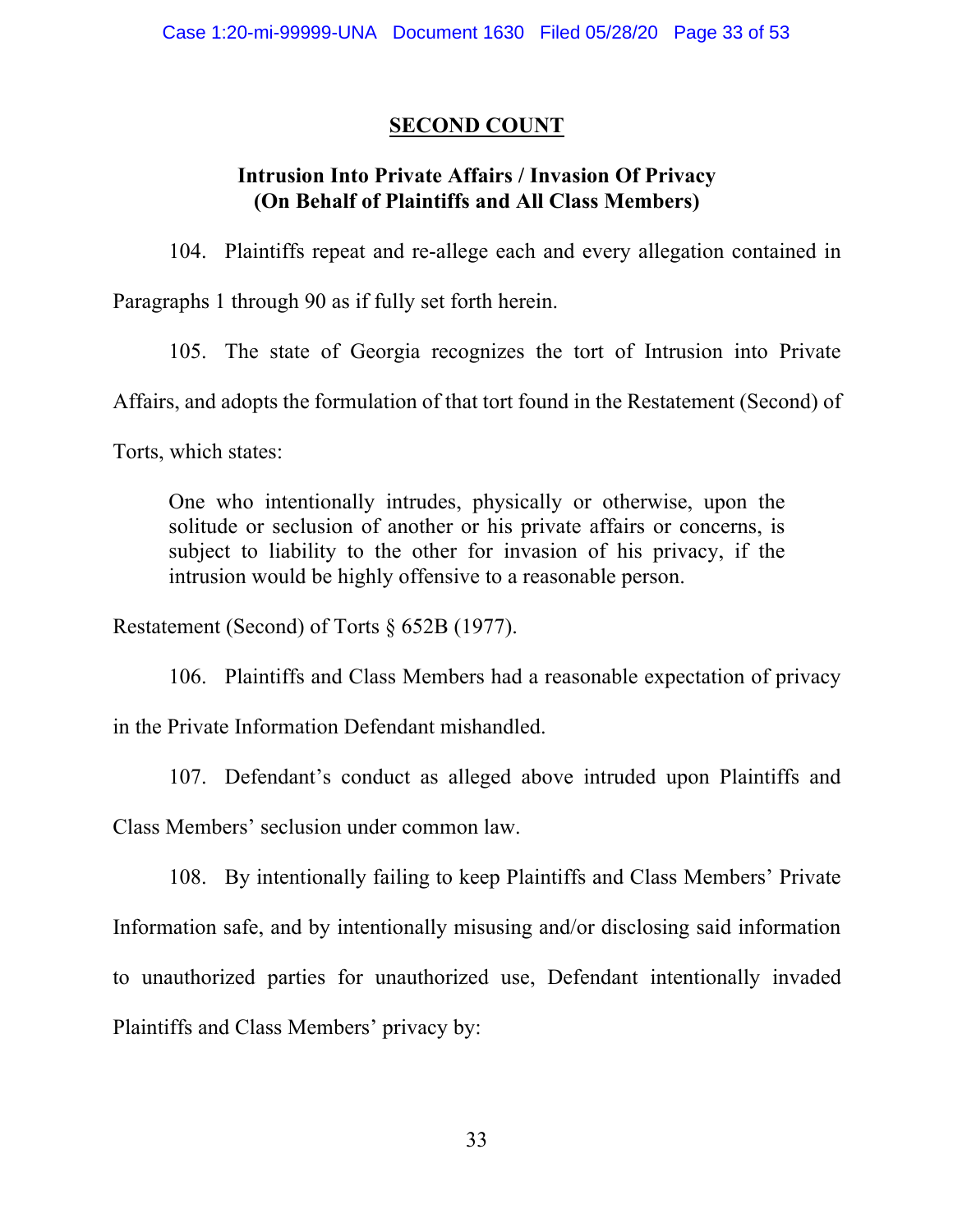- a. Intentionally and substantially intruding into Plaintiffs and Class Members' private affairs in a manner that identifies Plaintiffs and Class Members and that would be highly offensive and objectionable to an ordinary person;
- b. Intentionally publicizing private facts about Plaintiffs and Class Members, which is highly offensive and objectionable to an ordinary person; and
- c. Intentionally causing anguish or suffering to Plaintiffs and Class Members.

109. Defendant knew that an ordinary person in Plaintiffs' or a Class Member's position would consider Defendant's intentional actions highly offensive and objectionable.

110. Defendant invaded Plaintiffs and Class Members' right to privacy and intruded into Plaintiffs and Class Members' private affairs by intentionally misusing and/or disclosing their Private Information without their informed, voluntary, affirmative, and clear consent.

111. Defendant intentionally concealed from Plaintiffs and Class Members an incident that misused and/or disclosed their Private information without their informed, voluntary, affirmative, and clear consent.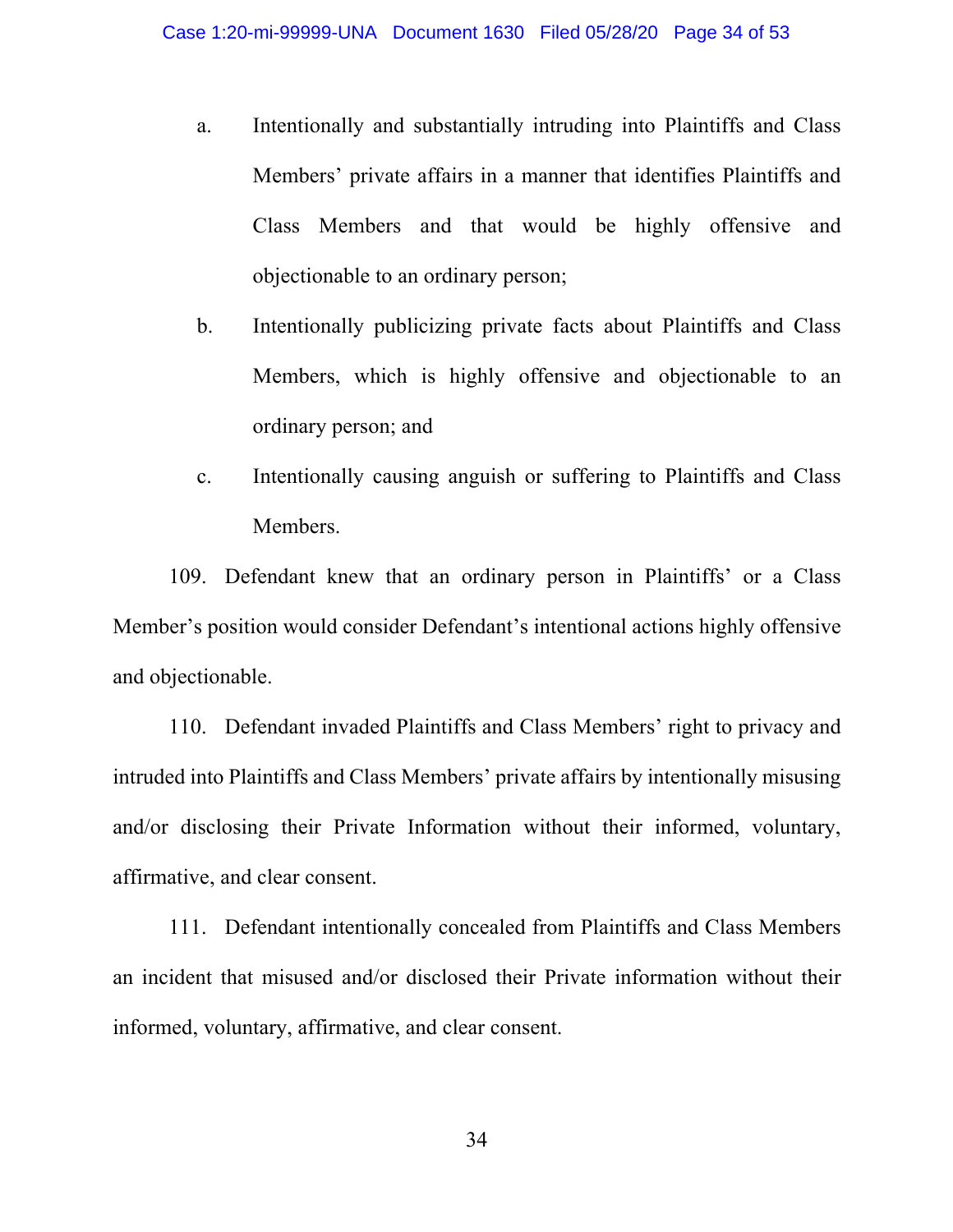## Case 1:20-mi-99999-UNA Document 1630 Filed 05/28/20 Page 35 of 53

112. As a proximate result of such intentional misuse and disclosures, Plaintiffs and Class Members' reasonable expectations of privacy in their Private Information was unduly frustrated and thwarted. Defendant's conduct, amounting to a substantial and serious invasion of Plaintiffs and Class Members' protected privacy interests, caused anguish and suffering such that an ordinary person would consider Defendant's intentional actions or inaction highly offensive and objectionable.

113. In failing to protect Plaintiffs and Class Members' Private Information, and in intentionally misusing and/or disclosing their Private Information, Defendant acted with intentional malice and oppression and in conscious disregard of Plaintiffs and Class Members' rights to have such information kept confidential and private. Plaintiffs, therefore, seek an award of damages on behalf of themselves and the Class.

## **THIRD COUNT**

## **Breach of Express Contract (On Behalf of Plaintiffs and All Class Members)**

114. Plaintiffs re-allege and incorporate by reference Paragraphs 1 through 90 above as if fully set forth herein.

115. Plaintiffs and Members of the Class allege that they entered into valid and enforceable express contracts, or were third-party beneficiaries of valid and enforceable express contracts, with Defendant.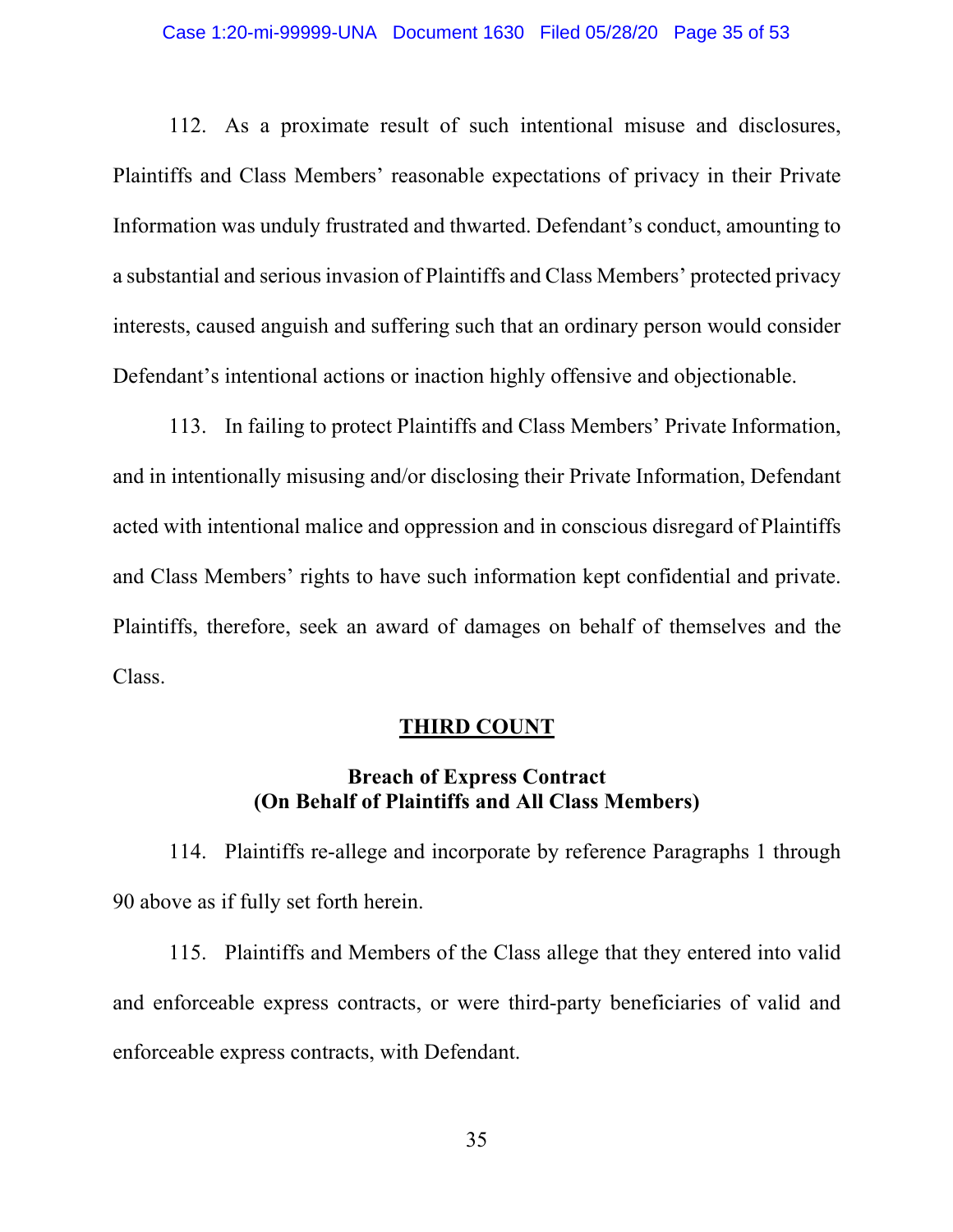116. The valid and enforceable express contracts that Plaintiffs and Class Members entered into with Defendant include Defendant's promise to protect nonpublic Private Information given to Defendant or that Defendant gathers on its own from disclosure.

117. Under these express contracts, Defendant and/or its affiliated healthcare providers, promised and were obligated to: (a) provide healthcare to Plaintiffs and Class Members; and (b) protect Plaintiffs and the Class Members' PII/PHI: (i) provided to obtain such healthcare; and/or (ii) created as a result of providing such healthcare. In exchange, Plaintiffs and Members of the Class agreed to pay money for these services, and to turn over their Private Information.

118. Both the provision of healthcare and the protection of Plaintiffs and Class Members' Private Information were material aspects of these contracts.

119. At all relevant times, Defendant expressly represented in its Privacy Notice that it would, among other things: (i) "[m]aintain the privacy of protected health information;" (ii) "[p]rovide you with this notice of its legal duties and privacy practices with respect to your protected health information;" (iii) "[n]otify you following a breach of unsecured protected health information;" (iv) [a]bide by the terms of this notice; and (v) "[o]btain your written authorization to use or disclose your health information for reasons other than those listed above and permitted under law."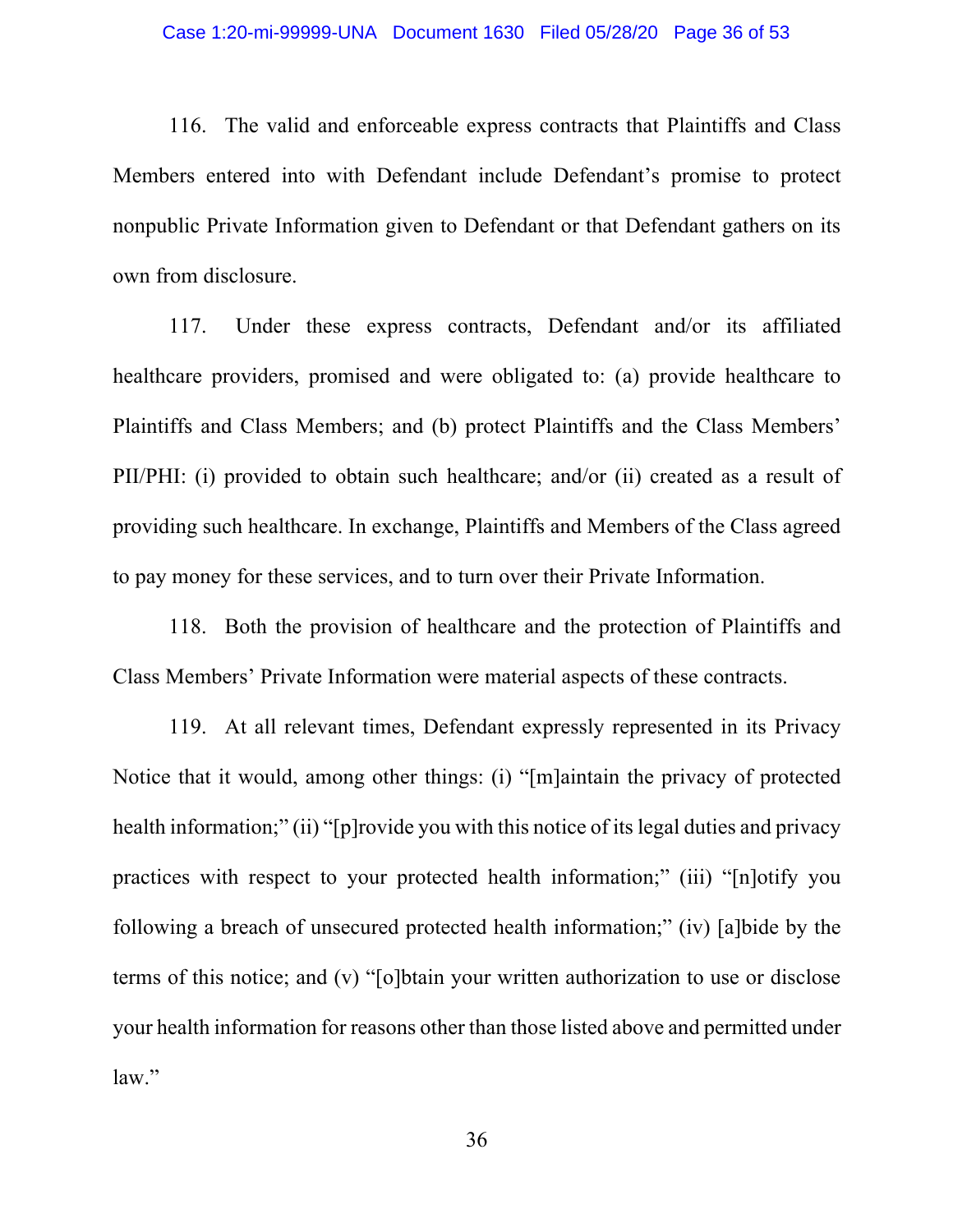## Case 1:20-mi-99999-UNA Document 1630 Filed 05/28/20 Page 37 of 53

120. Defendant's express representations, including, but not limited to, express representations found in its Notice of Privacy Practices, formed an express contract requiring Defendant to implement data security adequate to safeguard and protect the privacy of Plaintiffs and Class Members' Private Information.

121. Consumers of healthcare value their privacy, the privacy of their dependents, and the ability to keep their Private Information associated with obtaining healthcare private. To customers such as Plaintiffs and Class Members, healthcare that does not adhere to industry standard data security protocols to protect Private Information is fundamentally less useful and less valuable than healthcare that adheres to industry-standard data security. Plaintiffs and Class Members would not have entered into these contracts with Defendant and/or its affiliated healthcare providers as a direct or third-party beneficiary without an understanding that their Private Information would be safeguarded and protected.

122. A meeting of the minds occurred, as Plaintiffs and Members of the Class provided their Private Information to Defendant and/or its affiliated healthcare providers, and paid for the provided healthcare in exchange for, amongst other things, protection of their Private Information.

123. Plaintiffs and Class Members performed their obligations under the contract when they paid for their health care services and provided their Private Information.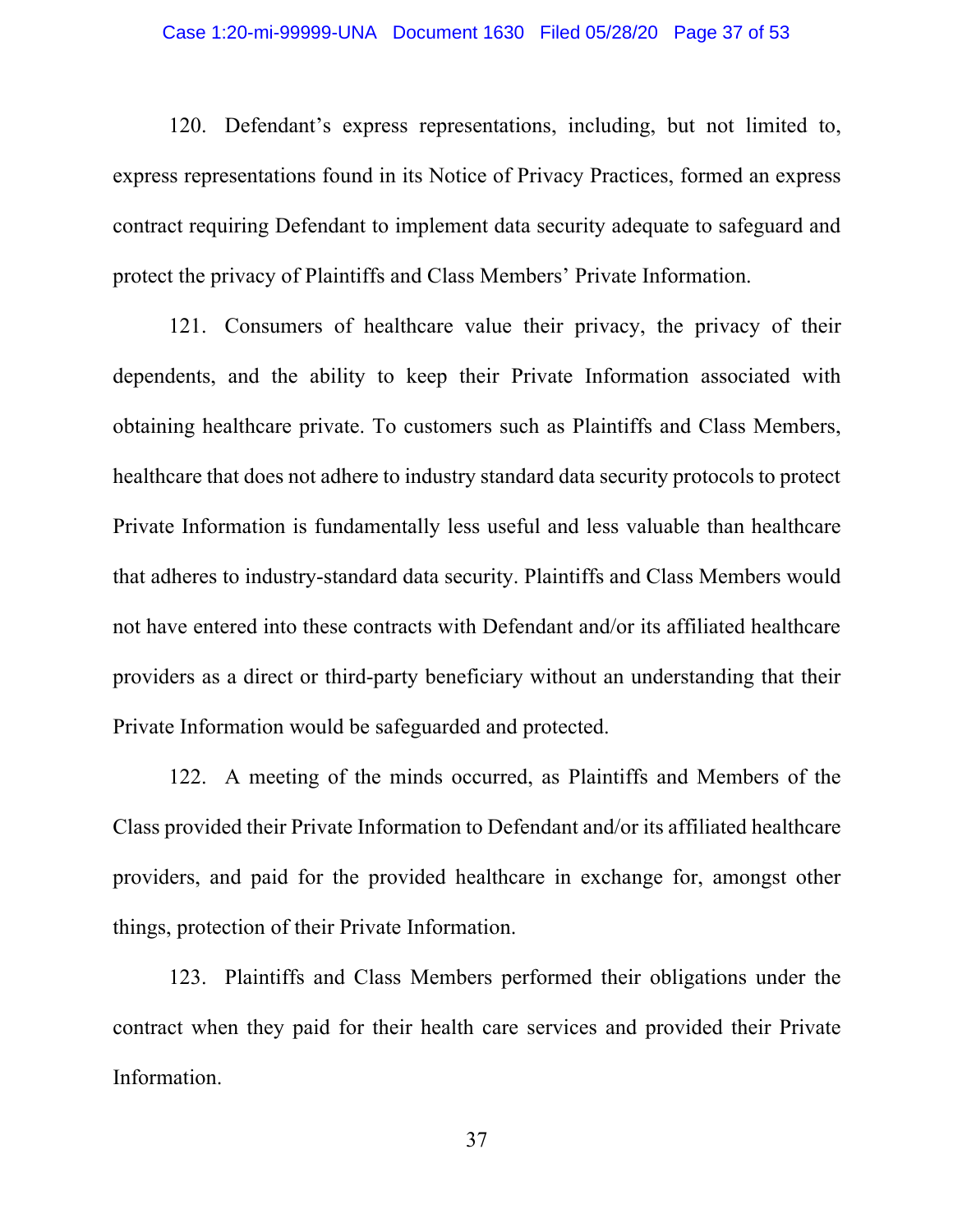## Case 1:20-mi-99999-UNA Document 1630 Filed 05/28/20 Page 38 of 53

124. Defendant materially breached its contractual obligation to protect the nonpublic Private Information Defendant gathered when the information was accessed and exfiltrated by unauthorized personnel as part of the Data Breach.

125. Defendant materially breached the terms of these express contracts, including, but not limited to, the terms stated in the relevant Notice of Privacy Practices. Defendant did not maintain the privacy of Plaintiffs and Class Members' Private Information as evidenced by its notifications of the Data Breach to Plaintiffs and approximately 166,077 Class Members. Specifically, Defendant did not comply with industry standards, or otherwise protect Plaintiffs and the Class Members' Private Information, as set forth above.

126. The Data Breach was a reasonably foreseeable consequence of Defendant's actions in breach of these contracts.

127. As a result of Defendant's failure to fulfill the data security protections promised in these contracts, Plaintiffs and Members of the Class did not receive the full benefit of the bargain, and instead received healthcare and other services that were of a diminished value to that described in the contracts. Plaintiffs and Class Members therefore were damaged in an amount at least equal to the difference in the value of the healthcare with data security protection they paid for and the healthcare they received.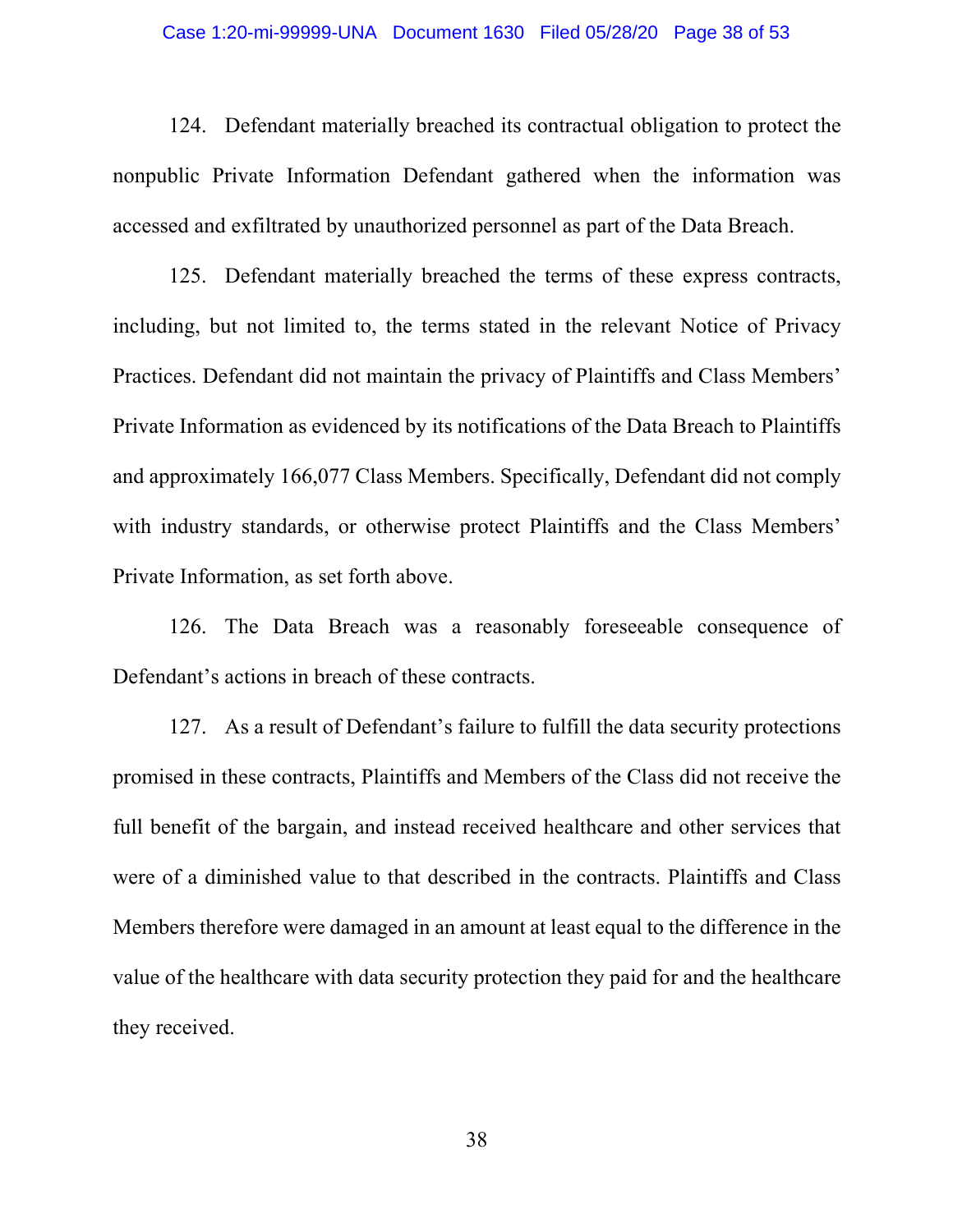## Case 1:20-mi-99999-UNA Document 1630 Filed 05/28/20 Page 39 of 53

128. Had Defendant disclosed that its security was inadequate or that it did not adhere to industry-standard security measures, neither the Plaintiffs, the Class Members, nor any reasonable person would have purchased healthcare from Defendant and/or its affiliated healthcare providers.

129. As a direct and proximate result of the Data Breach, Plaintiffs and Class Members have been harmed and have suffered, and will continue to suffer, actual damages and injuries, including without limitation the release, disclosure, and publication of their Private Information, the loss of control of their Private Information, the imminent risk of suffering additional damages in the future, disruption of their medical care and treatment, out-of-pocket expenses, and the loss of the benefit of the bargain they had struck with Defendant.

130. Plaintiffs and Class Members are entitled to compensatory and consequential damages suffered as a result of the Data Breach.

## **FOURTH COUNT**

## **Breach of Implied Contract (On Behalf of Plaintiffs and All Class Members)**

131. Plaintiffs re-allege and incorporate by reference Paragraphs 1 through 90 above as if fully set forth herein.

132. When Plaintiffs and Class Members provided their Private Information to AVEANNA in exchange for Defendant's services, they entered into implied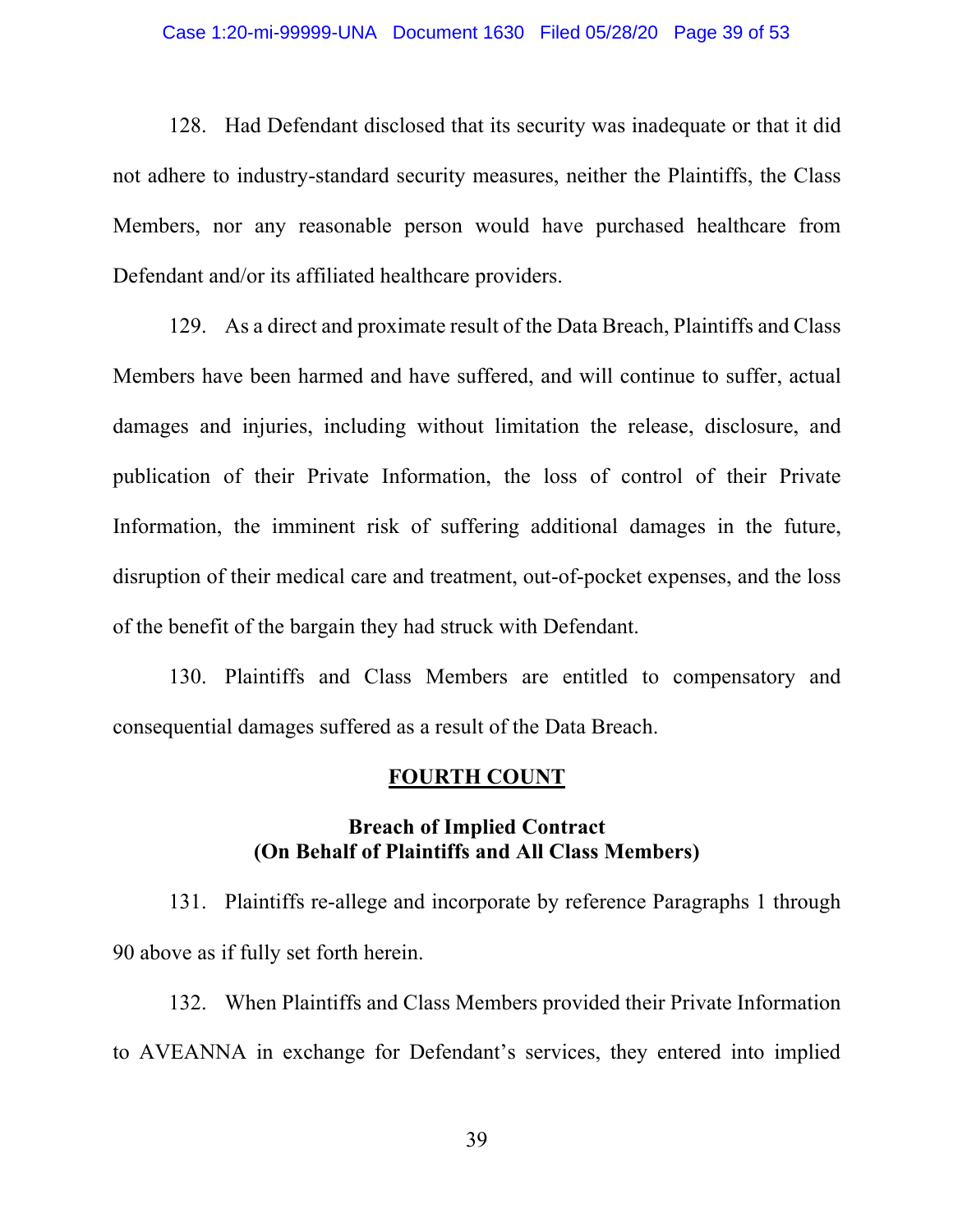## Case 1:20-mi-99999-UNA Document 1630 Filed 05/28/20 Page 40 of 53

contracts with Defendant pursuant to which Defendant agreed to reasonably protect such Private Information.

133. Defendant solicited and invited Class Members to provide their Private Information as part of Defendant's regular business practices. Plaintiffs and Class Members accepted Defendant's offers and provided their Private Information to Defendant.

134. In entering into such implied contracts, Plaintiffs and Class Members reasonably believed and expected that Defendant's data security practices complied with relevant laws and regulations, including HIPAA, and were consistent with industry standards.

135. Class Members who paid money to Defendant reasonably believed and expected that Defendant would use part of those funds to obtain adequate data security. Defendant failed to do so.

136. Plaintiffs and Class Members would not have entrusted their Private Information to Defendant in the absence of the implied contract between them and Defendant to keep their information reasonably secure. Plaintiffs and Class Members would not have entrusted their Private Information to Defendant in the absence of its implied promise to monitor its computer systems and networks to ensure that it adopted reasonable data security measures.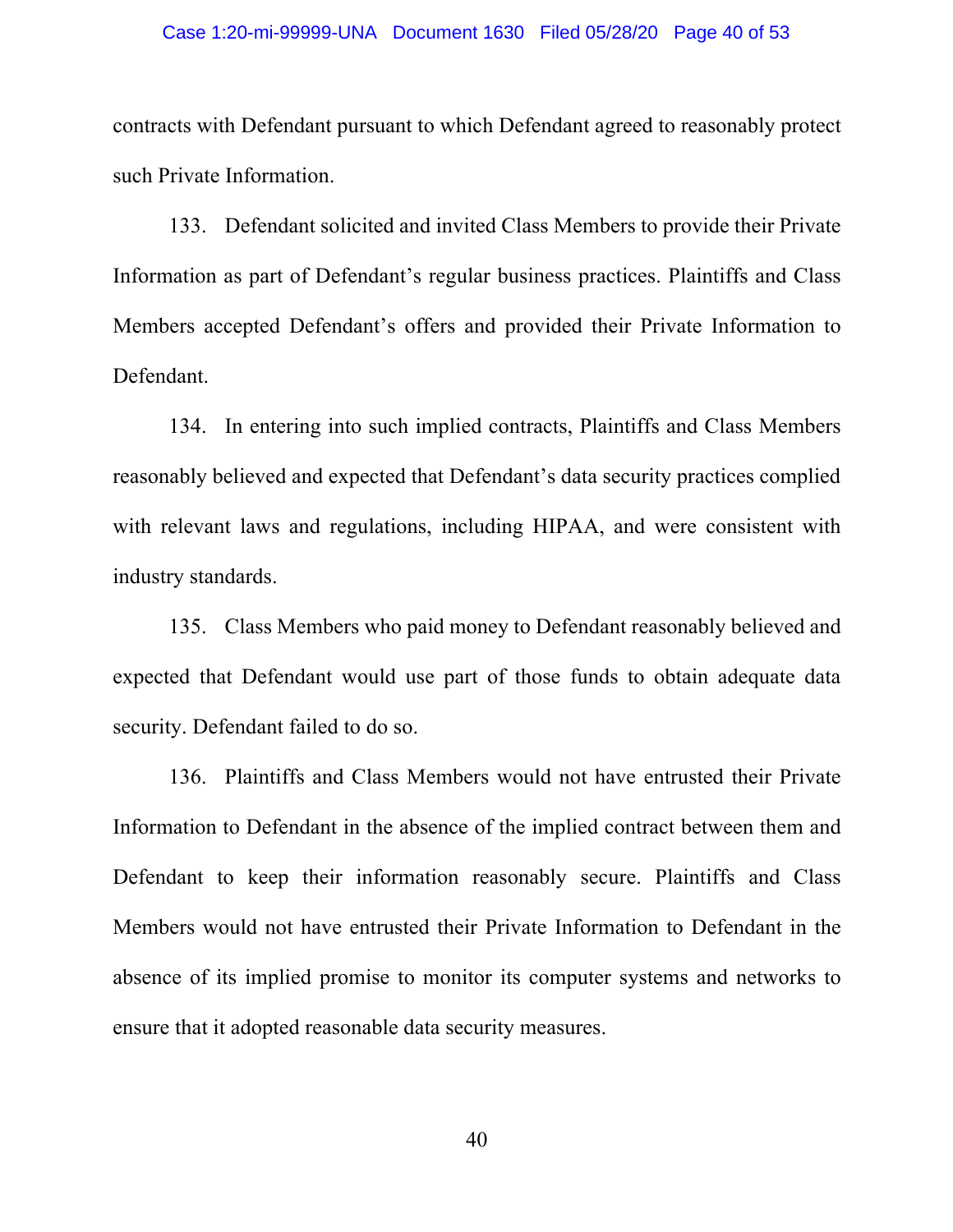137. Plaintiffs and Class Members fully and adequately performed their obligations under the implied contracts with Defendant.

138. Defendant breached its implied contracts with Plaintiffs and Class Members by failing to safeguard and protect their Private Information.

139. As a direct and proximate result of Defendant's breaches of the implied contracts, Plaintiffs and Class Members sustained damages as alleged herein.

140. Plaintiffs and Class Members are entitled to compensatory and consequential damages suffered as a result of the Data Breach.

141. Plaintiffs and Class Members are also entitled to injunctive relief requiring Defendant to, *inter alia*: (i) strengthen its data security systems and monitoring procedures; (ii) submit to future annual audits of those systems and monitoring procedures; and (iii) immediately provide adequate credit monitoring to all Class Members.

## **FIFTH COUNT**

## **Negligence** *Per Se*

## **(On Behalf of Plaintiffs and All Class Members)**

142. Plaintiffs re-allege and incorporate by reference Paragraphs 1 through 90 above as if fully set forth herein.

143. Pursuant to Section 5 of the Federal Trade Commission Act (15 U.S.C. § 45), Defendant had a duty to provide fair and adequate computer systems and data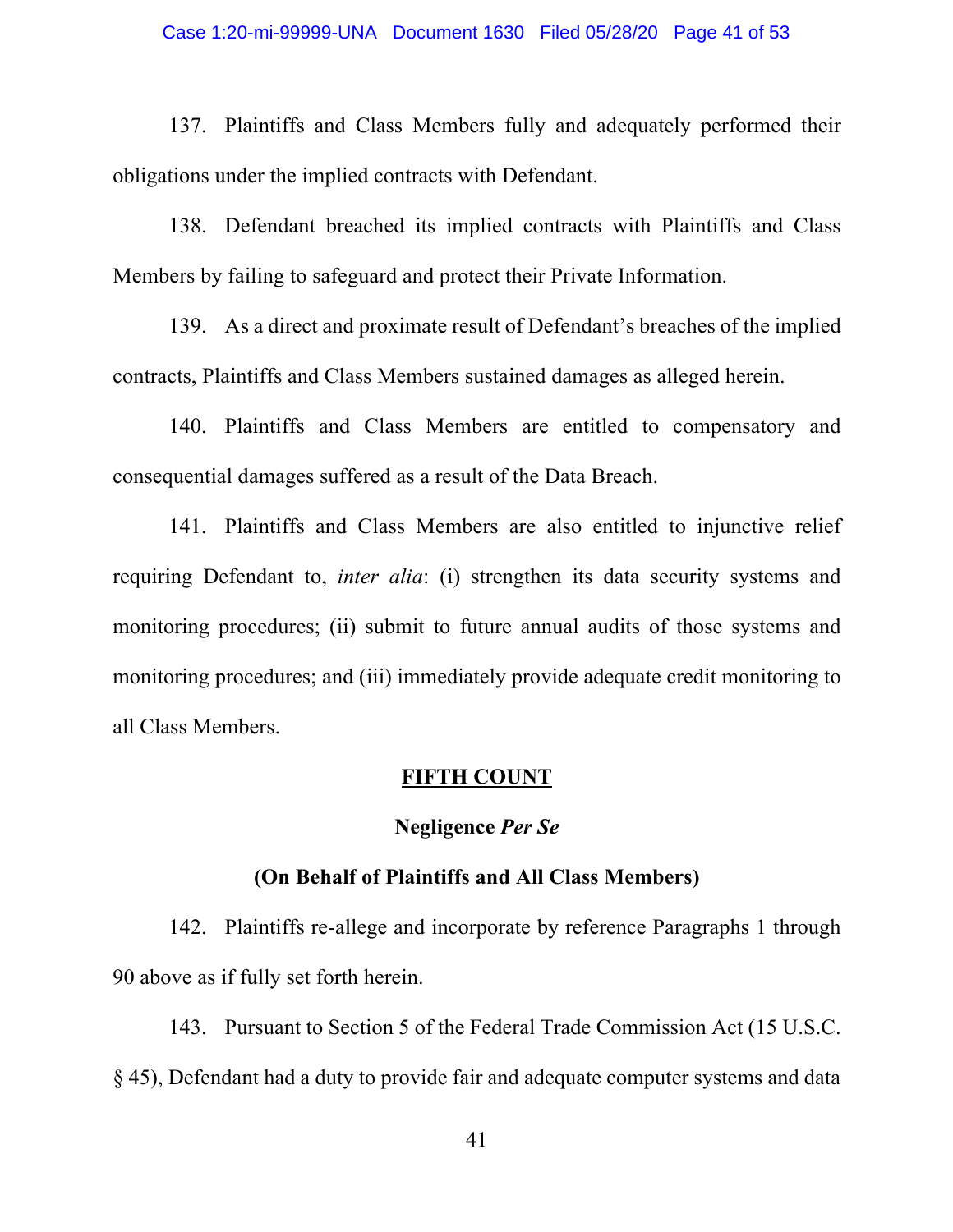security practices to safeguard Plaintiffs and Class Members' Private Information.

144. Pursuant to HIPAA (42 U.S.C. § 1302d, *et seq.*), Defendant had a duty to implement reasonable safeguards to protect Plaintiffs and Class Members' Private Information.

145. Pursuant to HIPAA, Defendant had a duty to render the electronic PHI it maintained unusable, unreadable, or indecipherable to unauthorized individuals, as specified in the HIPAA Security Rule by "the use of an algorithmic process to transform data into a form in which there is a low probability of assigning meaning without use of a confidential process or key" (45 C.F.R. § 164.304 definition of encryption).

146. Pursuant to the Gramm-Leach-Bliley Act (15 U.S.C. § 6801), Defendant had a duty to protect the security and confidentiality of Plaintiffs' and Class Members' Private Information.

147. Defendant breached its duties to Plaintiffs and Class Members under the Federal Trade Commission Act, HIPAA, and the Gramm-Leach-Bliley Act by failing to provide fair, reasonable, or adequate computer systems and data security practices to safeguard Plaintiffs' and Class Members' Private Information.

148. Defendant's failure to comply with applicable laws and regulations constitutes negligence *per se*.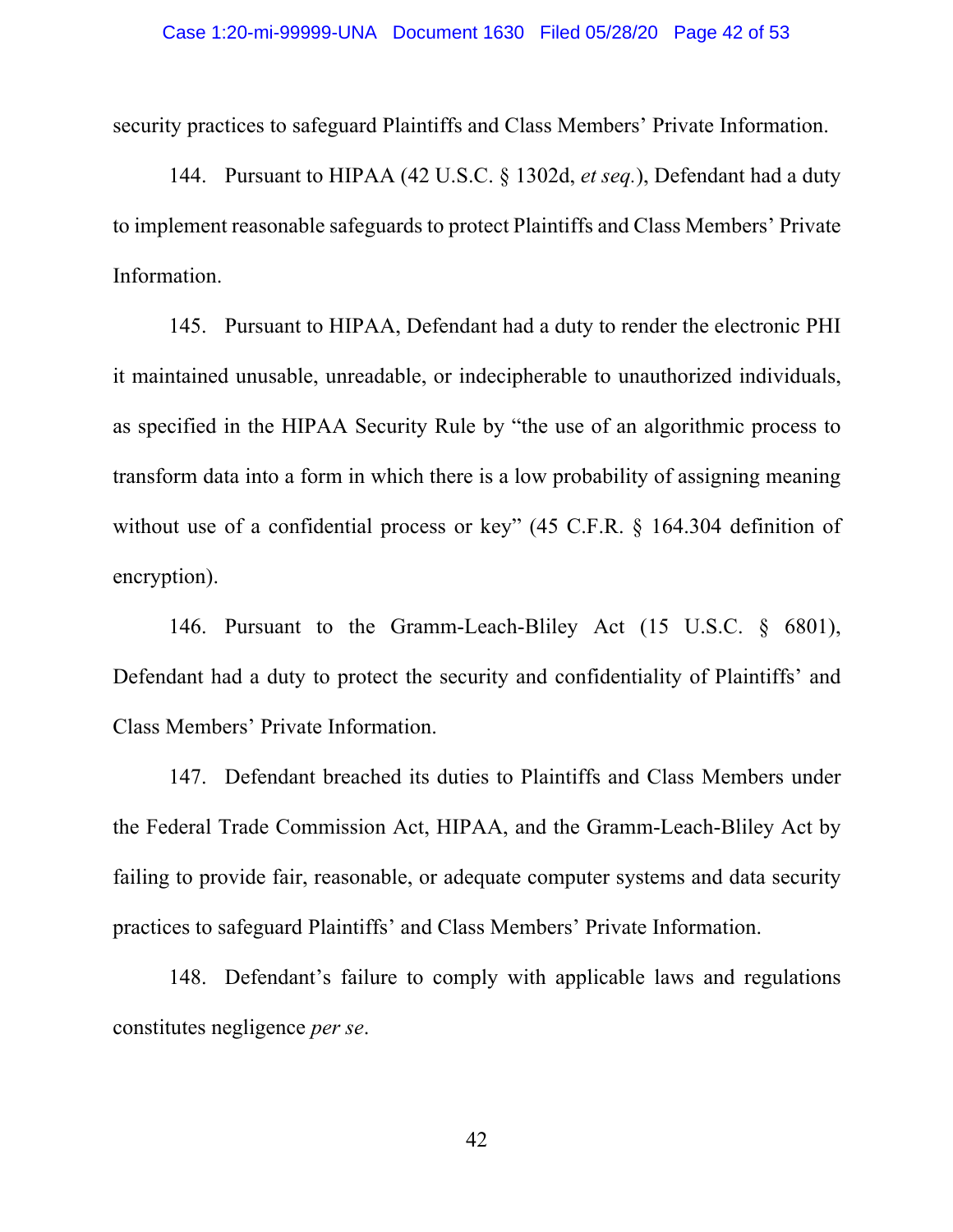149. But for Defendant's wrongful and negligent breach of its duties owed to Plaintiffs and Class Members, Plaintiffs and Class Members would not have been injured.

150. The injury and harm suffered by Plaintiffs and Class Members was the reasonably foreseeable result of Defendant's breach of its duties. Defendant knew or should have known that it was failing to meet its duties, and that Defendant's breach would cause Plaintiffs and Class Members to experience the foreseeable harms associated with the exposure of their Private Information.

151. As a direct and proximate result of Defendant's negligent conduct, Plaintiffs and Class Members have suffered injury and are entitled to compensatory, consequential, and punitive damages in an amount to be proven at trial.

## **SIXTH COUNT**

# **Breach of Fiduciary Duty (On Behalf of Plaintiffs and All Class Members)**

152. Plaintiffs re-allege and incorporate by reference Paragraphs 1 through 90 above as if fully set forth herein.

153. In light of the special relationship between Defendant and Plaintiffs and Class Members, whereby Defendant became guardians of Plaintiffs and Class Members' Private Information, Defendant became a fiduciary by its undertaking and guardianship of the Private Information, to act primarily for the benefit of its patients, including Plaintiffs and Class Members: (i) for the safeguarding of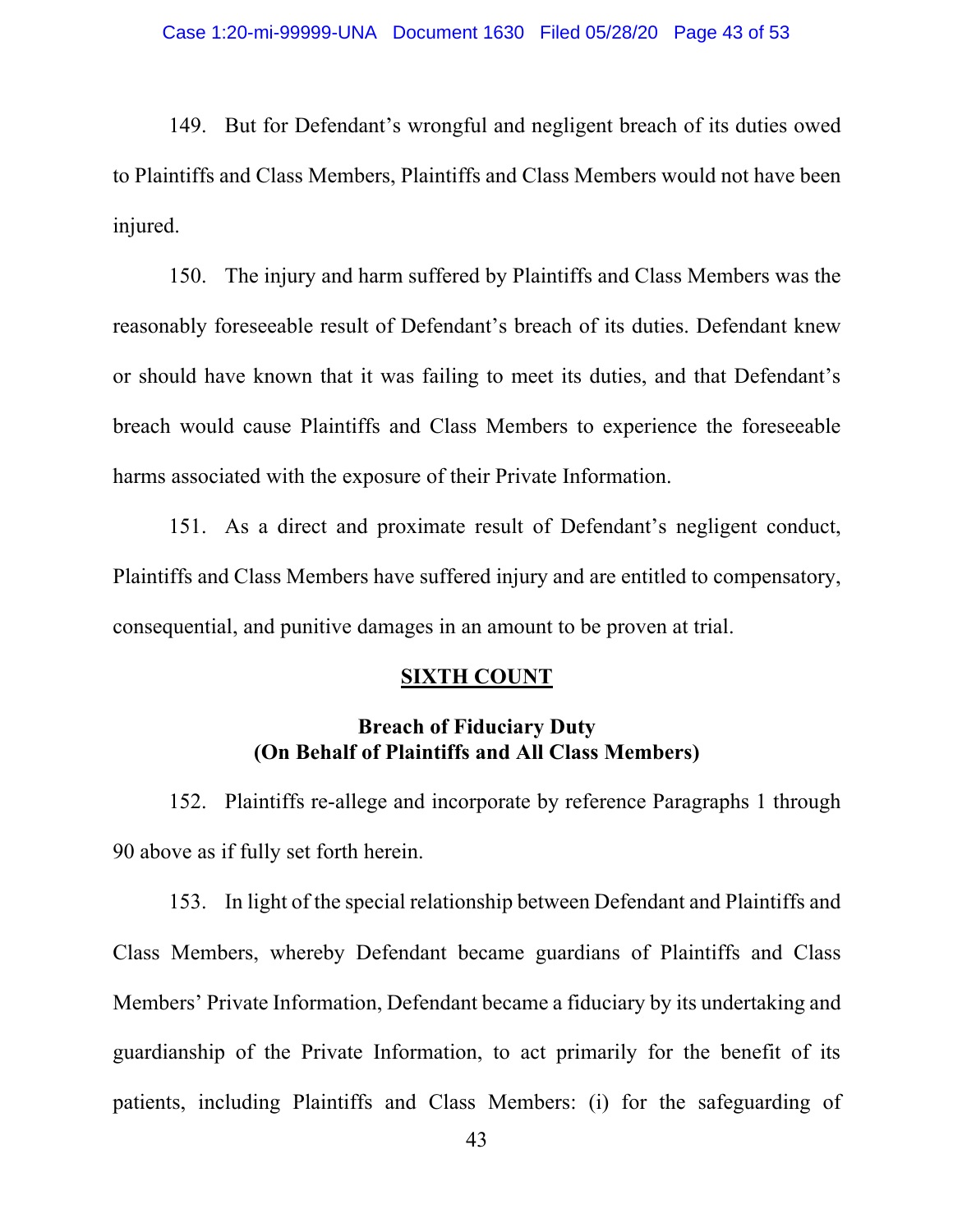Plaintiffs and Class Members' Private Information; (ii) to timely notify Plaintiffs and Class Members of a data breach and disclosure; and (iii) maintain complete and accurate records of what Private Information (and where) Defendant did and does store.

154. Defendant has a fiduciary duty to act for the benefit of Plaintiffs and Class Members upon matters within the scope of its patients' relationship, in particular, to keep secure the Private Information of its patients.

155. Defendant breached its fiduciary duties to Plaintiffs and Class Members by failing to diligently discovery, investigate, and give notice of the Data Breach in a reasonable and practicable period of time.

156. Defendant breached its fiduciary duties to Plaintiffs and Class Members by failing to encrypt and otherwise protect the integrity of the systems containing Plaintiffs and Class Members' Private Information.

157. Defendant breached its fiduciary duties owed to Plaintiffs and Class Members by failing to timely notify and/or warn Plaintiffs and Class Members of the Data Breach.

158. Defendant breached its fiduciary duties owed to Plaintiffs and Class Members by failing to ensure the confidentiality and integrity of electronic PHI Defendant created, received, maintained, and transmitted, in violation of 45 C.F.R.  $§ 164.306(a)(1).$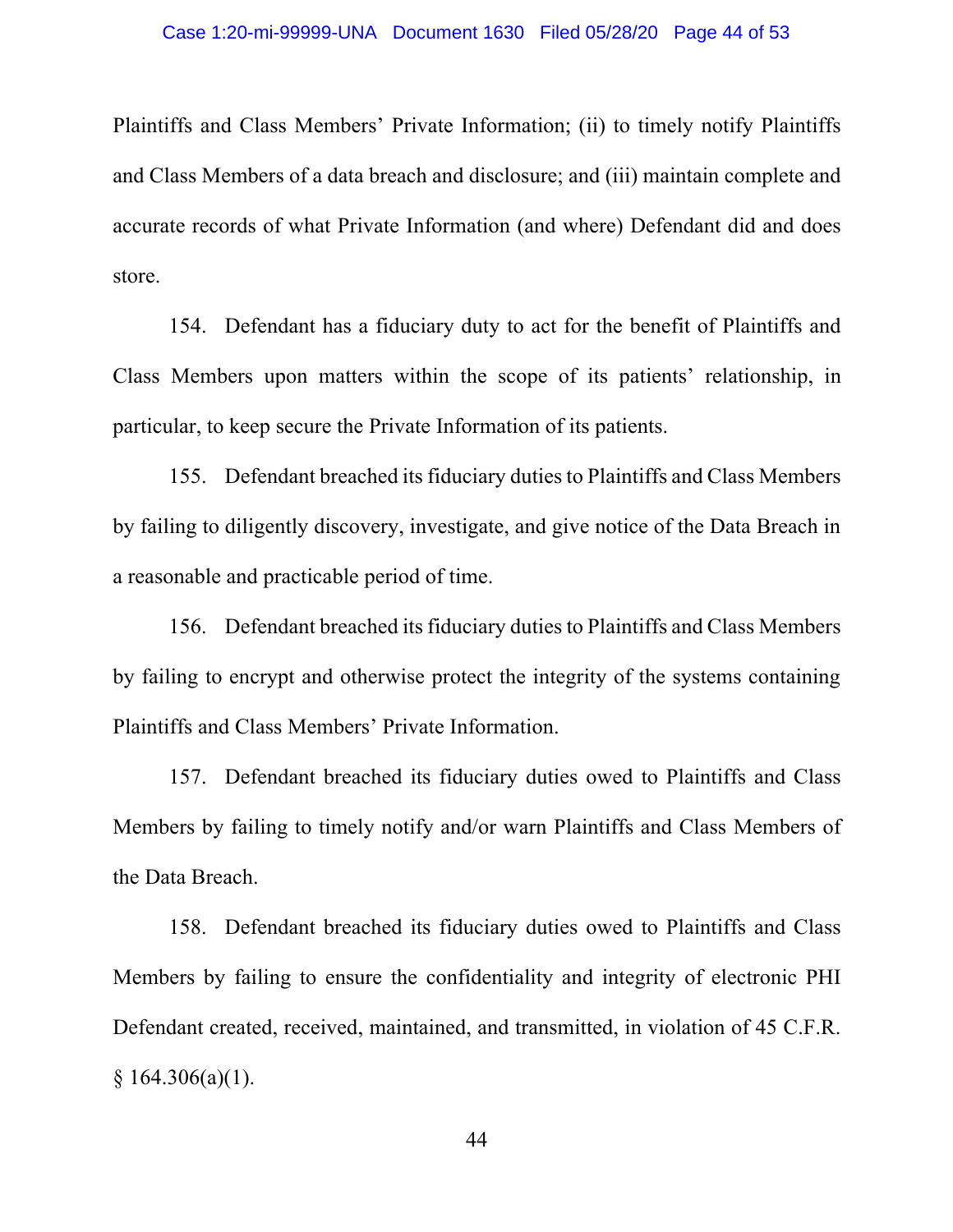## Case 1:20-mi-99999-UNA Document 1630 Filed 05/28/20 Page 45 of 53

159. Defendant breached its fiduciary duties owed to Plaintiffs and Class Members by failing to implement technical policies and procedures for electronic information systems that maintain electronic PHI to allow access only to those persons or software programs that have been granted access rights in violation of 45 C.F.R.  $§$  164.312(a)(1).

160. Defendant breached its fiduciary duties owed to Plaintiffs and Class Members by failing to implement policies and procedures to prevent, detect, contain, and correct security violations, in violation of 45 C.F.R. § 164.308(a)(1).

161. Defendant breached its fiduciary duties owed to Plaintiffs and Class Members by failing to identify and respond to suspected or known security incidents and to mitigate, to the extent practicable, harmful effects of security incidents that are known to the covered entity in violation of 45 C.F.R. § 164.308(a)(6)(ii).

162. Defendant breached its fiduciary duties owed to Plaintiffs and Class Members by failing to protect against any reasonably anticipated threats or hazards to the security or integrity of electronic PHI in violation of 45 C.F.R. §  $164.306(a)(2)$ .

163. Defendant breached its fiduciary duties owed to Plaintiffs and Class Members by failing to protect against any reasonably anticipated uses or disclosures of electronic PHI that are not permitted under the privacy rules regarding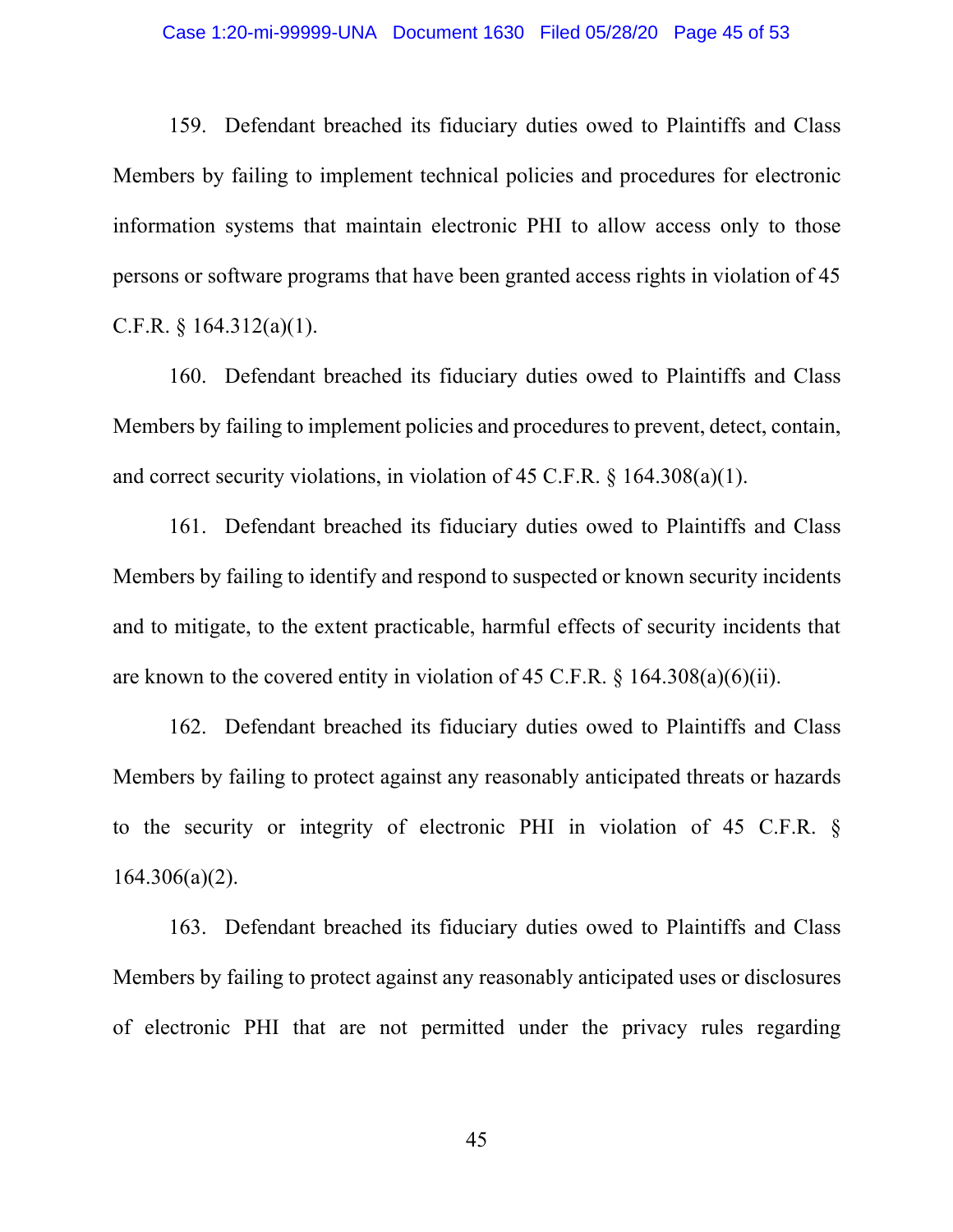## Case 1:20-mi-99999-UNA Document 1630 Filed 05/28/20 Page 46 of 53

individually identifiable health information in violation of 45 C.F.R. § 164.306(a)(3).

164. Defendant breached its fiduciary duties owed to Plaintiffs and Class Members by failing to ensure compliance with the HIPAA security standard rules by its workforce in violation of 45 C.F.R. § 164.306(a)(94).

165. Defendant breached its fiduciary duties owed to Plaintiffs and Class Members by impermissibly and improperly using and disclosing PHI that is and remains accessible to unauthorized persons in violation of 45 C.F.R. § 164.502, et seq.

166. Defendant breached its fiduciary duties owed to Plaintiffs and Class Members by failing to effectively train all Members of its workforce (including independent contractors) on the policies and procedures with respect to PHI as necessary and appropriate for the members of its workforce to carry out their functions and to maintain security of PHI in violation of 45 C.F.R. § 164.530(b) and 45 C.F.R. § 164.308(a)(5).

167. Defendant breached its fiduciary duties owed to Plaintiffs and Class Members by failing to design, implement, and enforce policies and procedures establishing physical and administrative safeguards to reasonably safeguard PHI, in compliance with 45 C.F.R.  $\S$  164.530(c).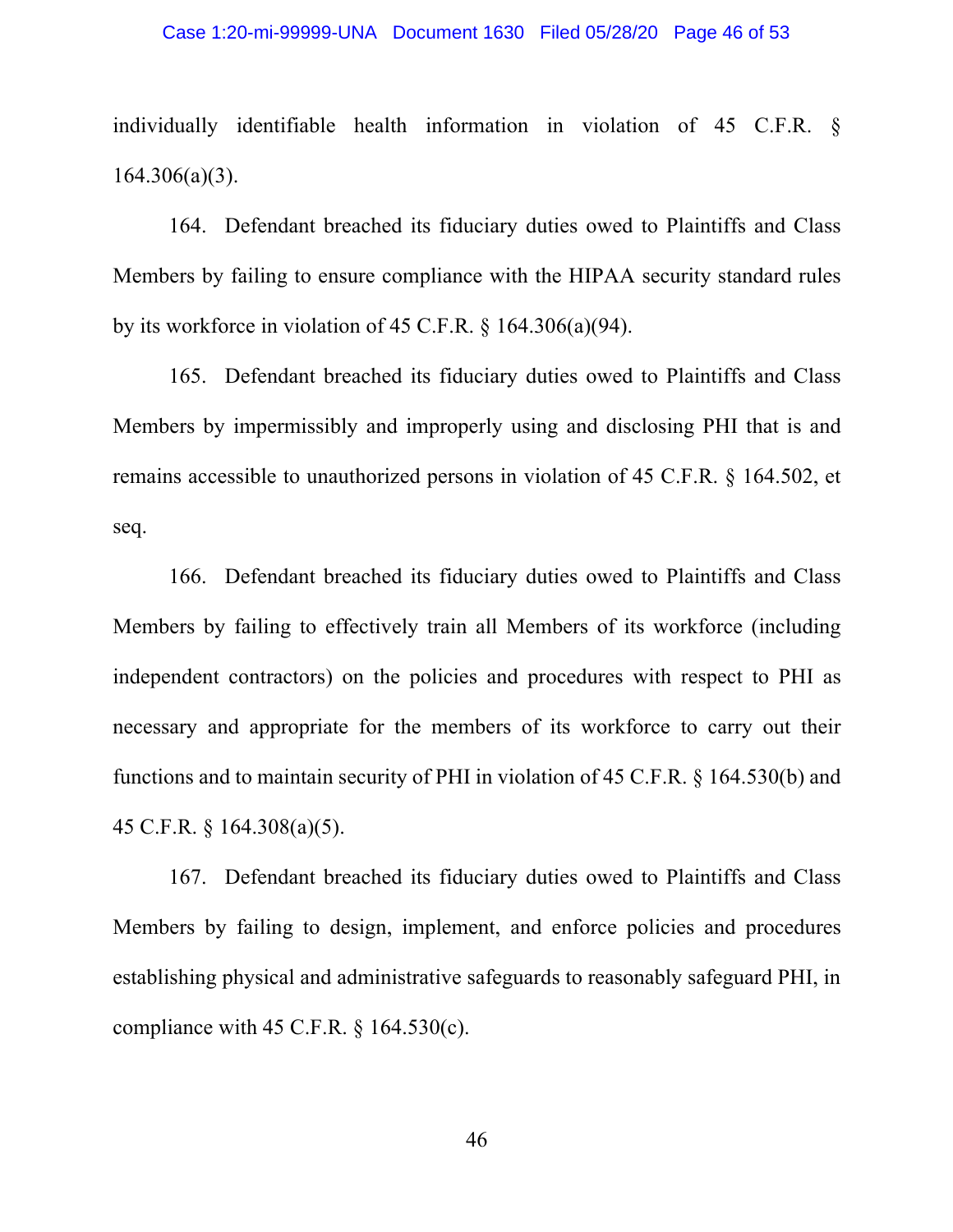## Case 1:20-mi-99999-UNA Document 1630 Filed 05/28/20 Page 47 of 53

168. Defendant breached its fiduciary duties to Plaintiffs and Class Members by otherwise failing to safeguard Plaintiffs and Class Members' Private Information.

169. As a direct and proximate result of Defendant's breaches of its fiduciary duties, Plaintiffs and Class Members have suffered and will suffer injury, including but not limited to: (i) actual identity theft; (ii) the compromise, publication, and/or theft of their Private Information; (iii) out-of-pocket expenses associated with the prevention, detection, and recovery from identity theft and/or unauthorized use of their Private Information; (iv) lost opportunity costs associated with effort expended and the loss of productivity addressing and attempting to mitigate the actual and future consequences of the Data Breach, including but not limited to efforts spent researching how to prevent, detect, contest, and recover from identity theft; (v) the continued risk to their Private Information, which remains in Defendant's possession and is subject to further unauthorized disclosures so long as Defendant fails to undertake appropriate and adequate measures to protect the Private Information in its continued possession; (vi) future costs in terms of time, effort, and money that will be expended as result of the Data Breach for the remainder of the lives of Plaintiffs and Class Members; and (vii) the diminished value of Defendant's services they received.

170. As a direct and proximate result of Defendant's breaches of its fiduciary duties, Plaintiffs and Class Members have suffered and will continue to suffer other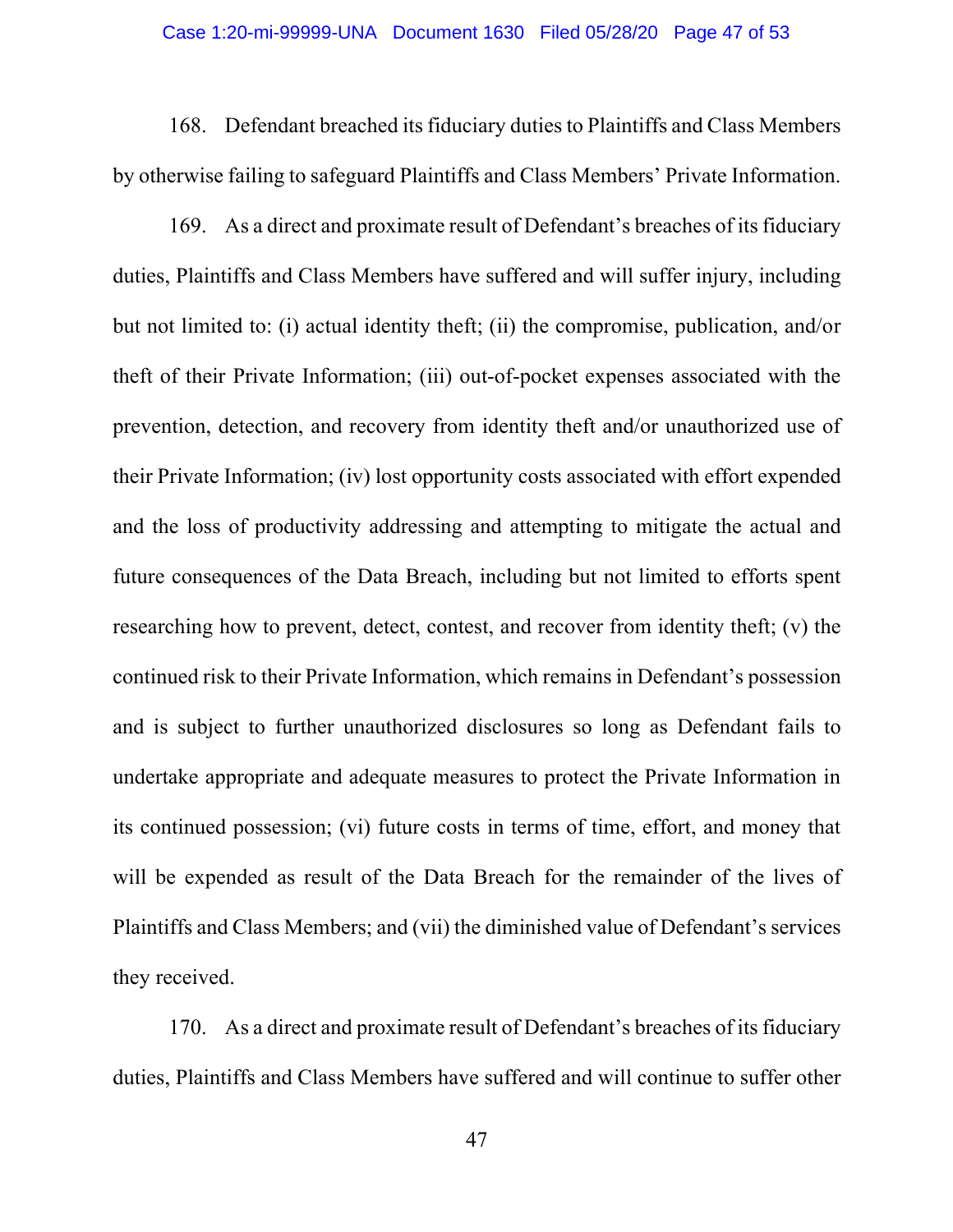forms of injury and/or harm, and other economic and non-economic losses.

## **SEVENTH COUNT**

# **Breach of Confidence (On Behalf of Plaintiffs and All Class Members)**

171. Plaintiffs re-allege and incorporate by reference Paragraphs 1 through 90 above as if fully set forth herein.

172. At all times during Plaintiffs and Class Members' interactions with Defendant, Defendant was fully aware of the confidential and sensitive nature of Plaintiffs and Class Members' Private Information that Plaintiffs and Class Members provided to Defendant.

173. As alleged herein and above, Defendant's relationship with Plaintiffs and Class Members was governed by terms and expectations that Plaintiffs and Class Members' Private Information would be collected, stored, and protected in confidence, and would not be disclosed the unauthorized third parties.

174. Plaintiffs and Class Members provided their respective Private Information to Defendant with the explicit and implicit understandings that Defendant would protect and not permit the Private Information to be disseminated to any unauthorized parties.

175. Plaintiffs and Class Members also provided their Private Information to Defendant with the explicit and implicit understandings that Defendant would take precautions to protect that Private Information from unauthorized disclosure,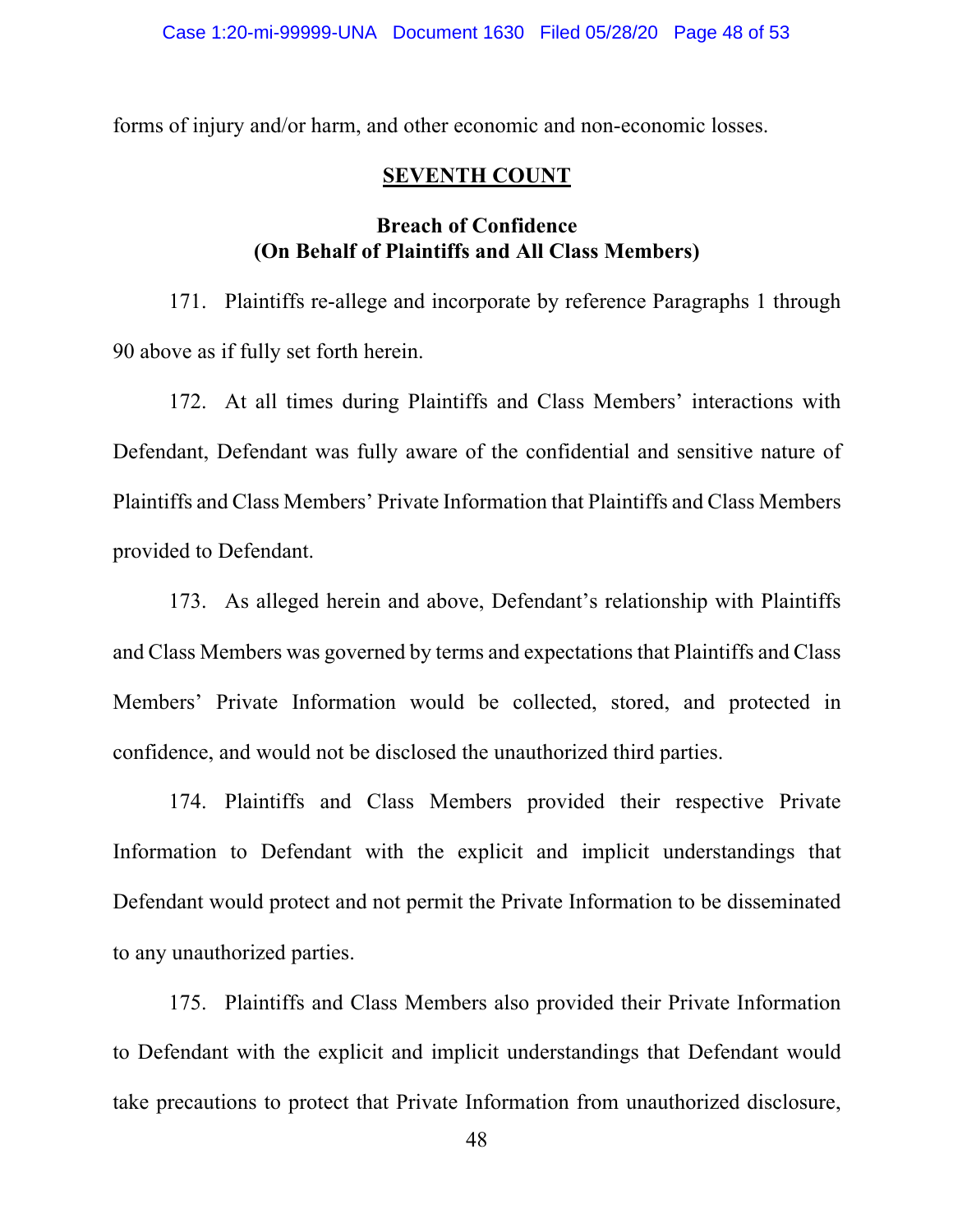## Case 1:20-mi-99999-UNA Document 1630 Filed 05/28/20 Page 49 of 53

such as following basic principles of protecting its networks and data systems, including employees' email accounts.

176. Defendant voluntarily received in confidence Plaintiffs and Class Members' Private Information with the understanding that Private Information would not be disclosed or disseminated to the public or any unauthorized third parties.

177. Due to Defendant's failure to prevent, detect, avoid the Data Breach from occurring by, *inter alia*, following best information security practices to secure Plaintiffs and Class Members' Private Information, Plaintiffs and Class Members' Private Information was disclosed and misappropriated to unauthorized third parties beyond Plaintiffs and Class Members' confidence, and without their express permission.

178. As a direct and proximate cause of Defendant's actions and/or omissions, Plaintiffs and Class Members have suffered damages.

179. But for Defendant's disclosure of Plaintiffs and Class Members' Private Information in violation of the parties' understanding of confidence, their Private Information would not have been compromised, stolen, viewed, accessed, and used by unauthorized third parties. Defendant's Data Breach was the direct and legal cause of the theft of Plaintiffs and Class Members' Private Information, as well as the resulting damages.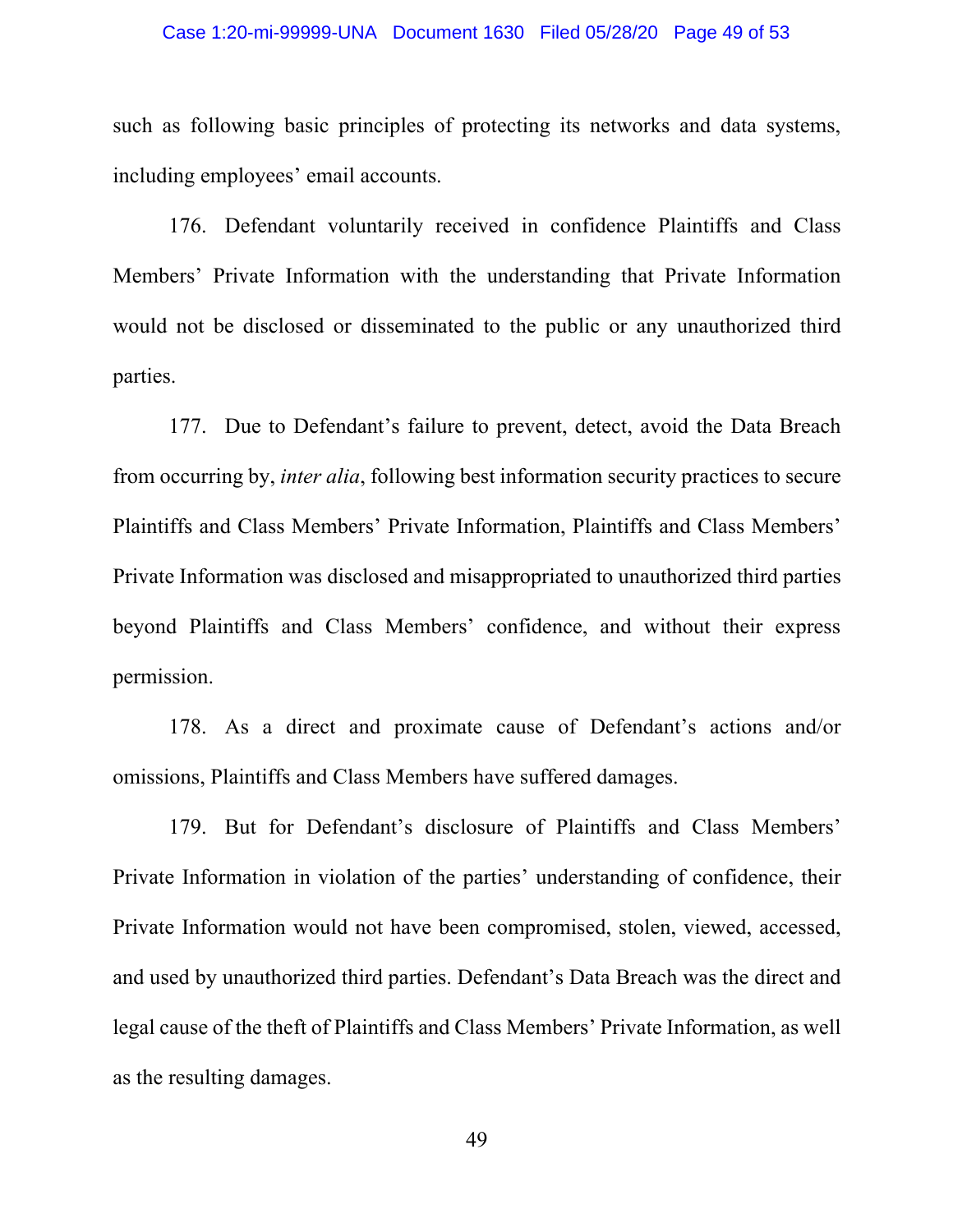## Case 1:20-mi-99999-UNA Document 1630 Filed 05/28/20 Page 50 of 53

180. The injury and harm Plaintiffs and Class Members suffered was the reasonably foreseeable result of Defendant's unauthorized disclosure of Plaintiffs and Class Members' Private Information. Defendant knew its computer systems and technologies for accepting and securing Plaintiffs and Class Members' Private Information had numerous security vulnerabilities.

181. As a direct and proximate result of Defendant's breaches of confidence, Plaintiffs and Class Members have suffered and will suffer injury, including but not limited to: (i) actual identity theft; (ii) the compromise, publication, and/or theft of their Private Information; (iii) out-of-pocket expenses associated with the prevention, detection, and recovery from identity theft and/or unauthorized use of their Private Information; (iv) lost opportunity costs associated with effort expended and the loss of productivity addressing and attempting to mitigate the actual and future consequences of the Data Breach, including but not limited to efforts spent researching how to prevent, detect, contest, and recover from identity theft; (v) the continued risk to their Private Information, which remains in Defendant's possession and is subject to further unauthorized disclosures so long as Defendant fails to undertake appropriate and adequate measures to protect the Private Information in its continued possession; (vi) future costs in terms of time, effort, and money that will be expended as result of the Data Breach for the remainder of the lives of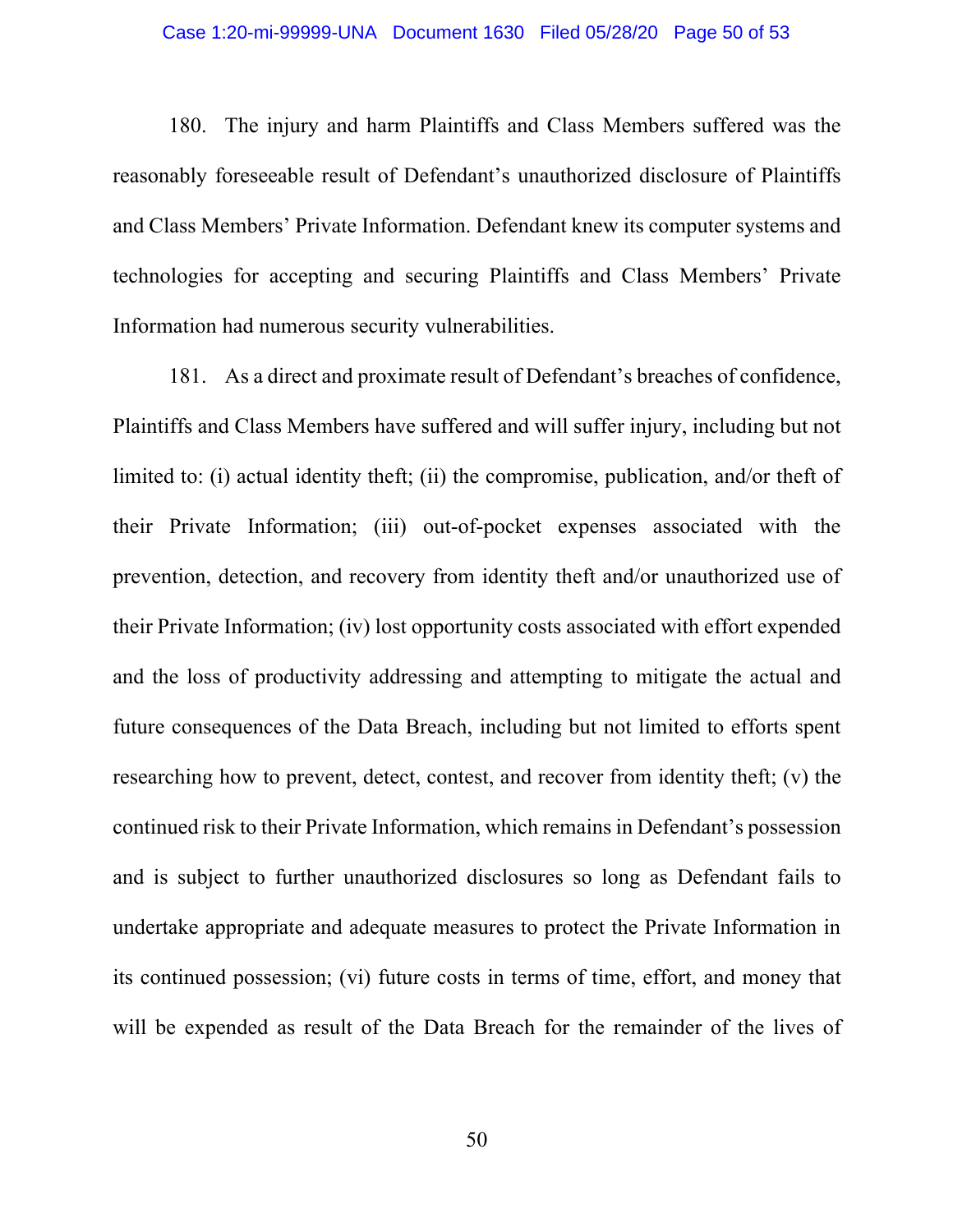Plaintiffs and Class Members; and (vii) the diminished value of Defendant's services they received .

182. As a direct and proximate result of Defendant's breaches of its fiduciary duties, Plaintiffs and Class Members have suffered and will continue to suffer other forms of injury and/or harm, and other economic and non-economic losses.

## **PRAYER FOR RELIEF**

WHEREFORE, Plaintiffs pray for judgment as follows:

- a) For an Order certifying this action as a Class action and appointing Plaintiffs and their counsel to represent the Class;
- b) For equitable relief enjoining Defendant from engaging in the wrongful conduct complained of herein pertaining to the misuse and/or disclosure of Plaintiffs and Class Members' Private Information, and from refusing to issue prompt, complete and accurate disclosures to Plaintiffs and Class Members;
- c) For equitable relief compelling Defendant to utilize appropriate methods and policies with respect to consumer data collection, storage, and safety, and to disclose with specificity the type of PII and PHI (*i.e.*, Private Information) compromised during the Data Breach;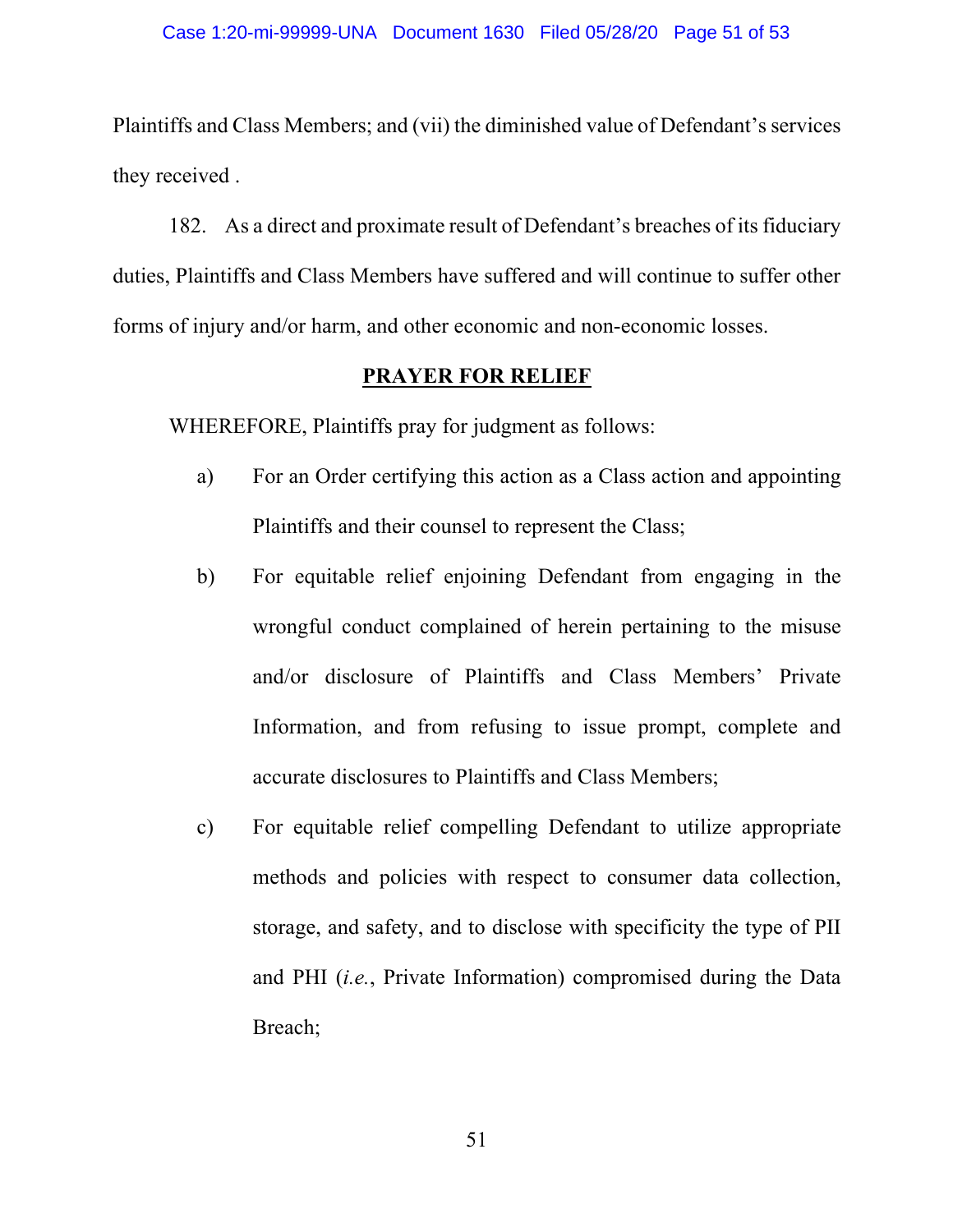- d) For equitable relief requiring restitution and disgorgement of the revenues wrongfully retained as a result of Defendant's wrongful conduct;
- e) For an award of actual damages, compensatory damages, and nominal damages, in an amount to be determined, as allowable by law;
- f) For an award of punitive damages, as allowable by law;
- g) For an award of attorneys' fees and costs, and any other expense, including expert witness fees;
- h) Pre- and post-judgment interest on any amounts awarded; and
- i) Such other and further relief as this court may deem just and proper.

# **JURY TRIAL DEMANDED**

Plaintiffs demand a trial by jury on all claims so triable.

Dated: May 28, 2020 Respectfully submitted,

*/s/ Shireen Hormozdi*  Shireen Hormozdi **HORMOZDI LAW FIRM, LLC** 1770 Indian Trial Lilburn Road, Suite 175 Norcross, GA 30093 Phone: (678) 395-7795 Fax: (866) 929-2434 shireen@norcrosslawfirm.com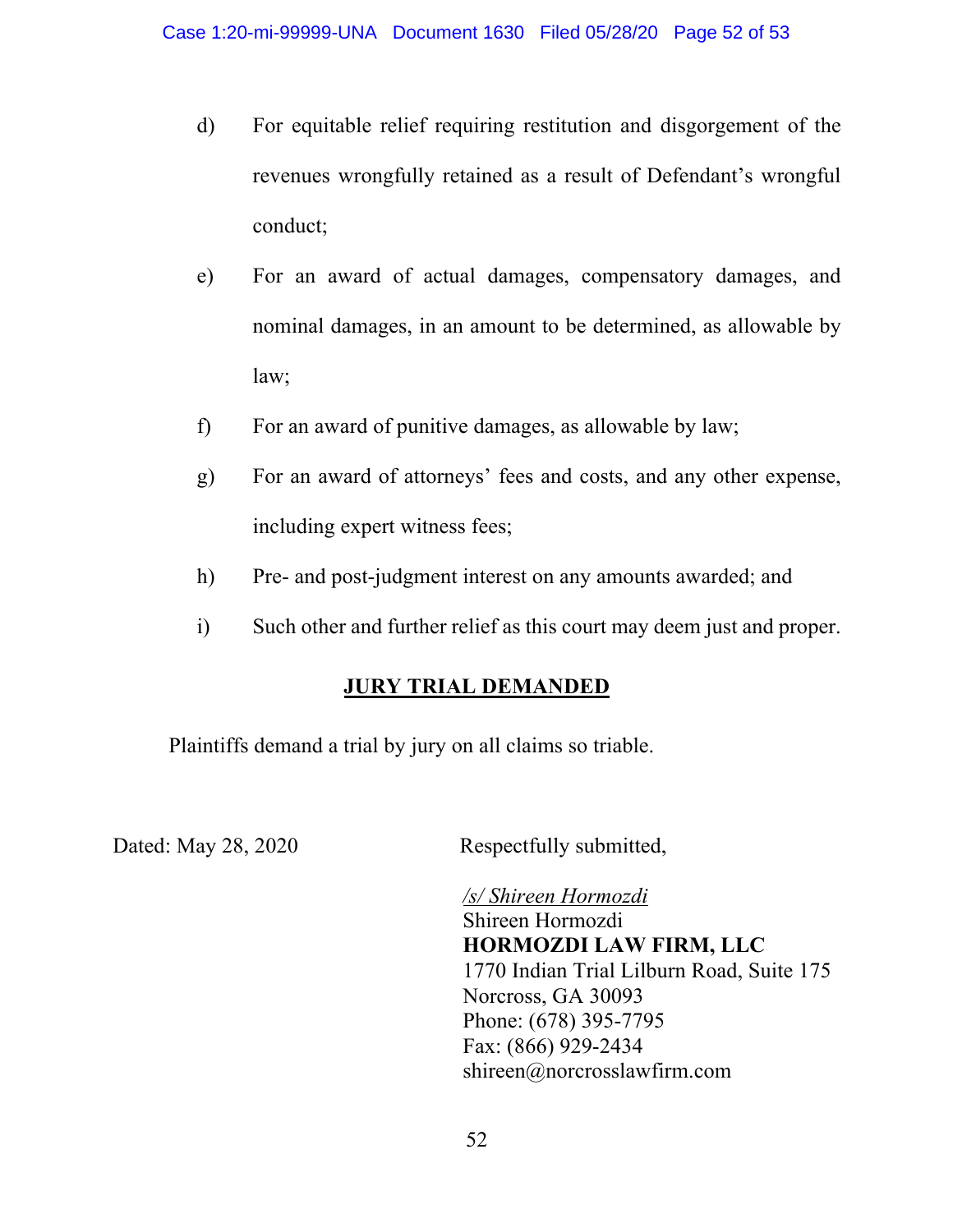# **MASON LIETZ & KLINGER LLP**

Gary E. Mason (*pro hac vice forthcoming*) David K. Lietz (*pro hac vice forthcoming*) 5101 Wisconsin Avenue NW, Suite 305 Washington, D.C. 20016 Phone: (202) 429-2290 Fax: (202) 429-2294 gmason@masonllp.com dlietz@masonllp.com

Gary M. Klinger (*pro hac vice forthcoming*) **MASON LIETZ & KLINGER LLP**

227 W. Monroe Street, Suite 2100 Chicago, IL 60630 Phone: (847) 208-4585 Fax: (773) 496-8617 gklinger@masonllp.com

*Attorneys for Plaintiffs and the Proposed Class*